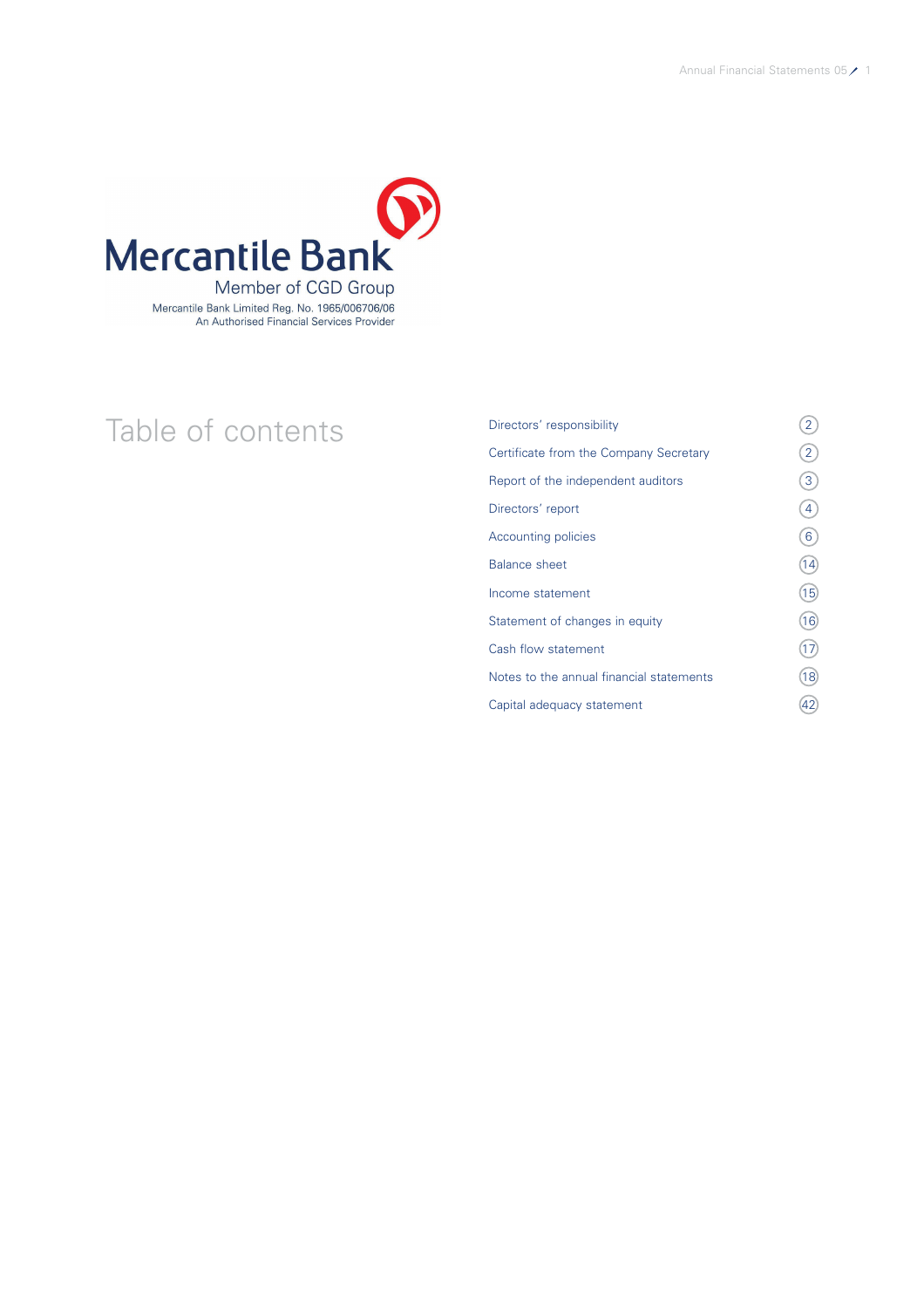# Directors' responsibility

In terms of the Companies Act, 1973, as amended, the directors are required to maintain adequate accounting records, and to prepare annual financial statements that fairly present the financial position at year-end and the results and cash flows for the year of Mercantile Bank Limited ("the Company" or "the Bank").

To enable the Board to discharge its responsibilities, management has developed and continues to maintain a system of internal financial controls. The Board has ultimate responsibility for this system of internal financial controls and reviews the effectiveness of its operations, primarily through the Audit Committee and other risk monitoring committees and functions.

The internal financial controls include risk-based systems of accounting and administrative controls designed to provide reasonable, but not absolute, assurance that assets are safeguarded and that transactions are executed and recorded in accordance with sound business practices and the Company's written policies and procedures. These controls are implemented by trained and skilled staff, with clearly defined lines of accountability and appropriate segregation of duties. The controls are monitored by management and include a budgeting and reporting system operating within strict deadlines and an appropriate control framework. As part of the system of internal financial controls the Company's internal audit function conducts inspections, financial and specific audits and co-ordinates audit coverage with the external auditors.

The external auditors are responsible for reporting on the annual financial statements.

The annual financial statements are prepared in accordance with International Financial Reporting Standards and incorporate responsible disclosures in line with the accounting policies of the Company. The annual financial statements are based on appropriate accounting policies consistently applied, except as otherwise stated and supported by reasonable and prudent judgements and estimates. The directors believe that the Company will be a going concern in the year ahead. For this reason they continue to adopt the going concern basis in preparing the annual financial statements.

These annual financial statements, set out on pages 4 to 41, have been approved by the Board and are signed on their behalf by:

 $1211$ 

J A S de Andrade Campos D J Brown Chairman Chief Executive Officer

21 February 2006 21 February 2006

# Certificate from the Company Secretary

In terms of section 268G(d) of the Companies Act, 1973, as amended ("the Act"), I certify that, to the best of my knowledge and belief, the Company has lodged with the Registrar of Companies for the financial year ended 31 December 2005 all such returns as are required of a public company in terms of the Act, and that all such returns are true, correct and up to date.

F Vicente Coelho Company Secretary

21 February 2006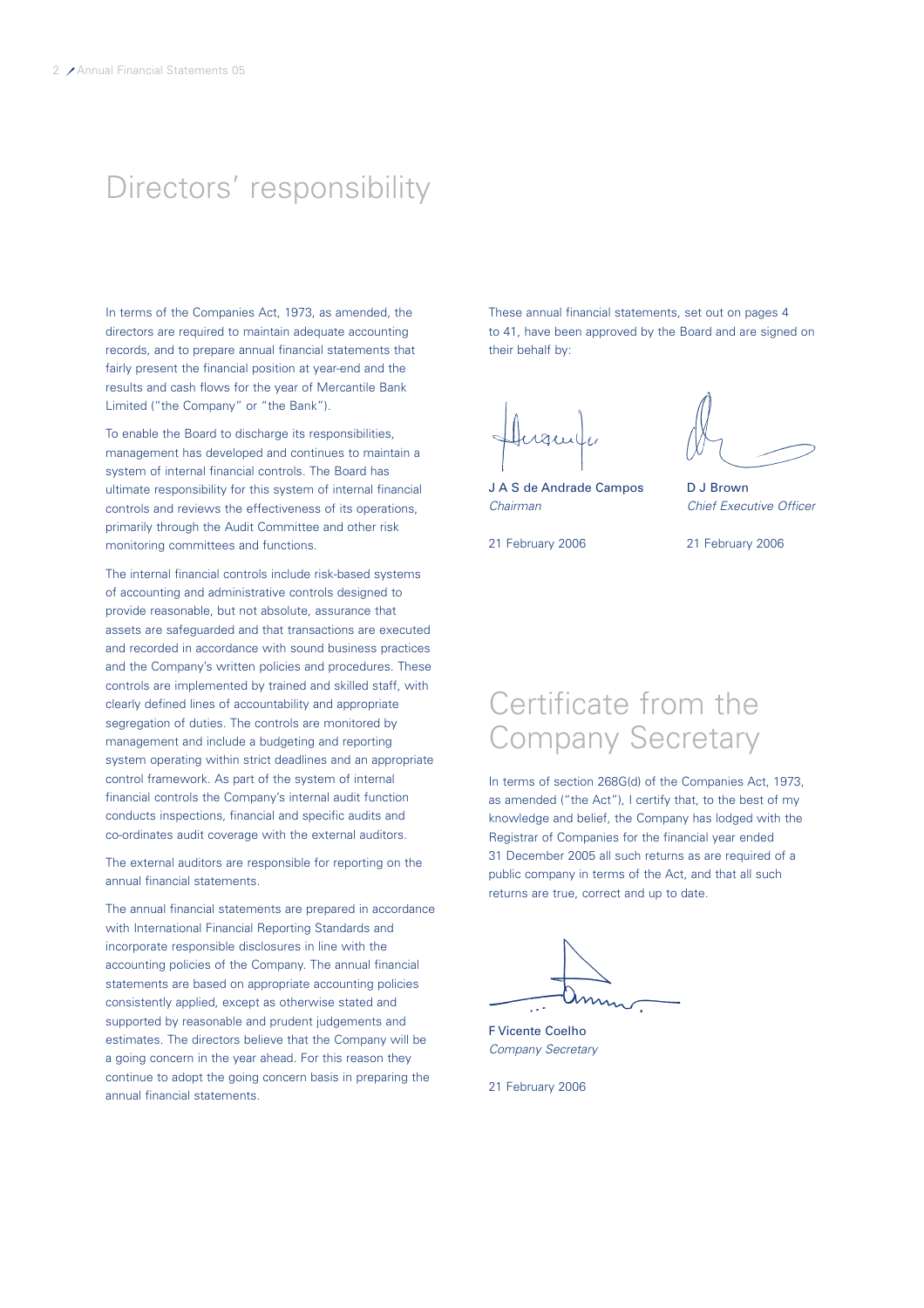# Report of the independent auditors

# To the members of Mercantile Bank Limited

We have audited the annual financial statements of Mercantile Bank Limited set out on pages 4 to 41, for the year ended 31 December 2005. These annual financial statements are the responsibility of the Company's directors. Our responsibility is to express an opinion on these annual financial statements based on our audit.

# Scope

We conducted our audit in accordance with International Standards on Auditing. These standards require that we plan and perform the audit to obtain reasonable assurance that the annual financial statements are free of material misstatement.

An audit includes:

- examining, on a test basis, evidence supporting the amounts and disclosures in the annual financial statements;
- assessing the accounting principles used and significant estimates made by management; and
- evaluating the overall financial statements presentation.

We believe that our audit provides a reasonable basis for our opinion.

# Audit opinion

In our opinion the annual financial statements fairly present, in all material respects, the financial position of the Company at 31 December 2005 and the results of its operations and cash flows for the year then ended in accordance with International Financial Reporting Standards and in the manner required by the Companies Act,1973, in South Africa.

DELOTTE É TOUCHE

Chartered Accountants (SA) Registered Accountants and Auditors

Johannesburg 21 February 2006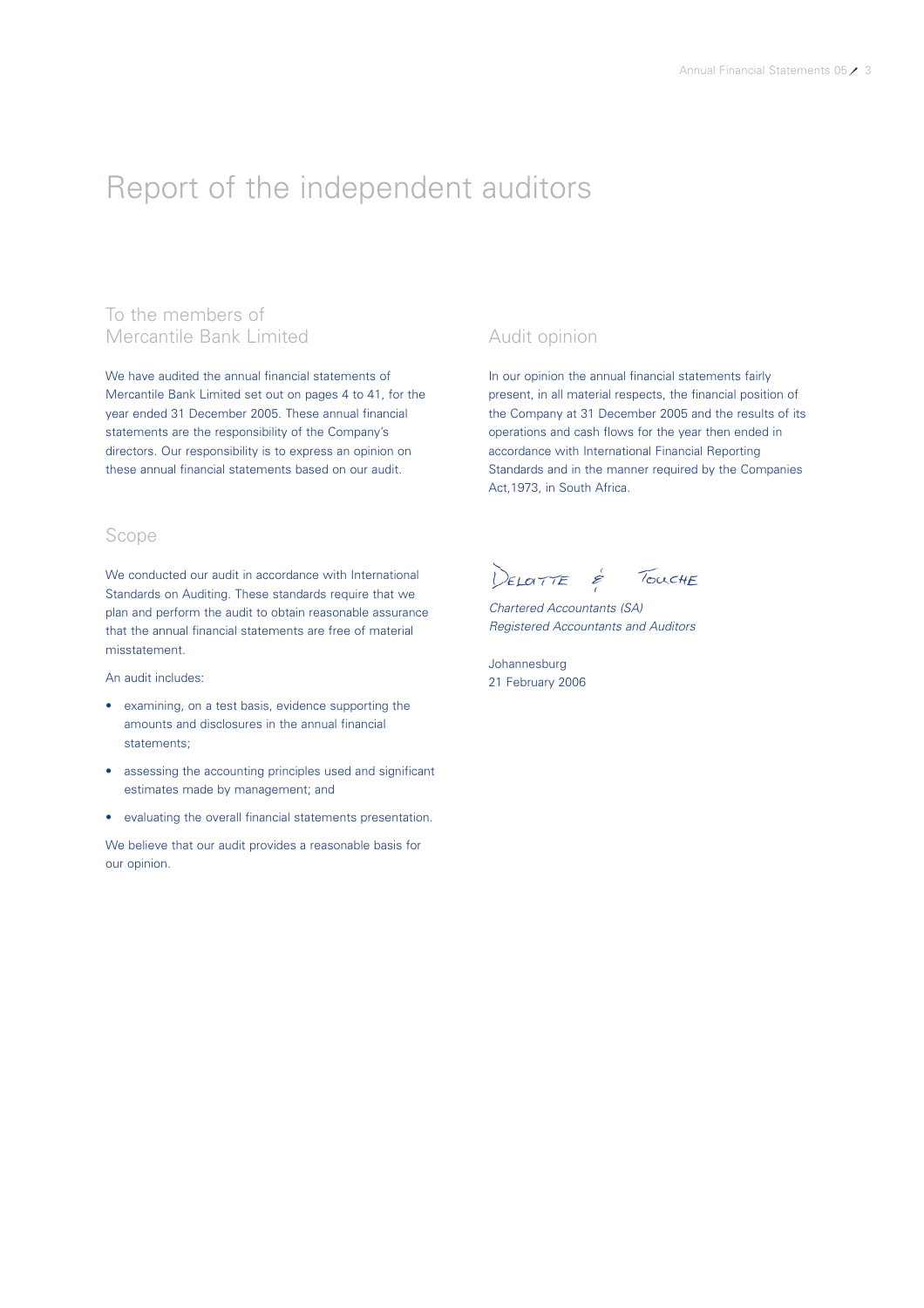# Directors' report for the year ended 31 December 2005

The directors have pleasure in presenting their report, which forms part of the audited annual financial statements of the Company for the year ended 31 December 2005.

#### 1. Nature of business

The Company is a registered bank, incorporated in the Republic of South Africa, and provides its clients with a full range of domestic and international banking services. In addition, it provides a full range of specialised financing, savings and investment facilities to the retail, commercial, corporate and alliance banking niche markets

### 2. Holding company

Mercantile Bank Holdings Limited ("MBH"), a company incorporated in the Republic of South Africa, wholly owns the Company. The ultimate holding company is Caixa Geral de Depósitos S.A. ("CGD"), a company registered in Portugal.

# 3. Financial results

Details of the financial results are set out on pages 6 to 41 and in the opinion of the Directors require no further comment.

### 4. Share capital

There were no changes to the authorised and issued share capital of the Company. The authorised and issued share capital of the Company is detailed in note 10 to the annual financial statements.

#### 5. Dividends

No dividend was declared during the year under review (December 2004: nil).

# 6. Directors, Company Secretary and registered addresses

The directors of the Company at 31 December 2005 were as follows:

J A S de Andrade Campos\*+ (Chairman) D J Brown# (Chief Executive Officer) G P De Kock° M J M Figueira\*# L Hyne° A T Ikalafeng° J P M Lopes\*# K B Motshabi° A M Osman^+ S Rapeti°

Appointments during the period under review:

| S Rapeti <sup>o</sup> | 29 July 2005 |
|-----------------------|--------------|
| J P M Lopes $*$ #     | 9 November   |

<sup>9</sup> November 2005

2196

There were no resignations during the period under review.

The Company Secretary is Mr F Vicente Coelho\* and the registered addresses are:

| Postal:       | Head office:    |
|---------------|-----------------|
| PO Box 782699 | 1st Floor       |
| Sandton       | Mercantile Bank |
| 2146          | 142 West Street |
|               | Sandown         |

### Change of Company Secretary

Ms Ronell van Rensburg has been appointed as company secretary with effect from 23 March 2006. Mr Francisco Vicente Coelho will retire as Company Secretary with effect from the same date. The directors wish to thank Mr Vicente Coelho for his commitment, support, guidance and professionalism throughout his many years of service.

\*Portuguese, ^Mozambican, #Executive, +Non-Executive, °Independent Non-Executive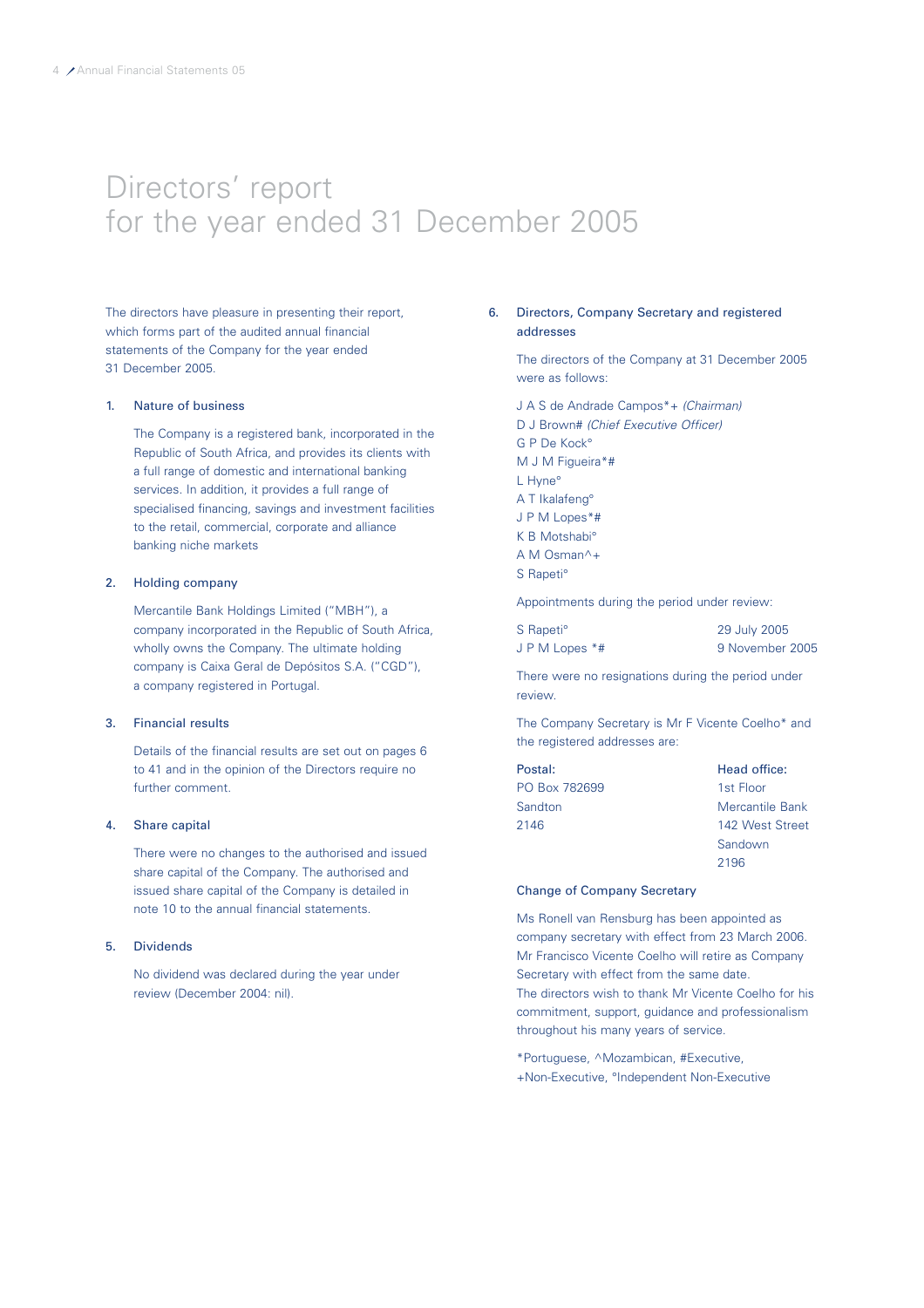# Directors' report for the year ended 31 December 2005 (continued)

### 7. Consolidated annual financial statements

Consolidated annual financial statements have not been presented as the Company is wholly owned by MBH, which is a company incorporated in the Republic of South Africa.

# 8. Litigation

Three previous employees of the Bank have lodged a claim against the Bank amounting to approximately R26 million. The directors are of the opinion, based on advice of legal counsel that these claims are unlikely to succeed.

# 9. Going concern

The annual financial statements have been prepared on the going concern basis.

### 10. Special resolutions

No special resolutions were passed during the year under review.

### 11. Post balance sheet events

No material events have occurred between the accounting date and the date of this report.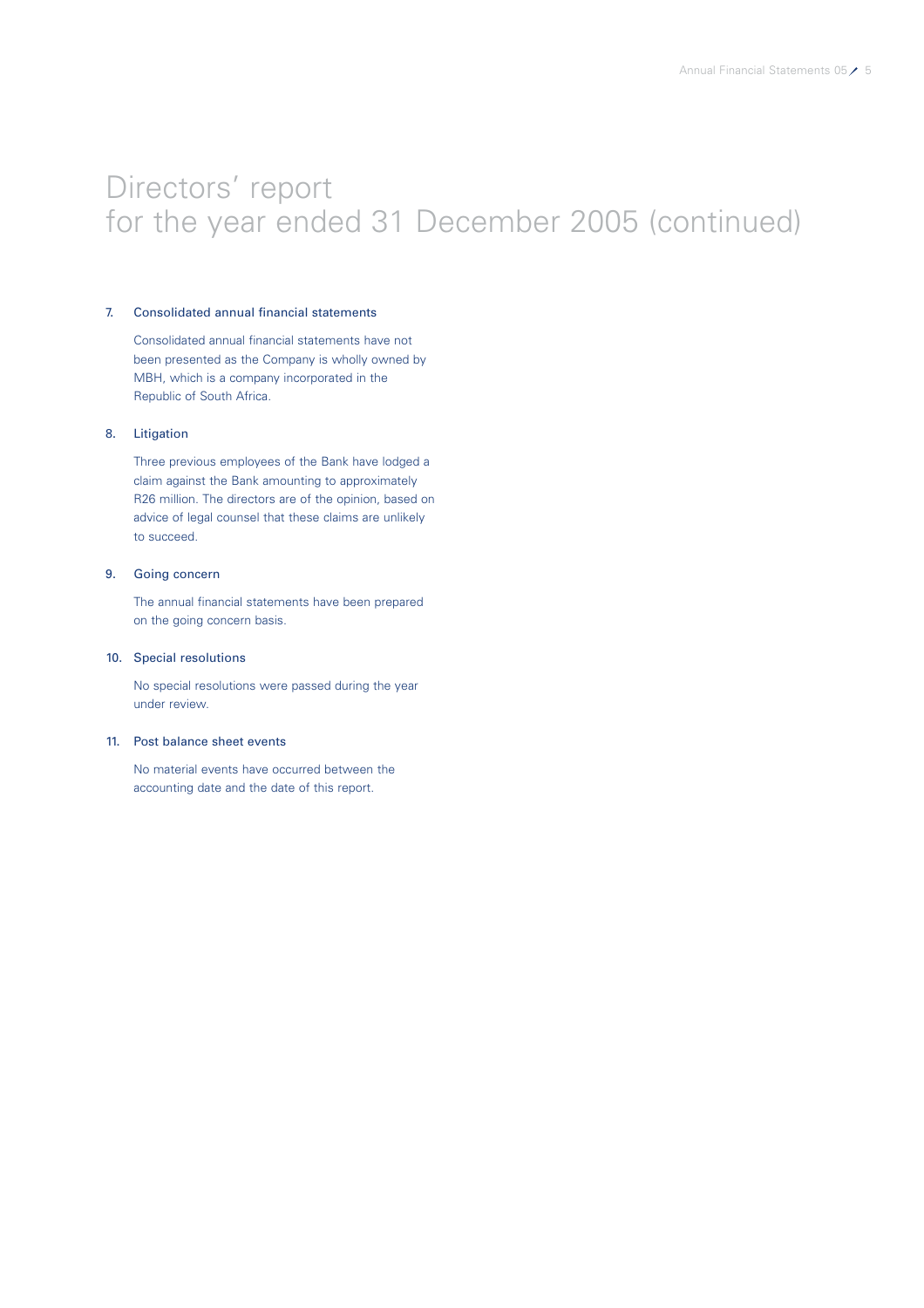# Accounting policies for the year ended 31 December 2005

The principal accounting policies adopted in the preparation of these annual financial statements are set out below:

### 1. Basis of presentation

The annual financial statements have been prepared for the first time in accordance with International Financial Reporting Standards ("IFRS"), using the historical cost convention as modified by the revaluation of certain financial assets, liabilities and properties. The revised IFRS policies have been consistently applied to both years presented, unless otherwise stated. IFRS 1 – First-time Adoption of IFRS, requires full retrospective application of IFRS, except for the requirement to restate comparatives under IAS 32 – Financial Instruments: Disclosure and Presentation, and IAS39 – Financial Instruments: Recognition and Measurement. However, this statement also provides exemptions from retrospective application in certain instances due to cost and practical considerations. The Company's transitional elections are set out below:

#### Elections applicable 1 January 2004

- Property and equipment: A first time adopter may elect to use the fair value of individual property and equipment at transition date as the deemed cost. The Company is not making use of this transitional exemption and elects to measure individual items of property and equipment at fair value or depreciated cost determined in accordance with IFRS.
- Employee benefits: The Company is electing to apply the exemption to account for all deferred actuarial gains or losses, including a 10% tolerance limit for differences in actuarial assumptions, in opening equity as at 1 January 2004. This exemption is elected as the Company's accounting for employee benefits under previous South African Generally Accepted Accounting Practice was already substantially in compliance with IAS 19 – Employee Benefits.
- Share-based payments: The Company is electing not to apply the provisions of IFRS 2 – Sharebased Payments to equity-settled share-based payments granted on or before 7 November 2002, or to awards granted after that date but which had vested prior to 1 January 2005.

#### Elections applicable 1 January 2005

- Comparative numbers not restated for financial instruments: The Company is electing the exemption not to restate its comparatives for IAS 32 and IAS 39. The Company has therefore applied South African Generally Accepted Accounting Practice applicable as at 31 December 2004 to financial instruments in its 2004 numbers disclosed as comparatives for the 2005 IFRS results.
- Designation of financial assets and financial liabilities in terms of IAS 39: In terms of the transitional arrangements the Company is not electing the option to reclassify certain financial assets and liabilities.

#### 2. Recognition of assets and liabilities

#### 2.1 Assets

The Company recognises assets when it obtains control of a resource as a result of past events and from which future economic benefits are expected to flow to the Company.

#### 2.2 Liabilities

The Company recognises liabilities when it has a present obligation as a result of past events and it is probable that an outflow of resources embodying economic benefits will be required to settle the obligation.

#### 2.3 Contingent liabilities

The Company discloses a contingent liability where it has a possible obligation as a result of past events, the existence of which will be confirmed only by the occurrence or non-occurrence of one or more uncertain future events not wholly within the control of the Company, or it is not probable that an outflow of resources will be required to settle the obligation, or the amount of the obligation cannot be measured with sufficient reliability.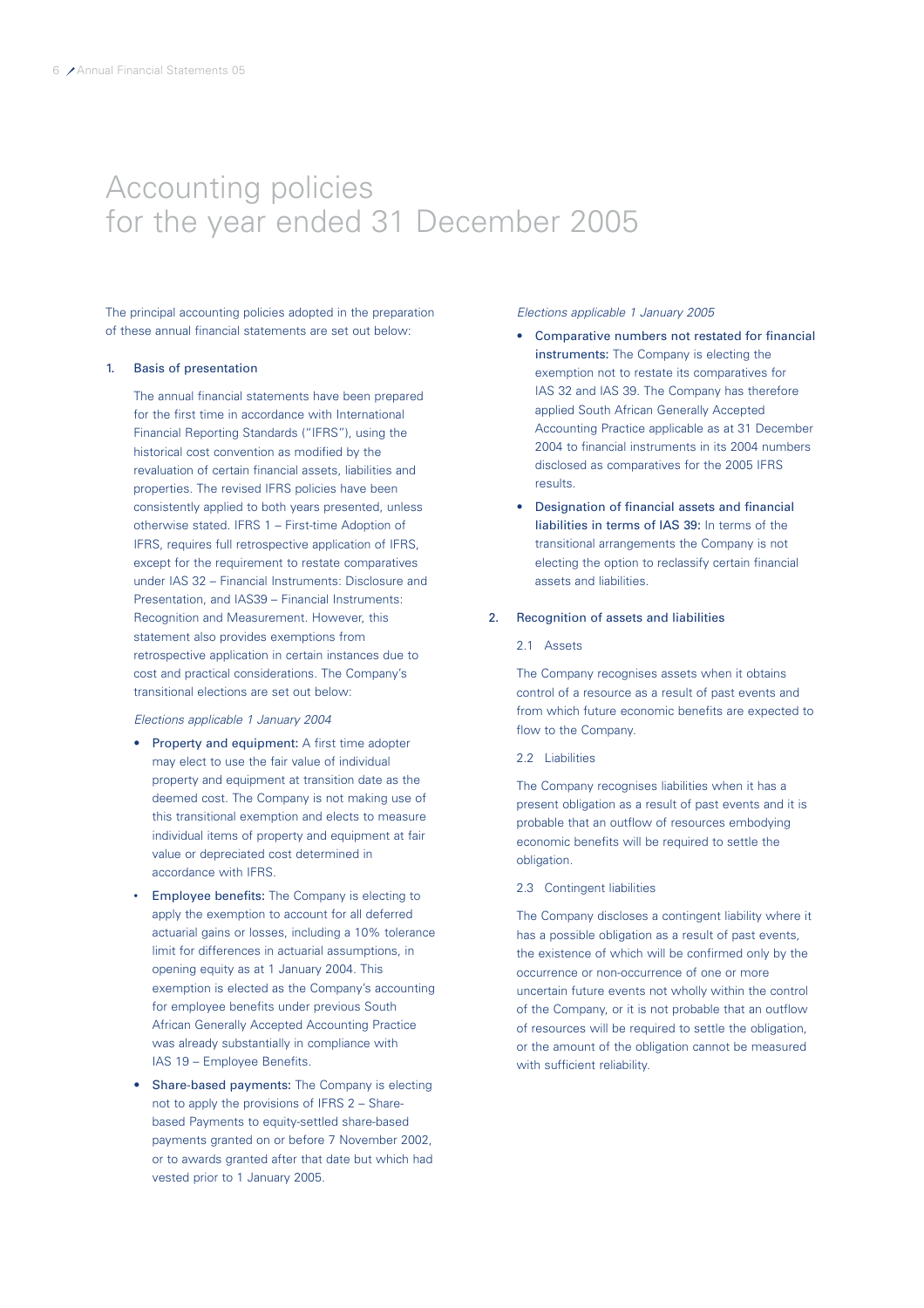### 3. Financial instruments

Financial assets and financial liabilities are recognised on the Company's balance sheet when the Company has become a party to the contractual provisions of that instrument. Regular way purchases or sales of financial assets are recognised using settlement date accounting. Initial recognition is at cost, including transaction costs.

### 3.1 Derivative financial instruments

Derivative financial assets and liabilities are deemed to be held for trading.

The Company uses the following derivative financial instruments to reduce its underlying financial risks:

- forward exchange contracts:
- foreign currency swaps; and
- interest rate swaps.

Derivative financial instruments are not entered into for trading or speculative purposes. All derivatives are recognised on the balance sheet. Derivative financial instruments are initially recorded at cost and are remeasured to fair value at each subsequent reporting date. Changes in the fair value of derivatives are recognised in the income statement within noninterest income.

Embedded derivatives are separated from the host contract and accounted for as a separate derivative when:

- the embedded derivative's economic characteristics and risks are not closely related to those of the host contract;
- a separate instrument with the same terms as the embedded derivative would meet the definition of a derivative; and
- the combined instrument is not measured at fair value with changes in fair value reported in the income statement.

A derivative's notional principal reflects the volume of the Company's investment in derivative financial instruments and represents the amount to which a rate or price is applied to calculate the exchange of cash flows.

### 3.2 Financial assets

The Company's principal financial assets are cash and cash equivalents, negotiable securities, loans and advances, investments and other accounts receivable.

### Cash and cash equivalents

Cash and cash equivalents comprise cash on hand, deposits held by the Company with the South African Reserve Bank, domestic banks and foreign banks as well as resale agreements. These financial assets have been designated as originated loans and are measured at amortised cost.

# Investments

Investments comprise negotiable securities and other investments. Negotiable securities consist of government stock, treasury bills and debentures while other investments consist of listed and unlisted equity **investments** 

Investments with a fixed maturity, where management has both the intent and ability to hold to maturity, are designated as held-to-maturity. Held-tomaturity investments are carried at amortised cost, less any adjustment necessary for impairment.

Investments created by the Company by providing money, goods, or services to a debtor have been designated as loans and receivables originated by the Company. Loans and receivables originated by the Company are measured at amortised cost.

Investments that were acquired for the purpose of generating a profit from short-term fluctuations in price have been designated as held-for-trading. These instruments are measured at fair value, and the resultant gains and losses are included in income.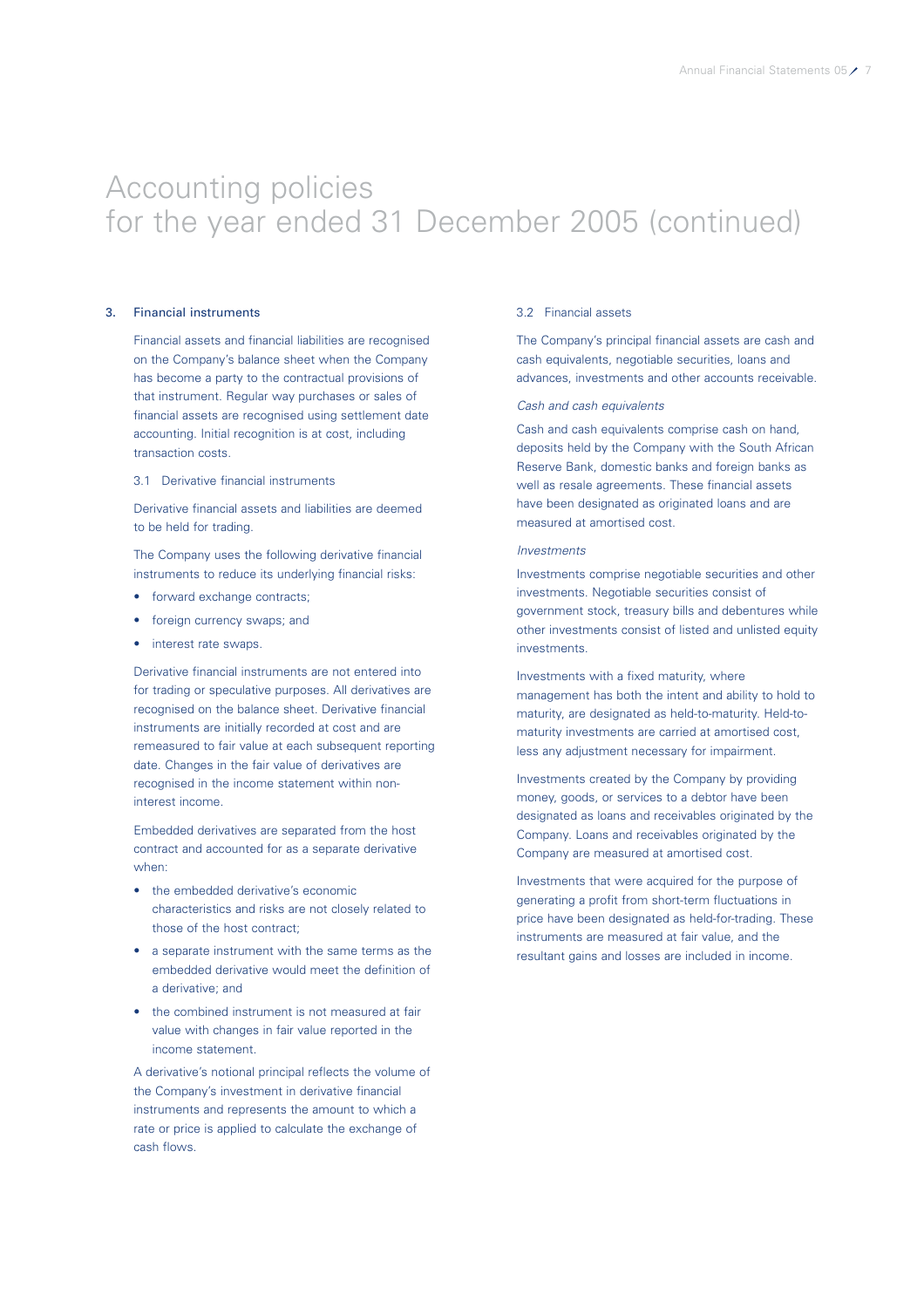### 3. Financial instruments (continued)

### 3.2 Financial assets (continued)

Investments that are acquired with the intention to be held for an indefinite period of time, but which may be sold in response to needs for liquidity or changes in interest rates, have been designated as availablefor-sale. These assets are measured at fair value, at each reporting date and fair value is determined on net asset value with the resultant gains or losses being recognised in equity until the financial asset is sold, or otherwise disposed of, or found to be impaired. At that time the cumulative gains or losses previously recognised in equity are included in income.

In addition to these categories of financial assets, certain financial instruments have been designated as held at fair value. The resultant gains and losses have been included in income.

#### Loans and advances

Loans and advances principally comprise amounts advanced to third parties in terms of certain products. Fixed rate loans and advances have been designated at fair value with resultant gains and losses being included in income. Variable rate loans and advances have been designated as originated loans and receivables and are measured at amortised cost.

#### Other accounts receivable

Other accounts receivable comprise items in transit, pre-payments and deposits, properties in possession and other receivables. These assets have been designated as originated loans and receivables and are measured at amortised cost.

#### 3.3 Financial liabilities

The Company's financial liabilities include deposits and other accounts payable consisting of loans receivable under repurchase agreements, accruals, product related credits and sundry creditors. All financial liabilities, other than liabilities designated at fair value and derivative instruments, are measured at amortised cost. Financial liabilities designated at fair value and derivative instruments are measured at fair value, and the resultant gains and losses are included in income.

#### 3.4 Fair value estimation

The fair value of publicly traded derivatives, securities and investments is based on quoted market values at the balance sheet date. In the case of an asset held or liability issued by the Company, the current bid price is used as a measure of fair value. In the case of an asset acquired or liability held, the current offer or asking price is used as a measure of fair value. Midmarket prices are used as a measure of fair value where there are matching asset and liability positions.

In assessing the fair value of non-traded derivatives and other financial instruments, the Company uses a variety of methods and assumptions that are based on market conditions and risks existing at each balance sheet date. Quoted market prices or dealer quotes for the same or similar instruments are used for the majority of securities, long-term investments and long-term debt. Other techniques, such as option pricing models, estimated discounted value of future cash flows, replacement cost and termination cost, are used to determine fair value for all remaining financial instruments.

#### 3.5 Amortised cost

Amortised cost is determined using the effective interest rate method. The effective interest rate method is a way of calculating amortisation using the effective interest rate of a financial asset or financial liability. It is the rate that discounts the expected stream of future cash flows through maturity or the next market-based revaluation date to the current net carrying amount of the financial asset or financial liability.

#### 3.6 Impairments

Specific impairments are made against identified doubtful advances. Portfolio impairments are maintained to cover potential losses, which although not specifically identified, may be present in the advances portfolio.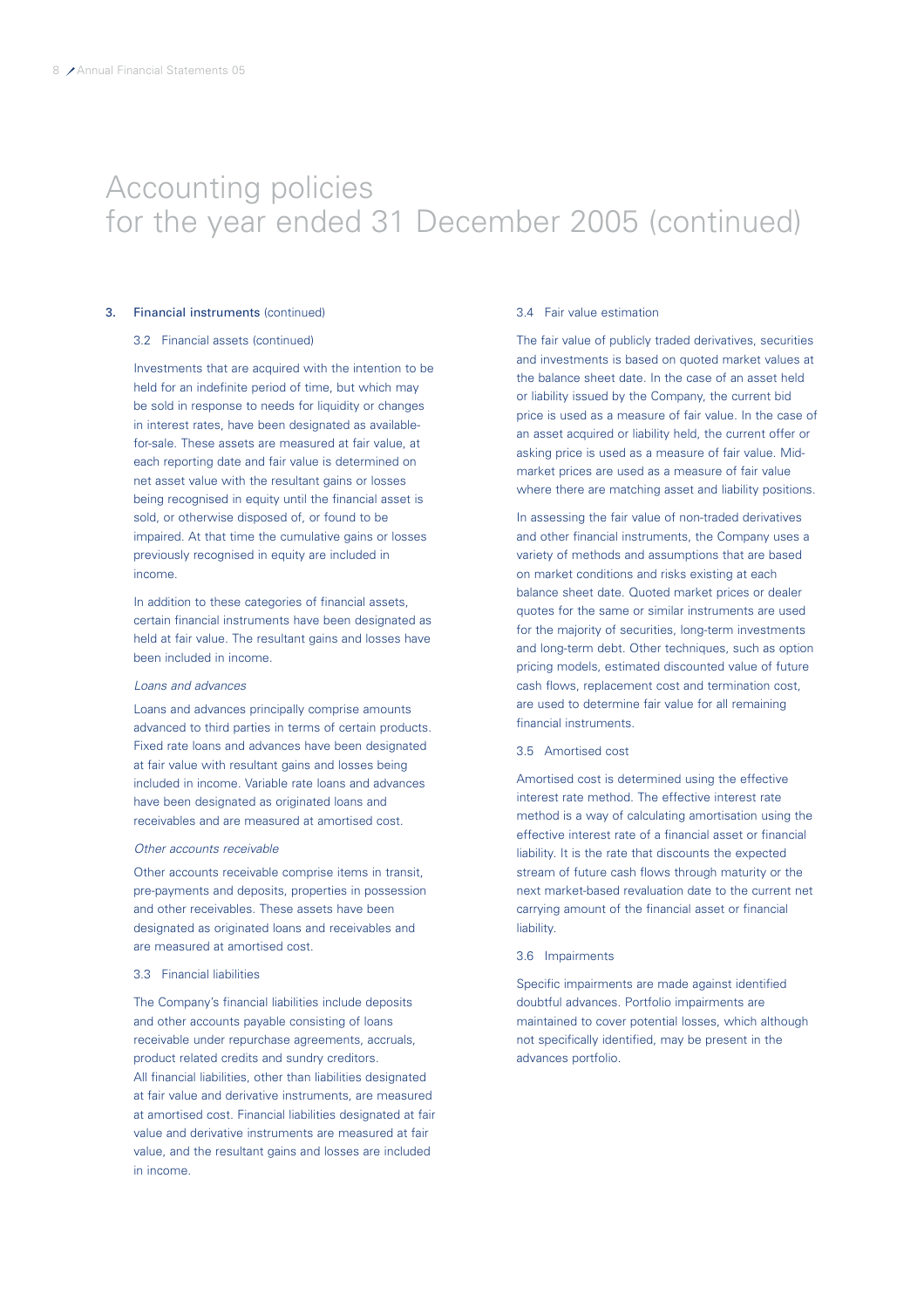### 3. Financial instruments (continued)

### 3.6 Impairments (continued)

Advances, which are deemed uncollectible, are written-off against the specific impairments. Loans previously written-off which subsequently become fully performing are re-incorporated in the advances portfolio. Both the specific and portfolio impairments raised during the year less the recoveries of advances previously written-off, are charged to the income statement.

The Company reviews the carrying amounts of its advances to determine whether there is any indication that those advances have suffered an impairment loss. Where it is not possible to estimate the recoverable amount of an individual advance, the Company estimates the recoverable amount on a portfolio basis for a group of similar financial assets.

The recoverable amount is the sum of the estimated future cash flows, discounted to their present value using a pre-tax discount rate that reflects the portfolio of advances' original effective interest rate.

If the recoverable amount of the advance is estimated to be less than the carrying amount, the carrying amount of the advance is reduced to its recoverable amount by raising a specific impairment which is recognised as an expense in the income statement.

Where the impairment loss subsequently reverses, the carrying amount of the advance is increased to the revised estimate of its recoverable amount, subject to the increased carrying amount not exceeding the carrying amount that would have been determined had no impairment loss been recognised for the advance in prior years. A reversal of an impairment loss is recognised as income immediately.

#### 4. Foreign currency transactions

Transactions in foreign currencies are converted into the functional currency at prevailing exchange rates on the transaction date. Monetary assets, liabilities and commitments in foreign currencies are translated into the functional currency using the rates of exchange ruling at the financial year-end. Gains and losses on foreign exchange are included in income.

#### 5. Subsidiaries

Investments in subsidiaries, in the Company's annual financial statements, are designated as available-forsale assets and are recognised at fair value. Fair value is determined as the net asset value. All gains and losses on the sale of subsidiaries are recognised in the income statement.

### 6. Associated companies

Associated companies are those companies in which the Company exercises significant influence, but not control or joint control, over their financial and operating policies and holds between 20% and 50% interest therein. The carrying values of investments in associated companies represent the aggregate of the cost of the investments plus post-acquisition equity accounted income and reserves. These investments are accounted for using the equity method in the Company annual financial statements. This method is applied from the effective date on which the enterprise became an associated company, up to the date on which it ceases to be an associated company.

#### 7. Property and equipment

#### 7.1 Owner-occupied properties

Owner-occupied properties are held for use in the supply of services or for administrative purposes and are stated in the balance sheet at open-market fair value on the basis of their existing use at the date of revaluation, less any subsequent accumulated depreciation and subsequent accumulated impairment losses. The open-market fair value is based on the open market net rentals for each property. Revaluations are performed annually by independent registered professional valuators.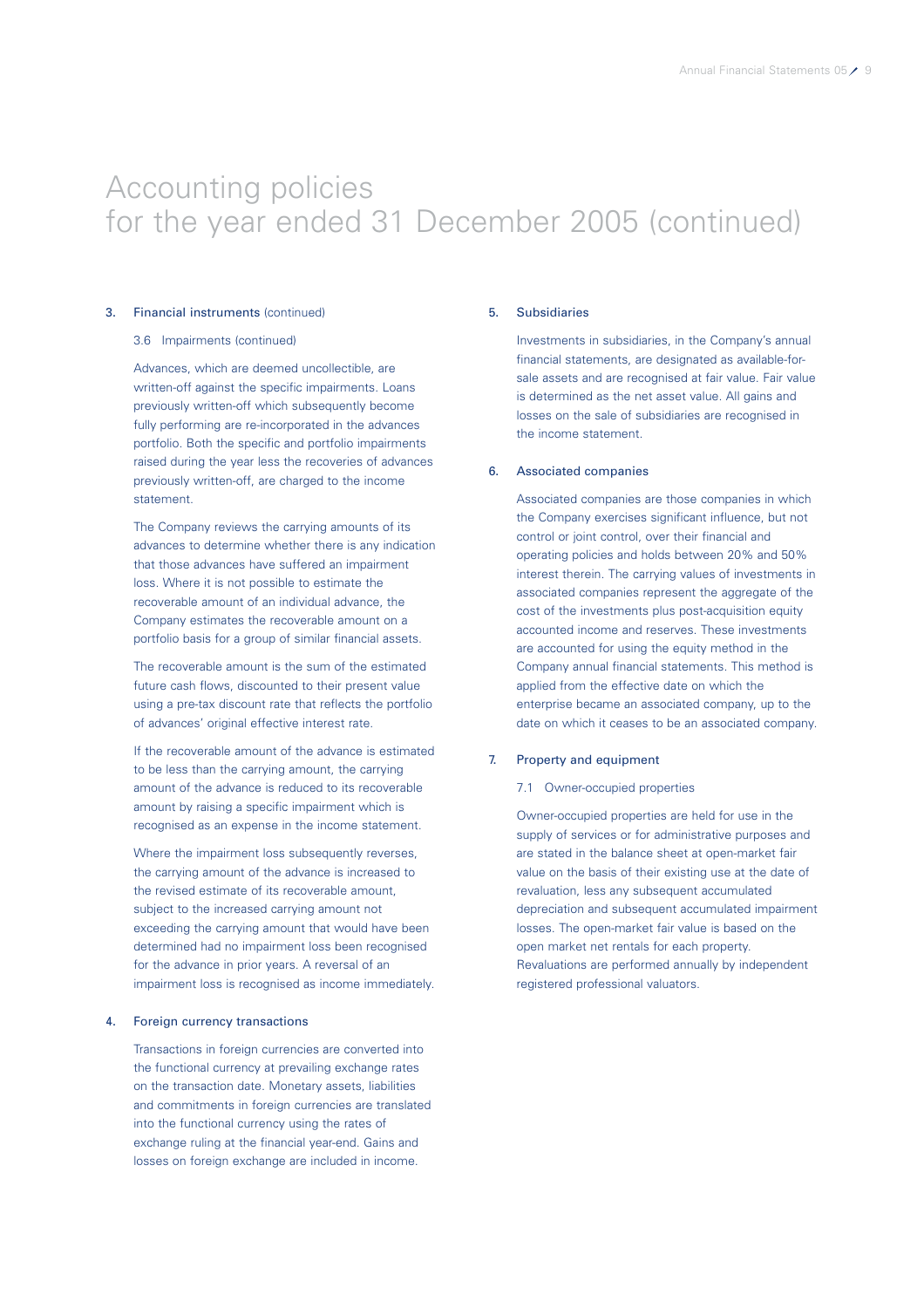### 7. Property and equipment (continued)

#### 7.1 Owner-occupied properties (continued)

Any revaluation increase, arising on the revaluation of owner-occupied properties, is credited to the non-distributable reserve, except to the extent that it reverses a revaluation decrease for the same asset previously recognised as an expense. The increase is credited to income to the extent that an expense was previously charged to income. A decrease in carrying amount arising on the revaluation of owner-occupied properties is charged as an expense to the extent that it exceeds the balance, if any, held in the non-distributable reserve relating to a previous revaluation of that asset. On the subsequent sale or retirement of a revalued property, the revaluation surplus, relating to that property, in the nondistributable reserve is transferred to distributable reserves. The properties' residual values and useful lives are reviewed, and adjusted if appropriate, at each balance sheet date.

#### 7.2 Equipment

All equipment is stated at historical cost less accumulated depreciation. Historical cost includes expenditure that is directly attributable to the acquisition of the items. Subsequent costs are included in the asset's carrying amount or are recognised as a separate asset, as appropriate, only when it is probable that future economic benefits associated with the item will flow to the Company and the cost of the item can be measured reliably. All other repairs and maintenance are charged to the income statement as they are incurred.

Depreciation on equipment is calculated using the straight-line method to allocate their cost to their residual values over their estimated useful lives. Leasehold improvements are depreciated over the period of the lease or over such lesser period as is considered appropriate. The equipments' residual values and useful lives are reviewed, and adjusted if appropriate, at each balance sheet date.

Assets are reviewed for impairment whenever events or changes in circumstances indicate that the carrying amount may not be recoverable. An asset's carrying amount is written down immediately to its recoverable amount if the asset's carrying amount is greater than its estimated recoverable amount. The recoverable amount is the higher of the asset's fair value less costs to sell and value in use.

The estimated useful lives of property and equipment are as follows:

| Leasehold improvements    | $5 - 10$ years |
|---------------------------|----------------|
| Computer equipment        | $3 - 5$ years  |
| Furniture and fittings    | 10 years       |
| Office equipment          | 10 years       |
| Motor vehicles            | 5 years        |
| Owner-occupied properties | 50 years       |

Gains and losses on disposal of property and equipment are determined by comparing proceeds with the carrying amount and is recognised in the income statement.

#### 8. Intangible assets

#### Computer software

Costs associated with developing or maintaining computer software programs and the acquisition of software licenses are recognised as an expense as incurred. Costs that are directly associated with an identifiable and unique system controlled by the Company, and that will probably generate economic benefits exceeding costs beyond one year, are recognised as intangible assets. Direct costs include software development employee costs and an appropriate portion of relevant overheads.

Direct computer software development costs recognised as intangible assets are amortised on the straight-line basis at rates appropriate to the expected useful lives of the assets, which is usually between three and five years, but where appropriate over a maximum of ten years and are carried at cost less any accumulated amortisation and any accumulated impairment losses. The carrying amount of capitalised computer software is reviewed annually and is written down when the carrying amount exceeds the recoverable amount.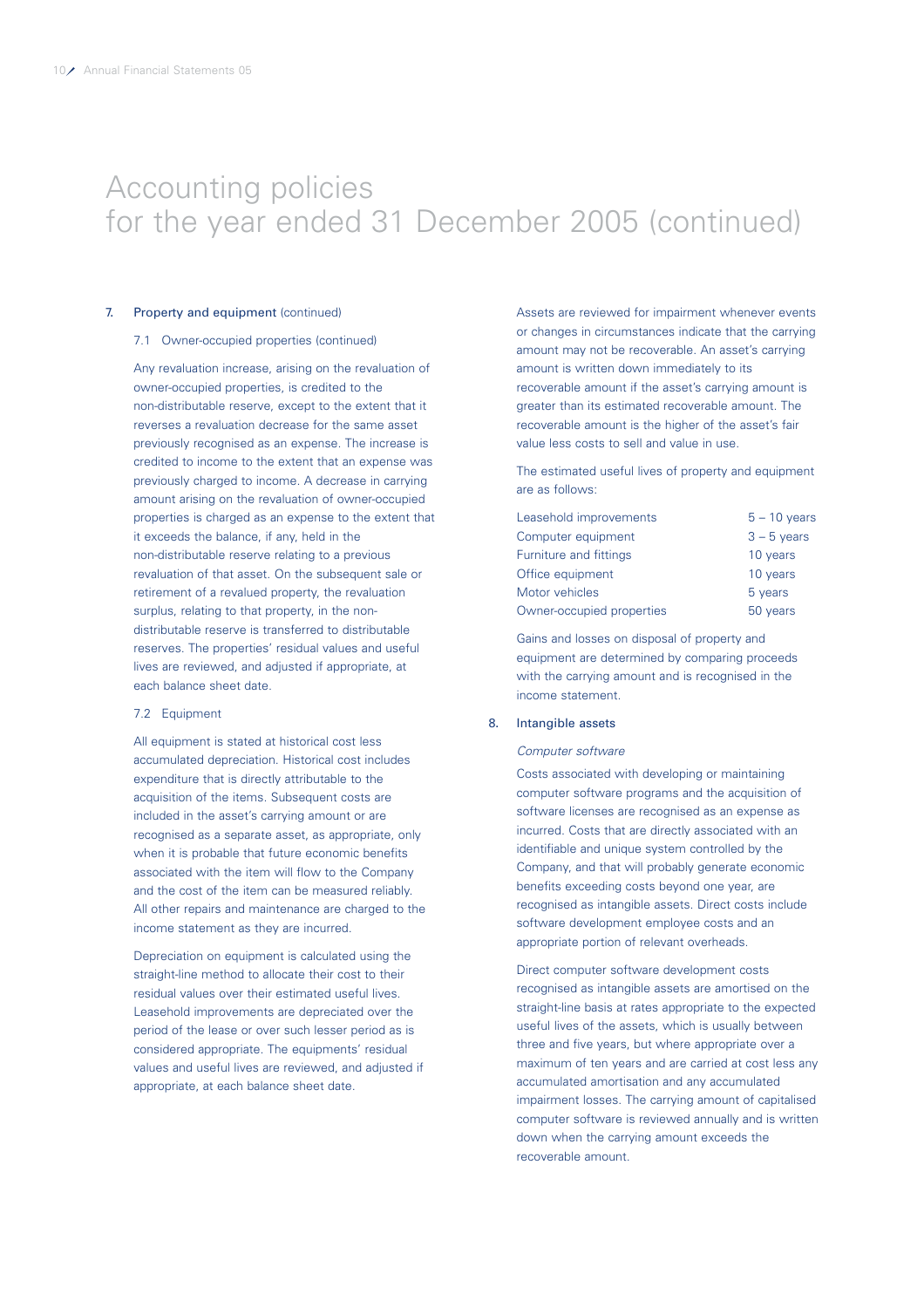### 9. Provisions

Provisions are recognised when the Company has a present legal or constructive obligation, as a result of past events, it is probable that an outflow of resources embodying economic benefits will be required to settle the obligation and a reliable estimate of the amount of the obligation can be made. Employee entitlements to annual leave are recognised when they accrue to employees. A provision is made for the estimated liability for annual leave as a result of services rendered by employees up to the balance sheet date.

#### 10. Deferred income taxes

Deferred income tax is provided, using the balance sheet liability method, for all temporary differences arising between the tax values of assets and liabilities and their carrying values for financial reporting purposes. Currently enacted tax rates are used to determine deferred income tax. Deferred tax assets relating to the carry forward of unused tax losses are recognised to the extent that it is probable that future taxable income will be available against which the unused tax losses can be utilised.

# 11. Sale and repurchase agreements and lending of securities

Securities sold subject to linked repurchase agreements ("repos") are reflected in the annual financial statements as cash and cash equivalents, when the transferee has the right to sell or repledge the collateral, and the counterparty liability is included in amounts due to other banks, deposits from banks, other deposits, or deposits due to customers, as appropriate. Securities purchased under agreements to resell ("reverse repos") are recorded as loans and advances to other banks or customers as appropriate. The difference between sale and repurchase price is treated as interest and accrued over the life of repo agreements using the effective interest method. Securities lent to counterparties are also retained in the annual financial statements.

Securities borrowed are not recognised in the annual financial statements, unless these are sold to third parties, in which case the purchase and sale are

recorded with the gain or loss being included in income. The obligation to return them is recorded at fair value in other accounts payable.

#### 12. Instalment sales and leases

#### 12.1 The Company as the lessee

The leases entered into by the Company are primarily operating leases. The total payments made under operating leases are charged to the income statement on a straight-line basis over the period of the lease. When an operating lease is terminated before the lease period has expired, any payment required to be made to the lessor by way of penalty is recognised as an expense in the period in which termination takes place.

### 12.2 The Company as the lessor

Leases and instalment sale agreements are regarded as financing transactions with rentals and instalments receivable, less unearned finance charges, being included in advances. The difference between the gross receivable and the present value of the receivable is recognised as unearned finance income. Lease income is recognised over the term of the lease using the net investment method, which reflects a constant periodic rate of return.

#### 13. Interest income and interest expense

Interest income and expense are recognised in the income statement for all interest bearing instruments on an accrual basis measured at amortised cost using the effective interest method. The effective interest rate is the rate that exactly discounts estimated future cash payments or receipts through the expected life of the financial instrument or, when appropriate, a shorter period to the net carrying amount of the financial asset or financial liability. When calculating the effective interest rate, the Company estimates cash flows considering all contractual terms of the financial instrument but does not consider future credit losses. The calculation includes all fees and points paid or received between parties to the contract that are an integral part of the effective interest rate, transaction costs and all other premiums or discounts.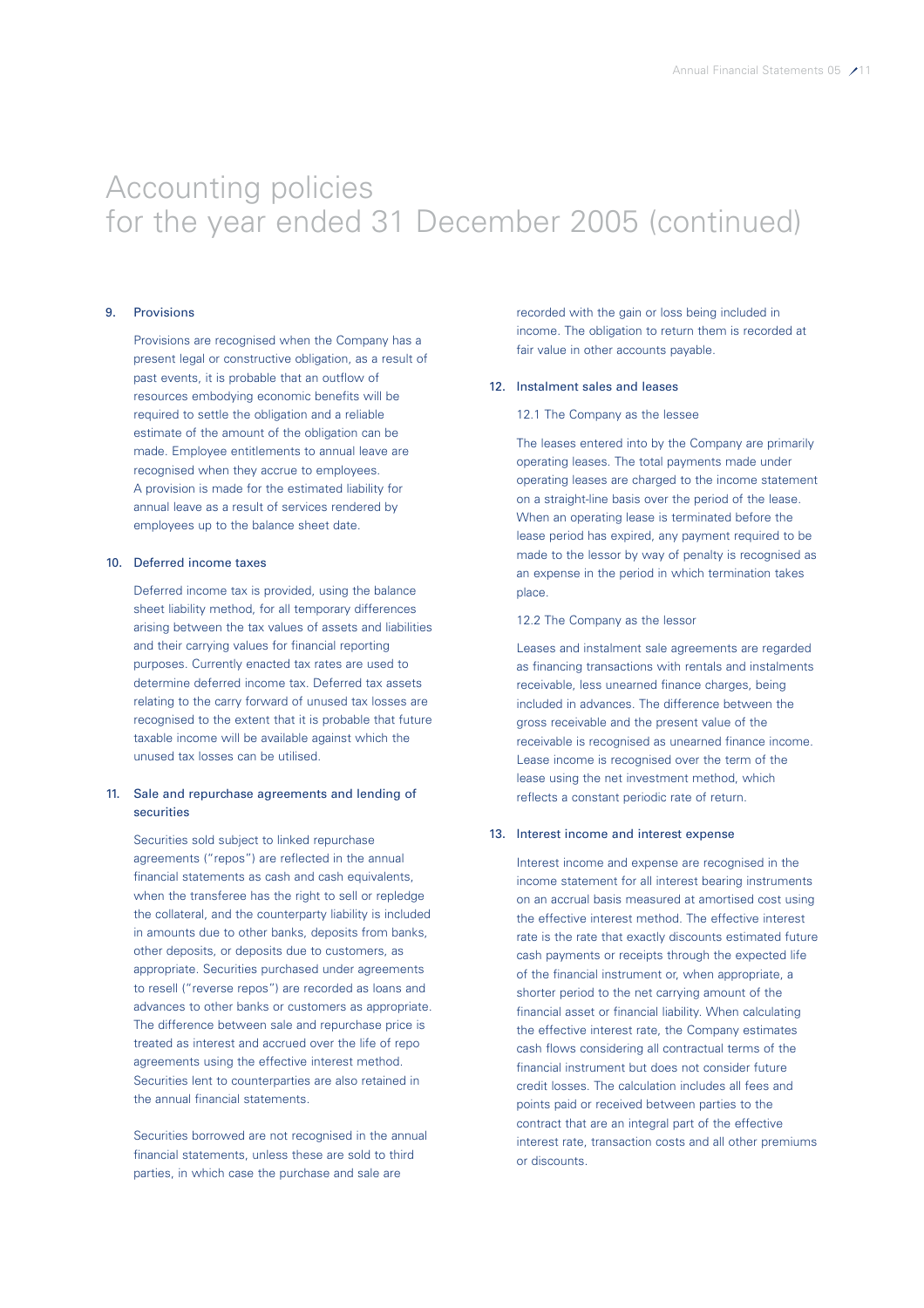### 14. Fee, commission and dividend income

Fees and commissions are recognised on an accrual basis. Dividend income from investments is recognised when the shareholder's rights to receive payment have been established.

# 15. Retirement funds

The Company operates defined contribution funds, the assets of which are held in a separate trusteeadministered fund. The retirement funds are funded by payments from employees and by the Company. The Company contributions to the retirement funds are based on a percentage of the payroll and are charged to income as incurred.

#### 16. Post-retirement medical benefits

The Company provides for post-retirement medical benefits to certain retired employees. These benefits are only applicable to employees who were members of the Company's medical aid scheme prior to May 2000 and are based on the employees remaining in service up to retirement age. The Company provides for the present value of the obligations in excess of the fair value of the plan assets which are intended to offset the expected costs relating to the postretirement medical benefits. The costs of the defined benefit plan are assessed using the projected unit credit method. Under this method, the cost of providing post-retirement medical benefits is charged to the income statement so as to spread the regular cost over the service lives of employees in accordance with the advice of qualified actuaries, who value the plans at least every three years.

Actuarial gains and losses, the effect of settlements on the liability and plan assets and the curtailment gain due to the change in the post-retirement subsidy of in-service members are recognised immediately. The Company's contributions to the post-retirement healthcare policy are charged to income in the year to which they relate.

#### 17. Equity compensation plans

Share options in Mercantile Bank Holdings Limited are granted to employees of the Company at the discretion of the Remuneration Committee. The Company has applied the requirements of IFRS 2 to share-based payments. In accordance with the transitional provisions, IFRS 2 has been applied to all grants of equity instruments after 7 November 2002 that were not vested as of 1 January 2005.

The equity-settled share-based payments are measured at fair value at the grant date and expensed on a straight-line basis over the vesting period, based on the Company's estimate of shares that will eventually vest.

Fair value is measured by use of a Black-Scholes model. The expected life used in the model has been adjusted, based on management's best estimate, for the effects of non-transferability, exercise restrictions and behavioural considerations.

### 18. General credit-risk reserve

As recommended by the Banking Association of South Africa in their position paper on reporting on regulatory provisioning IAS 39, a general credit-risk reserve has been recognised within Shareholders' equity. The reserve recognised by the Company comprises the difference between the impairments calculated in terms of IAS 39 and the requirements of the Company's provisioning policy, which is more prudent than the statutory minimum provision requirements prescribed by the South African Reserve Bank.

#### 19. Critical accounting estimates and judgements

The Company makes estimates and assumptions that affect the reported amounts of assets and liabilities. Estimates and judgements are continually evaluated and are based on historical experience and other factors, including expectations of future events that are believed to be reasonable under the circumstances.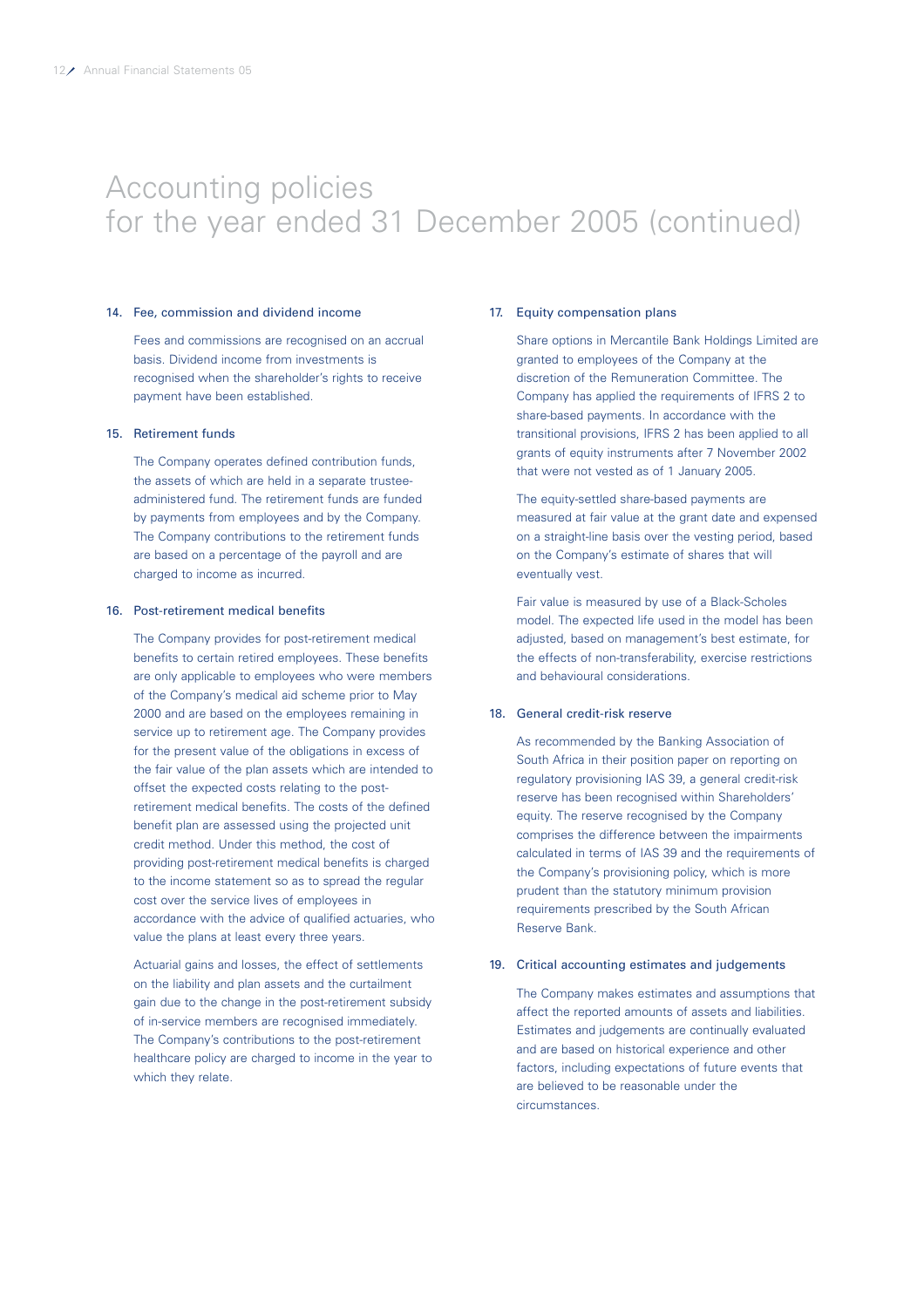# 19. Critical accounting estimates and judgements (continued)

#### 19.1 Impairment losses on loans and advances

The Company reviews its loan portfolios to assess impairment on a monthly basis. In determining whether an impairment loss should be recorded in the income statement, the Company makes judgements as to whether there is any observable data indicating that there is a measurable decrease in the estimated future cash flows from a portfolio of loans before the decrease can be identified with an individual loan in that portfolio. This evidence may include observable data indicating that there has been an adverse change in the payment status of borrowers in the Company, or national or local economic conditions that correlate with defaults on assets in the Company. Management uses estimates based on historical loss experience for assets with credit risk characteristics and objective evidence of impairment similar to those in the portfolio when scheduling its future cash flows. The methodology and assumptions used for estimating both the amount and timing of future cash flows are reviewed regularly to reduce any differences between loss estimates and actual loss experience.

#### 19.2 Fair value of derivatives

The fair value of financial instruments that are not quoted in active markets are determined by using valuation techniques. Where valuation techniques are used to determine fair values, they are validated and periodically reviewed by qualified personnel independent of the area that created them. All models are certified before they are used, and models are calibrated to ensure that outputs reflect actual data and comparative market prices. To the extent practical, models use only observable data, however areas such as credit risk, volatilities and correlations require management to make estimates. Changes in assumptions about these factors could affect reported fair value of financial instruments.

#### 19.3 Impairment of available-for-sale equity investments

The Company determines that available-for-sale equity investments are impaired when there has been a significant or prolonged decline in the fair value below its cost. This determination of what is significant or prolonged requires judgement. In making this judgement, the Company evaluates among other factors, the normal volatility in share price. In addition impairment may be appropriate when there is evidence of a deterioration in the financial health of the investee, industry and sector performance, changes in technology, and operational and financing cash flows.

#### 19.4 Income taxes

There are many transactions and calculations for which the ultimate tax determination is uncertain during the ordinary course of business. The Company recognises liabilities for anticipated tax audit issues based on estimates of whether additional taxes will be due. Where the final tax outcome of these matters is different from the amounts that were initially recorded, such differences will impact the income tax and deferred tax provisions in the period in which such determination is made.

# 20. Comparative figures

Where necessary, comparative figures have been restated to be consistent with the disclosure in the current year. Details of restatements are provided in Note 26.

#### 21. Recent accounting developments

A new standard IFRS 7 – Financial Instruments: Disclosures, was issued during June 2005 but is only effective for periods beginning on or after 1 January 2007. The Company is subject to this statement as this standard supersedes IAS 30 – Disclosures in the Financial Statements of Banks and Similar Financial Institutions, and complements the principles in IAS 32 and IAS 39. The Company will apply IFRS 7 from 1 January 2007. The impact of initial application has not been assessed as at the date of authorisation of the annual financial statements.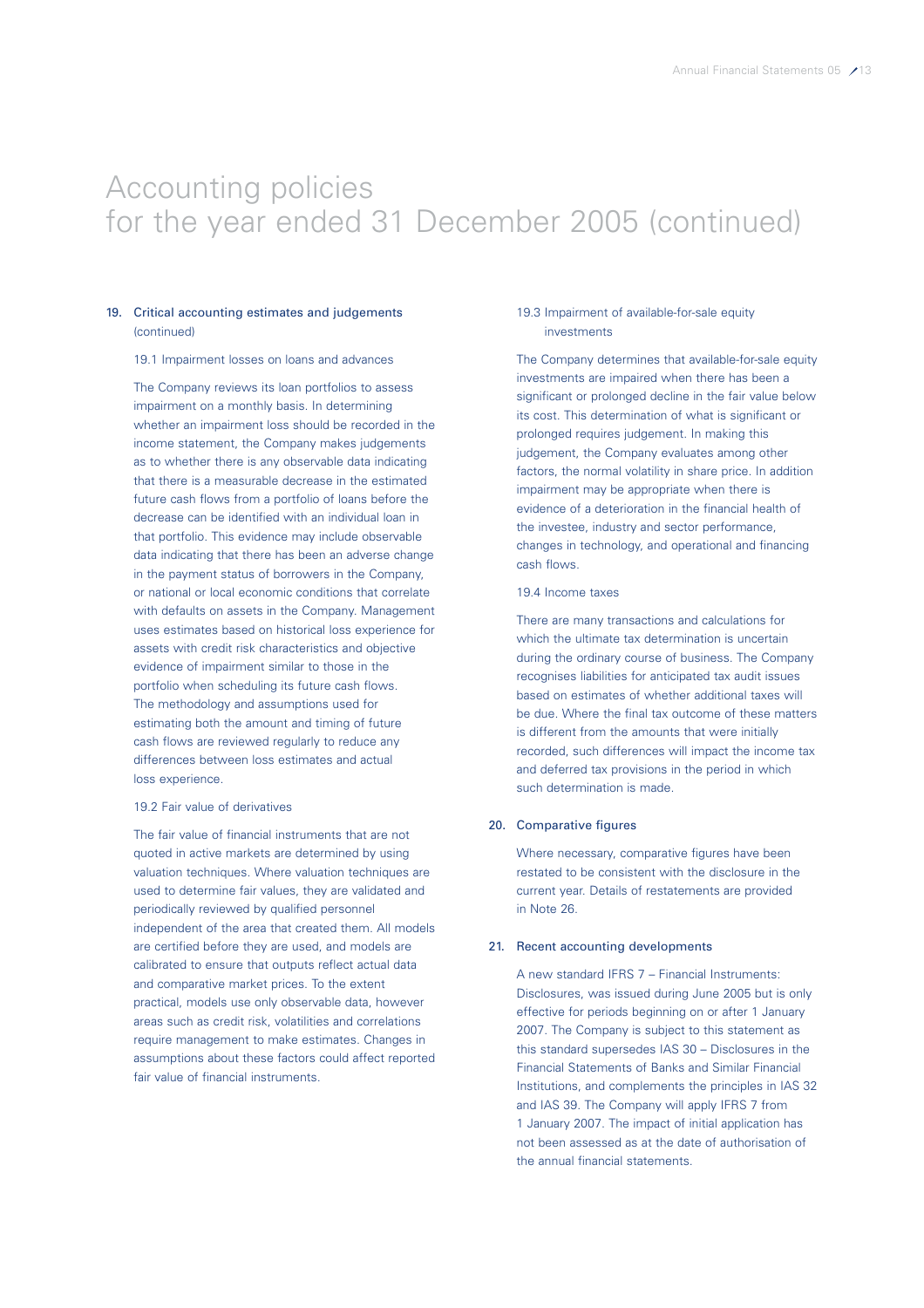# Balance sheet at 31 December 2005

|                                  | <b>Notes</b>   | 2005<br>R'000 | 2004<br>R'000<br>(restated) |
|----------------------------------|----------------|---------------|-----------------------------|
| <b>ASSETS</b>                    |                |               |                             |
| Intangible assets                |                | 7,018         | 6,801                       |
| Property and equipment           | $\overline{2}$ | 25,764        | 23,558                      |
| Other accounts receivable        | 3              | 33,765        | 50,962                      |
| Interest in subsidiaries         | 4              | 65,611        | 59,374                      |
| Other investments                | 5              | 5,661         | 6,129                       |
| Loans and advances               | 6              | 1,458,677     | 975,611                     |
| Derivative financial instruments | 7              | 36,757        | 90,162                      |
| Negotiable securities            | 8              | 379,028       | 370,279                     |
| Cash and cash equivalents        | 9              | 1,408,972     | 1,148,861                   |
| <b>Total assets</b>              |                | 3,421,253     | 2,731,737                   |

# EQUITY AND LIABILITIES

| Shareholders' equity             |    | 566,588    | 515,456     |
|----------------------------------|----|------------|-------------|
| Share capital and share premium  | 10 | 1,483,300  | 1,483,300   |
| General reserve                  |    | 12,231     | 12,231      |
| Property revaluation reserve     |    | 69         | 95          |
| Available-for-sale reserve       |    | 11,786     | 4,278       |
| General credit-risk reserve      |    | 10,835     | 31,668      |
| <b>Accumulated loss</b>          |    | (951, 633) | (1,016,116) |
| Liabilities                      |    | 2,854,665  | 2,216,281   |
| <b>Deposits</b>                  | 11 | 2,639,377  | 2,115,518   |
| Derivative financial instruments |    | 38,531     | 35,210      |
| Provisions                       | 12 | 31,618     | 35,269      |
| Other accounts payable           | 14 | 145,139    | 30,240      |
| Taxation                         |    |            | 44          |
| Total equity and liabilities     |    | 3,421,253  | 2,731,737   |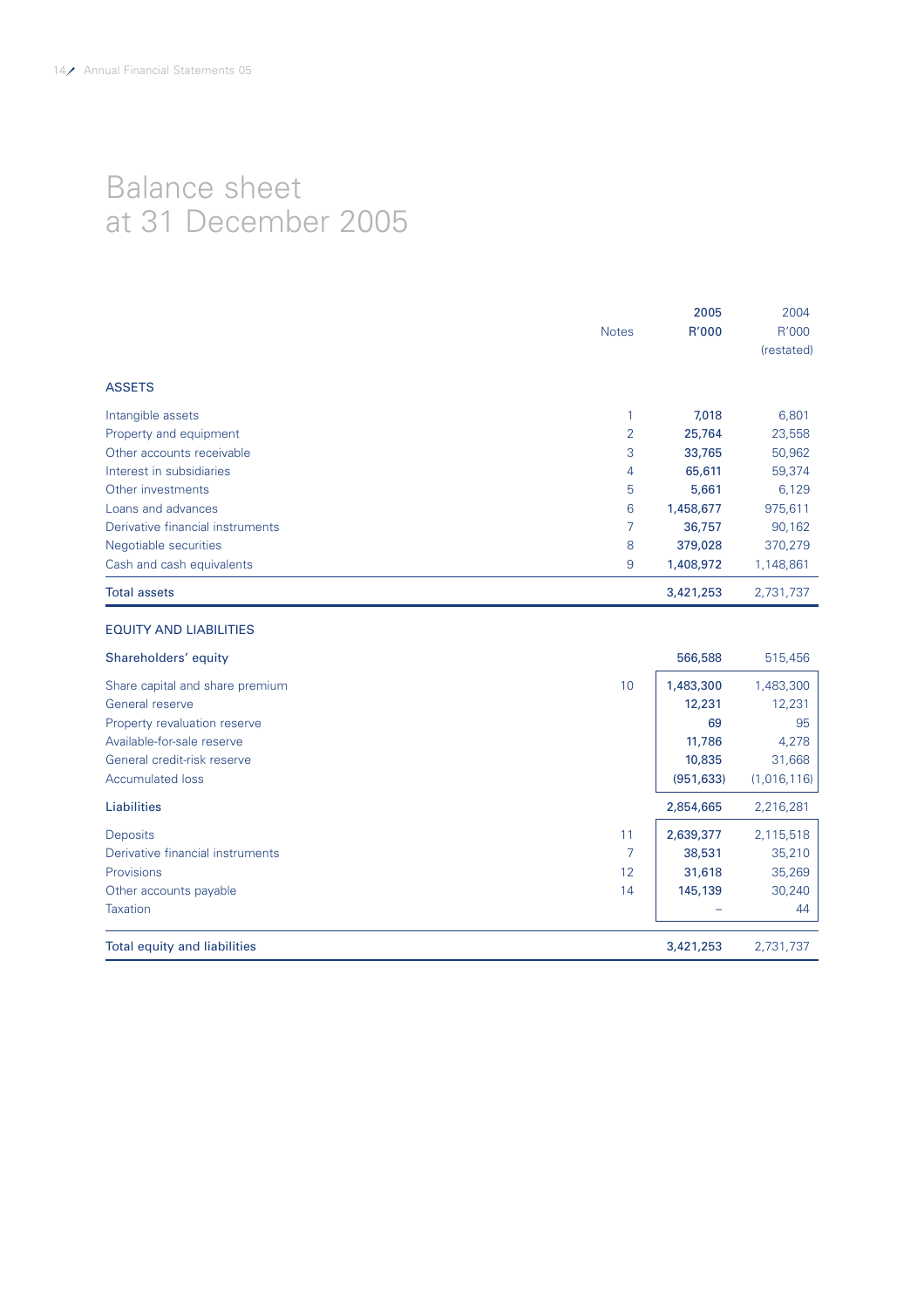# Income statement for the year ended 31 December 2005

|                                                                             | <b>Notes</b> | 2005<br>R'000 | 2004<br>R'000 |
|-----------------------------------------------------------------------------|--------------|---------------|---------------|
|                                                                             |              |               | (restated)    |
| Interest income                                                             | 17           | 254,204       | 197,907       |
| Interest expenditure                                                        | 18           | (113, 238)    | (107, 112)    |
| Net interest income before credit losses                                    |              | 140,966       | 90,795        |
| Net recovery of/(charge for) credit losses                                  | 6            | 22,182        | (3, 555)      |
| Net interest income after credit losses                                     |              | 163,148       | 87,240        |
| Net loss on disposal of investments                                         |              | (1,528)       |               |
| Non-interest income                                                         | 19           | 116,504       | 99,212        |
| Net interest and non-interest income                                        |              | 278,124       | 186,452       |
| Operating expenditure                                                       | 20           | (234, 641)    | (223, 382)    |
| Profit/(Loss) before taxation and exceptional items                         |              | 43,483        | (36,930)      |
| Impairments and provisions raised and write-off on release of CGD quarantee | 6            |               | (172, 729)    |
| Recovery of amounts previously written off in respect of the release of the |              | 23,119        |               |
| CGD guarantee                                                               |              |               |               |
| Profit/(Loss) before taxation                                               |              | 66,602        | (209, 659)    |
| <b>Taxation</b>                                                             | 21           |               |               |
| Attributable profit/(loss) after taxation                                   |              | 66,602        | (209, 659)    |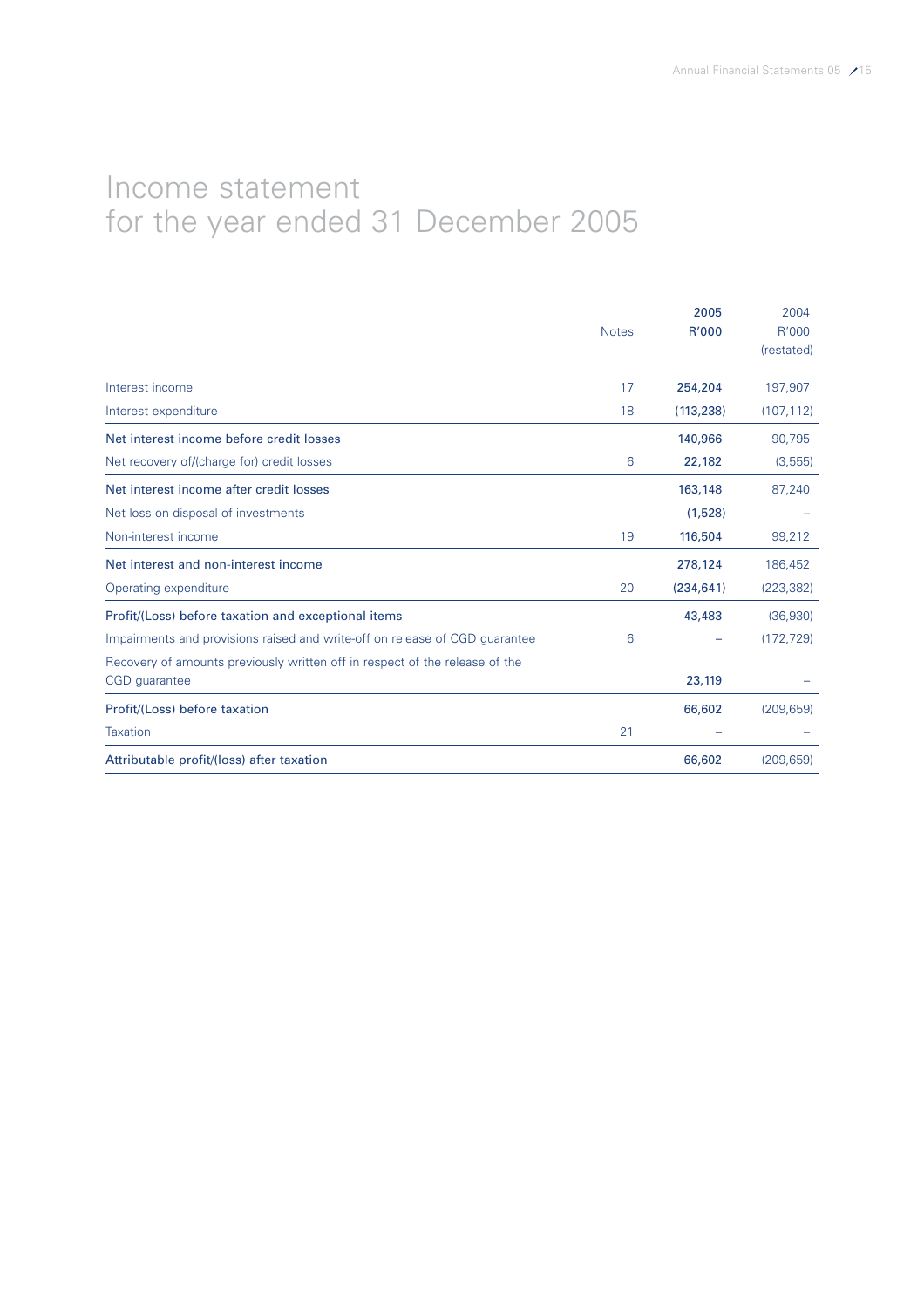# Statement of changes in equity for the year ended 31 December 2005

|                                     |                  |                   |                  | Property         |                  | General          |                    |                |
|-------------------------------------|------------------|-------------------|------------------|------------------|------------------|------------------|--------------------|----------------|
|                                     |                  |                   |                  | revalua-         | Available        | credit-          | Accumu-            |                |
|                                     | <b>Share</b>     | <b>Share</b>      | General          | tion             | for-sale         | risk             | lated              |                |
|                                     | capital<br>R'000 | premium<br>R'000  | reserve<br>R'000 | reserve<br>R'000 | reserve<br>R'000 | reserve<br>R'000 | loss<br>R'000      | Total<br>R'000 |
|                                     |                  |                   |                  |                  |                  |                  |                    |                |
| Shareholders' equity                |                  |                   |                  |                  |                  |                  |                    |                |
| at 31 December 2003                 | 124,969          | 804,718           | 12,231           | 105              | 4,731            | 31,212           | (806, 001)         | 171,965        |
| Share capital issued                |                  | 555,000           |                  |                  |                  |                  |                    | 555,000        |
| Share issue costs written-off       |                  |                   |                  |                  |                  |                  |                    |                |
| against share premium               |                  | (1, 387)          |                  |                  |                  |                  |                    | (1, 387)       |
| Gains and losses on                 |                  |                   |                  |                  |                  |                  |                    |                |
| remeasurement to fair value         |                  |                   |                  |                  | (453)            |                  |                    | (453)          |
| Increase in general credit-risk     |                  |                   |                  |                  |                  |                  |                    |                |
| reserve                             |                  |                   |                  |                  |                  | 456              | (456)              |                |
| Revaluation of property             |                  |                   |                  | (10)             |                  |                  |                    | (10)           |
| Loss after taxation (restated)      |                  |                   |                  |                  |                  |                  | (209, 659)         | (209, 659)     |
| Shareholders' equity                |                  |                   |                  |                  |                  |                  |                    |                |
| at 31 December 2004                 |                  | 124,969 1,358,331 | 12,231           | 95               | 4,278            |                  | 31,668 (1,016,116) | 515,456        |
| Change in accounting policy -       |                  |                   |                  |                  |                  |                  |                    |                |
| IAS 32 and 39 credit-risk           |                  |                   |                  |                  |                  |                  |                    |                |
| impairments                         |                  |                   |                  |                  |                  |                  | (22, 952)          | (22, 952)      |
| Release of general credit-risk      |                  |                   |                  |                  |                  |                  |                    |                |
| reserve on adoption of IFRS in      |                  |                   |                  |                  |                  |                  |                    |                |
| respect of credit risk impairments  |                  |                   |                  |                  |                  | (22, 952)        | 22,952             |                |
| Gains and losses on                 |                  |                   |                  |                  |                  |                  |                    |                |
| remeasurement to fair value         |                  |                   |                  |                  | 5,950            |                  |                    | 5,950          |
| Release to income on disposal of    |                  |                   |                  |                  |                  |                  |                    |                |
| available-for-sale financial assets |                  |                   |                  |                  | 1,558            |                  |                    | 1,558          |
| Increase in general credit-risk     |                  |                   |                  |                  |                  |                  |                    |                |
| reserve                             |                  |                   |                  |                  |                  | 2,119            | (2, 119)           |                |
| Revaluation of property             |                  |                   |                  | (26)             |                  |                  |                    | (26)           |
| Profit after taxation               |                  |                   |                  |                  |                  |                  | 66,602             | 66,602         |
| Shareholders' equity                |                  |                   |                  |                  |                  |                  |                    |                |
| at 31 December 2005                 | 124,969          | 1,358,331         | 12,231           | 69               | 11,786           | 10,835           | (951, 633)         | 566,588        |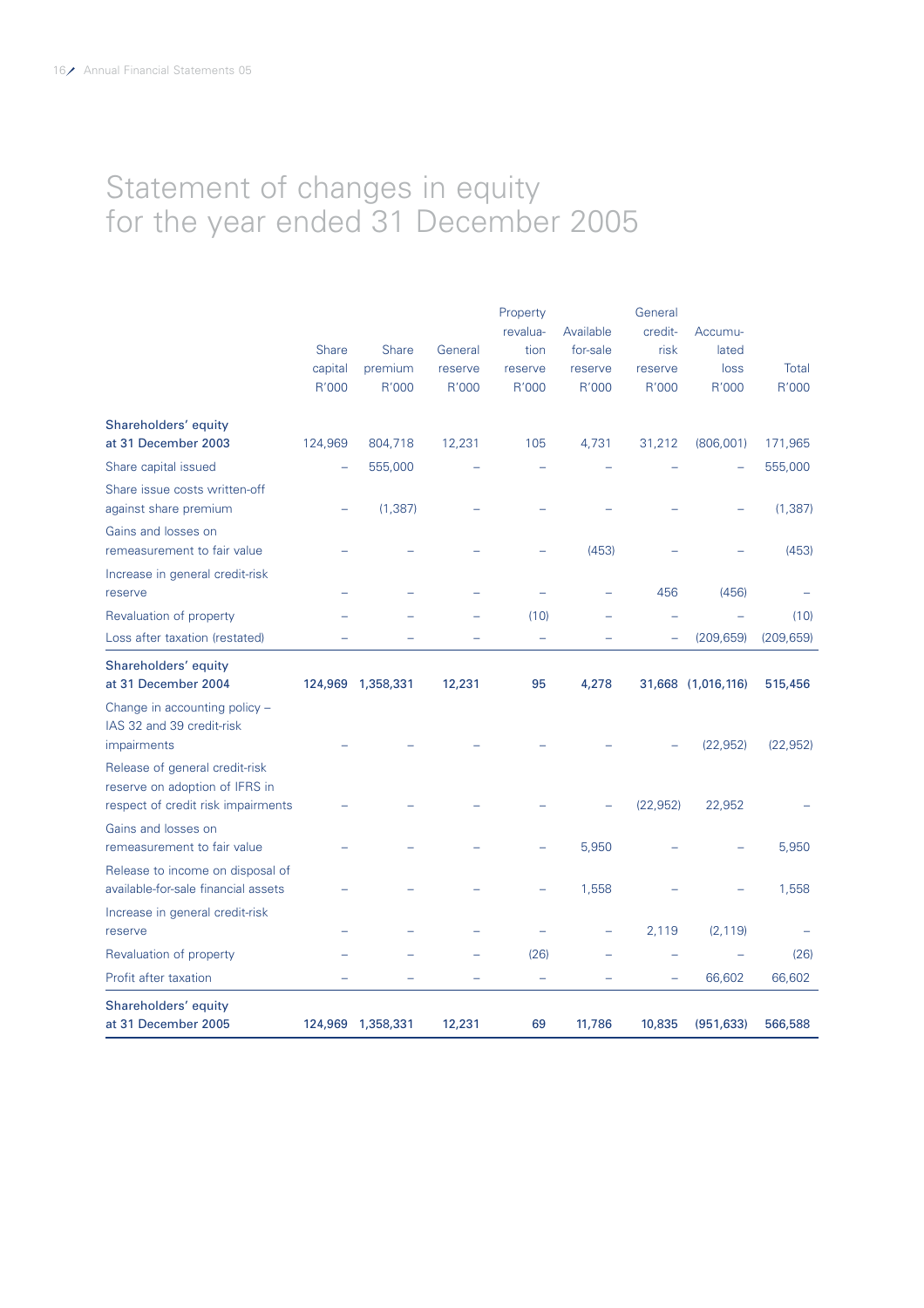# Cash flow statement for the year ended 31 December 2005

|                                                               |              | 2005         | 2004       |
|---------------------------------------------------------------|--------------|--------------|------------|
|                                                               | <b>Notes</b> | <b>R'000</b> | R'000      |
|                                                               |              |              | (restated) |
| <b>Operating activities</b>                                   |              |              |            |
| Cash receipts from customers                                  | 22.1         | 403,976      | 311,775    |
| Cash paid to suppliers and employees                          | 22.2         | (334, 995)   | (314, 801) |
| Dividends received                                            |              | 509          | 762        |
| <b>Taxation paid</b>                                          | 22.3         | (44)         |            |
| Net cash inflow/(outflow) from operating activities           |              | 69,446       | (2, 264)   |
| Changes in banking activities                                 |              |              |            |
| Net increase in income earning assets                         | 22.4         | (505, 989)   | (38,699)   |
| Net increase in deposits and other accounts                   | 22.5         | 715,427      | 79,728     |
| Net cash inflow from banking activities                       |              | 209,438      | 41,029     |
| <b>Investing activities</b>                                   |              |              |            |
| Purchase of property, equipment and intangible assets         |              | (18, 644)    | (9,325)    |
| Proceeds on sale of property, equipment and intangible assets |              | 384          | 84         |
| Proceeds on disposal of investments                           |              | 900          |            |
| Increase in loans with subsidiary companies                   |              | (1, 413)     | (3, 463)   |
| Net cash outflow from investing activities                    |              | (18, 773)    | (12, 704)  |
| <b>Financing activities</b>                                   |              |              |            |
| Proceeds on issue of ordinary shares                          |              |              | 555,000    |
| Share issue cost                                              |              |              | (1, 387)   |
| Finance lease payments                                        |              |              | (5, 743)   |
| Net cash inflow from financing activities                     |              |              | 547,870    |
| Net cash inflow for year                                      |              | 260,111      | 573,931    |
| Cash and cash equivalents at beginning of year                |              | 1,148,861    | 574,930    |
| Cash and cash equivalents at end of year                      | 9            | 1,408,972    | 1,148,861  |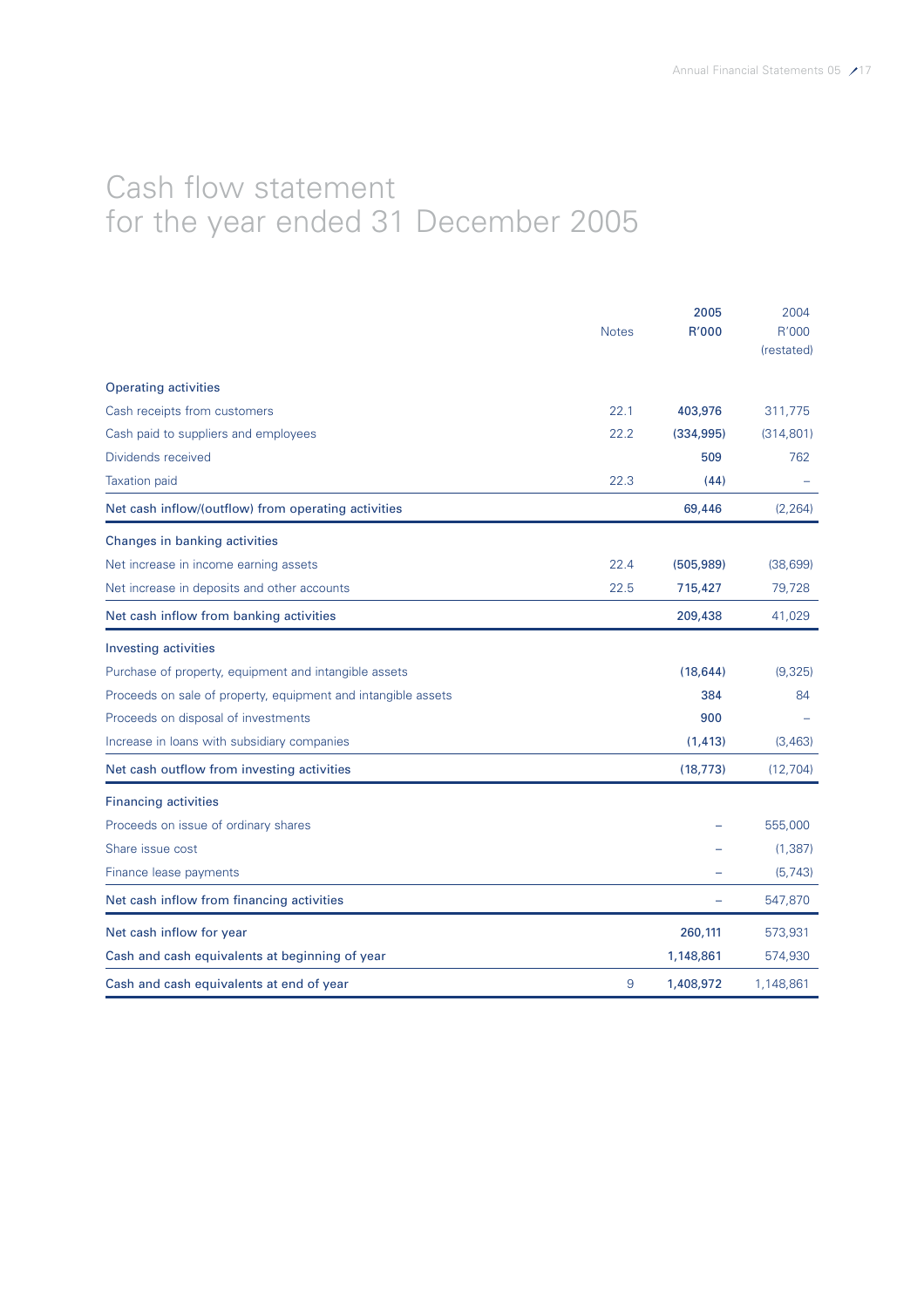# Notes to the annual financial statements for the year ended 31 December 2005

### 1. Intangible assets

|                                                                     |              | Computer software |
|---------------------------------------------------------------------|--------------|-------------------|
|                                                                     | 2005         | 2004              |
|                                                                     | <b>R'000</b> | R'000             |
| Cost at beginning of year                                           | 39,051       | 38,310            |
| <b>Additions</b>                                                    | 5,015        | 741               |
| Cost at end of year                                                 | 44,066       | 39.051            |
| Accumulated amortisation and impairment losses at beginning of year | (32, 250)    | (25, 599)         |
| Amortisation                                                        | (4.798)      | (6,651)           |
| Accumulated amortisation and impairment losses at end of year       | (37,048)     | (32, 250)         |
| Net carrying amount at end of year                                  | 7,018        | 6.801             |

# 2. Property and equipment

|                                  | Owner-                   | Leasehold |           | Furniture |           |          |           |
|----------------------------------|--------------------------|-----------|-----------|-----------|-----------|----------|-----------|
|                                  | occupied                 | Improve-  | Computer  | and       | Office    | Motor    |           |
|                                  | property                 | ments     | equipment | fittings  | equipment | vehicles | Total     |
|                                  | R'000                    | R'000     | R'000     | R'000     | R'000     | R'000    | R'000     |
| 2005                             |                          |           |           |           |           |          |           |
| Open market value/cost           |                          |           |           |           |           |          |           |
| at beginning of year             | 190                      | 15,568    | 61,545    | 8,201     | 17,460    | 722      | 103,686   |
| <b>Revaluations</b>              | (26)                     |           |           |           |           |          | (26)      |
| <b>Additions</b>                 | $\overline{\phantom{0}}$ | 3,941     | 7,968     | 205       | 1,515     |          | 13,629    |
| <b>Disposals</b>                 | $\overline{\phantom{m}}$ | (2, 343)  | (2,451)   | (2)       |           | (300)    | (5,096)   |
| Open market value/cost           |                          |           |           |           |           |          |           |
| at end of year                   | 164                      | 17,166    | 67,062    | 8,404     | 18,975    | 422      | 112,193   |
| Accumulated depreciation         |                          |           |           |           |           |          |           |
| and impairment losses            |                          |           |           |           |           |          |           |
| at beginning of year             |                          | (12, 324) | (49, 485) | (5,909)   | (11, 824) | (586)    | (80, 128) |
| Depreciation                     |                          | (1,432)   | (7, 477)  | (674)     | (1, 242)  | (44)     | (10, 869) |
| Reversal of impairments          |                          |           |           |           |           |          |           |
| <b>Disposals</b>                 |                          | 2,206     | 2,061     | 1         |           | 300      | 4,568     |
| Accumulated depreciation and     |                          |           |           |           |           |          |           |
| impairment losses at end of year |                          | (11, 550) | (54, 901) | (6, 582)  | (13,066)  | (330)    | (86, 429) |
| Net carrying amount              |                          |           |           |           |           |          |           |
| at end of year                   | 164                      | 5,616     | 12,161    | 1,822     | 5,909     | 92       | 25,764    |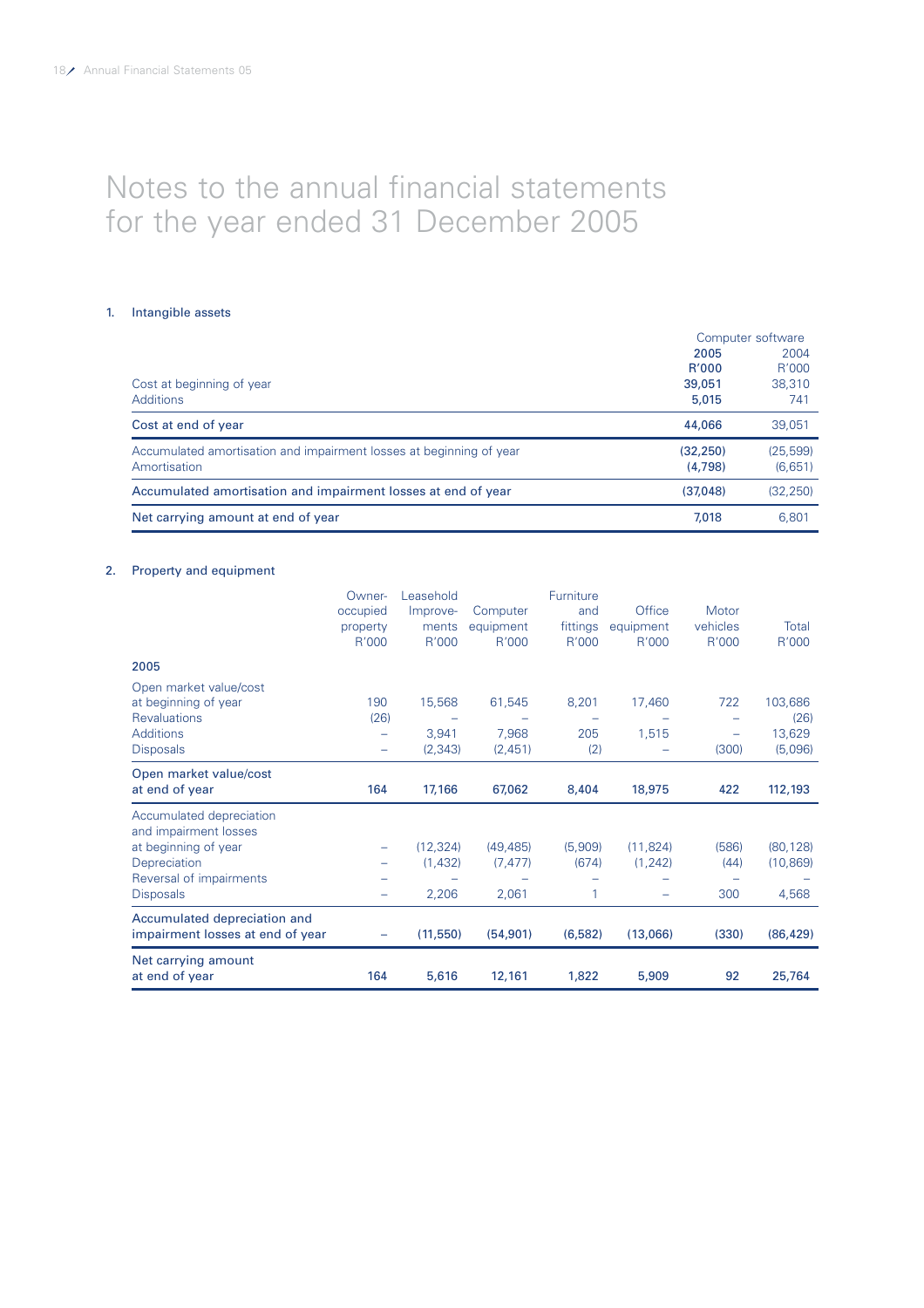# 2. Property and equipment (continued)

| Net carrying amount<br>at end of year                                     | 190                      | 3,244     | 12,060    | 2,292     | 5,636     | 136      | 23,558    |
|---------------------------------------------------------------------------|--------------------------|-----------|-----------|-----------|-----------|----------|-----------|
| Accumulated depreciation and<br>impairment losses at end of year          |                          | (12, 324) | (49, 485) | (5,909)   | (11, 824) | (586)    | (80, 128) |
| <b>Disposals</b>                                                          |                          | 44        | 4,105     | 213       | 134       | 48       | 4,544     |
| Reversal of Impairments                                                   |                          |           | 161       | 285       | 260       |          | 706       |
| Depreciation                                                              | $\overline{\phantom{0}}$ | (1,380)   | (7,366)   | (695)     | (1, 185)  | (48)     | (10, 674) |
| Accumulated depreciation and<br>impairment losses<br>at beginning of year |                          | (10,988)  | (46, 385) | (5, 712)  | (11,033)  | (586)    | (74, 704) |
| Open market value/cost<br>at end of year                                  | 190                      | 15,568    | 61,545    | 8,201     | 17,460    | 722      | 103,686   |
| <b>Disposals</b>                                                          | -                        | (59)      | (4, 122)  | (256)     | (169)     | (48)     | (4,654)   |
| <b>Additions</b>                                                          |                          | 134       | 7,975     | 35        | 440       |          | 8,584     |
| <b>Revaluations</b>                                                       | (10)                     |           |           |           |           |          | (10)      |
| Open market value/cost<br>at beginning of year                            | 200                      | 15,493    | 57,692    | 8,422     | 17,189    | 770      | 99,766    |
| 2004 (restated)                                                           |                          |           |           |           |           |          |           |
|                                                                           | R'000                    | R'000     | R'000     | R'000     | R'000     | R'000    | R'000     |
|                                                                           | property                 | ments     | equipment | fittings  | equipment | vehicles | Total     |
|                                                                           | occupied                 | Improve-  | Computer  | and       | Office    | Motor    |           |
|                                                                           | Owner-                   | Leasehold |           | Furniture |           |          |           |

#### Note:

1. The owner-occupied property comprises stand 624 Malvern, Johannesburg, with a building thereon. Mr G J Van Zyl, a valuator with Van Zyl Valuers and a Member of The Institute of Valuers of South Africa, independently valued the property at 31 December 2004. The property was revalued at 31 December 2005 to the offer to purchase amount received.

### 3. Other accounts receivable

|                                                                       | 2005<br>R'000 | 2004<br>R'000<br>(restated) |
|-----------------------------------------------------------------------|---------------|-----------------------------|
| Items in transit                                                      | 4,396         | 4.675                       |
| Loans to fellow subsidiaries and holding company (refer to Note 24.2) | 18,542        | 19,036                      |
| Prepayments and deposits                                              | 3,692         | 11,155                      |
| Properties in possession                                              |               | 203                         |
| Other receivables                                                     | 7.135         | 15,893                      |
|                                                                       | 33,765        | 50,962                      |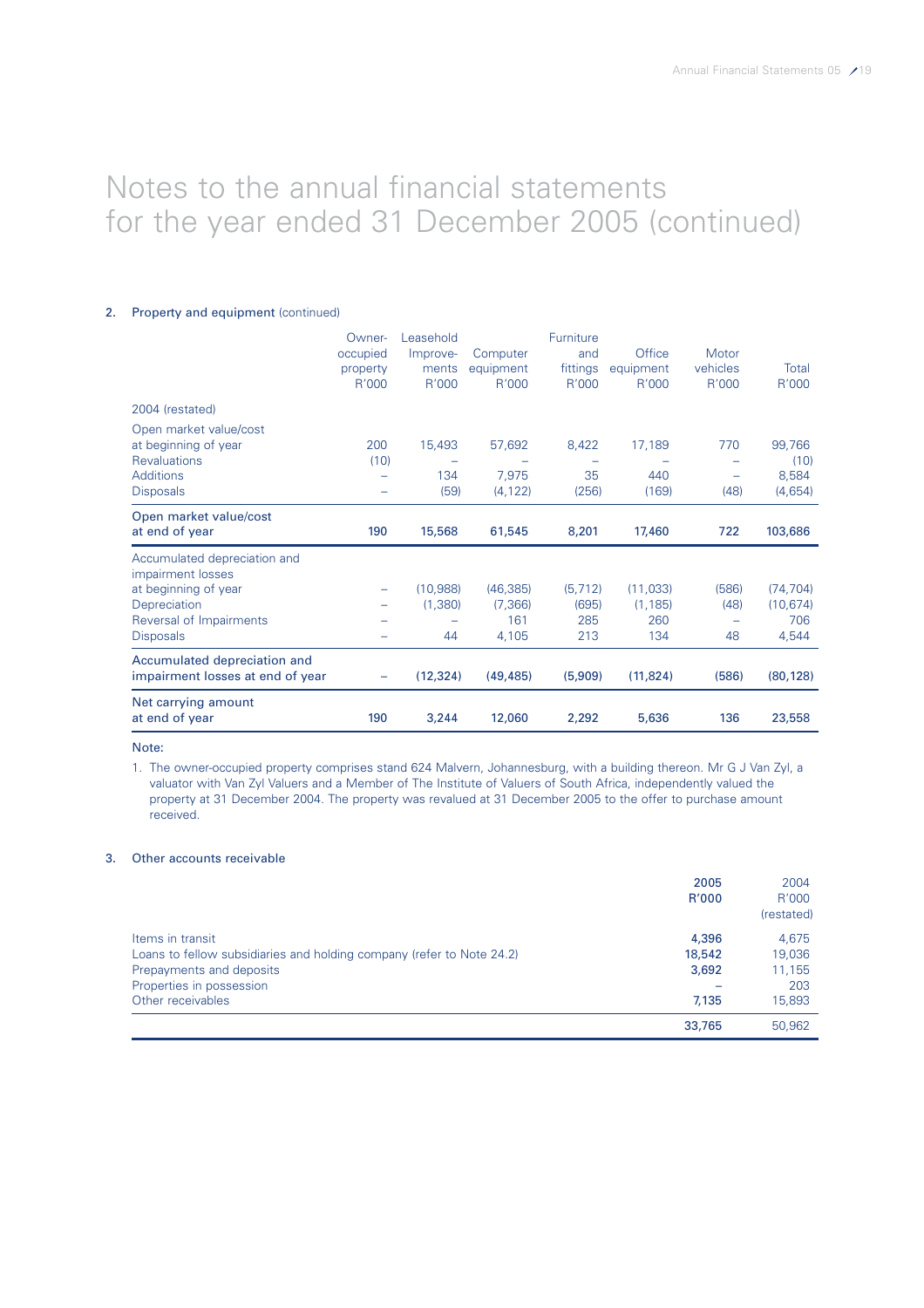#### 4. Interest in subsidiaries

|                            | 2005<br>R'000 | 2004<br>R'000 |
|----------------------------|---------------|---------------|
| Unlisted                   |               |               |
| Shares at fair value       | 15,202        | 9,948         |
| Loans (refer to Note 24.2) | 50,409        | 49,426        |
|                            | 65,611        | 59.374        |

A register containing details of investments in subsidiaries is available for inspection at the registered office of the Company.

### 5. Other investments

### Available-for-sale

| Unlisted – associated company<br>$-$ other   | 3,323<br>2,338 | 3,236<br>2,893 |
|----------------------------------------------|----------------|----------------|
|                                              | 5,661          | 6.129          |
| Directors' valuation of unlisted investments | 5,661          | 6.129          |

A register containing details of other investments is available for inspection at the registered office of the Company.

# 6. Loans and advances

| Category analysis                              |            |            |
|------------------------------------------------|------------|------------|
| Amortised cost                                 | 1,758,930  | 1,275,068  |
| Current accounts                               | 318,177    | 235,574    |
| Credit card                                    | 137,638    | 136,674    |
| Mortgage loans                                 | 529,247    | 344,495    |
| Instalment sales and leases                    | 209,642    | 153,008    |
| Other advances                                 | 564,226    | 405,317    |
| Fair value                                     |            |            |
| Other advances                                 | 129,292    | 136,342    |
|                                                | 1,888,222  | 1,411,410  |
| Less: Impairment for credit losses             | (268, 665) | (294, 264) |
| Less: Interest in suspense                     | (160, 880) | (141, 535) |
|                                                | 1,458,677  | 975,611    |
| <b>Maturity analysis</b>                       |            |            |
| Repayable on demand                            | 696,215    | 605,769    |
| Maturing within six months                     | 61,884     | 69,089     |
| Maturing after six months but within 12 months | 65,798     | 61,850     |
| Maturing after 12 months                       | 1,064,325  | 674,702    |
|                                                | 1,888,222  | 1,411,410  |

The maturity analysis is based on the remaining period to contractual maturity at year-end.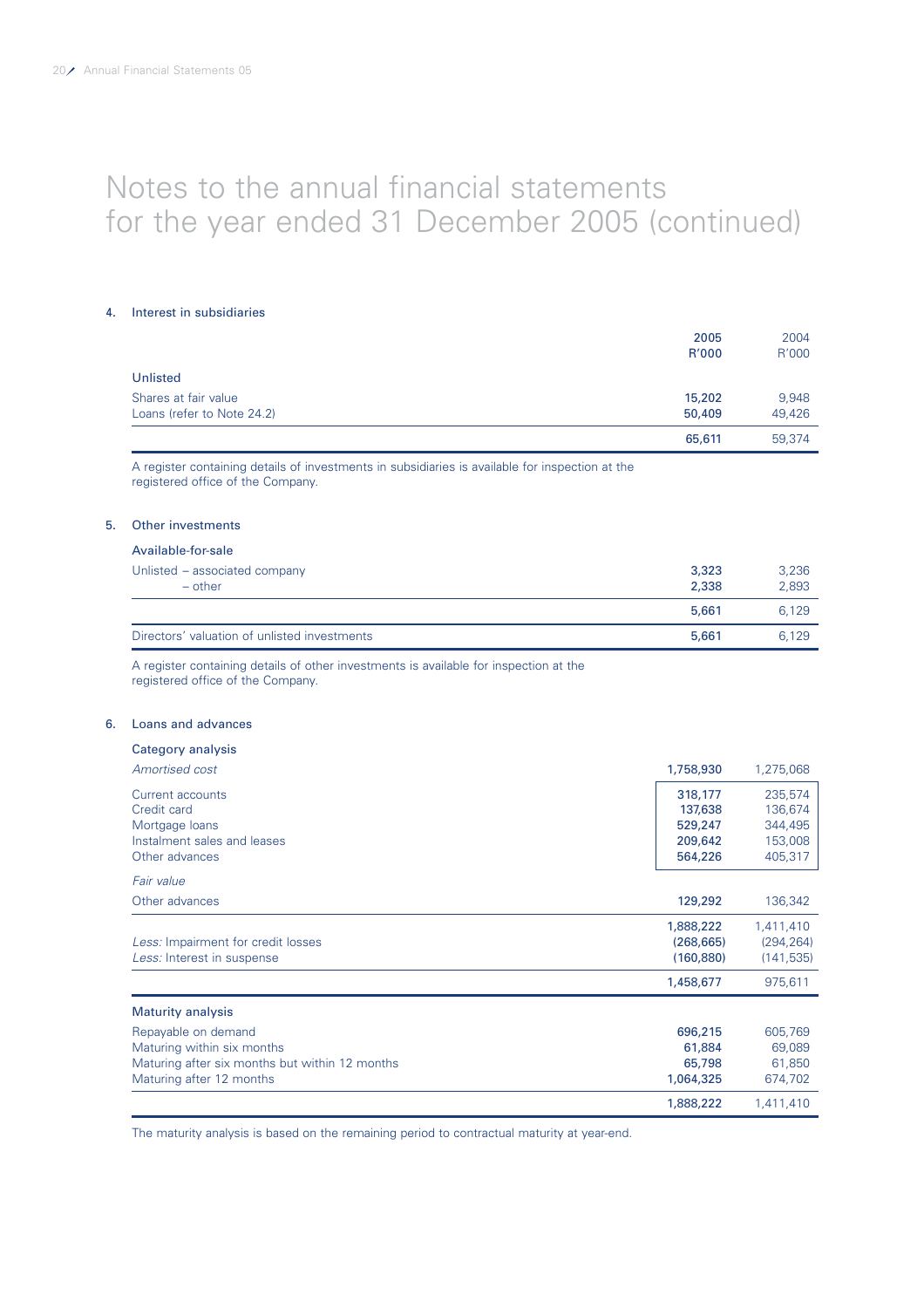# 6. Loans and advances (continued)

|                                                                                           | 2005<br>R'000 | 2004<br>R'000 |
|-------------------------------------------------------------------------------------------|---------------|---------------|
| Impairment for credit losses                                                              |               |               |
| Balance at beginning of year                                                              | 294,264       | 297,874       |
| Movements for year:                                                                       |               |               |
| Credit losses written-off                                                                 | (39, 826)     | (154, 363)    |
| Net impairments raised                                                                    | 14,227        | 150,753       |
| Impairments raised on release of CGD guarantee                                            |               | 134,846       |
| Creation of credit-risk impairments on adoption of IFRS                                   | 22,952        |               |
| Other net impairments (released)/raised                                                   | (8, 725)      | 15,907        |
| Balance at end of year                                                                    | 268,665       | 294,264       |
| Comprising:                                                                               |               |               |
| Portfolio impairment                                                                      | 4,238         | 5,439         |
| Specific impairment                                                                       | 264,427       | 288,825       |
| Balance at end of year                                                                    | 268,665       | 294,264       |
| Net recovery of/(charge for) credit losses                                                |               |               |
| Net impairments released/(raised)                                                         | 8,725         | (15,907)      |
| Recoveries in respect of amounts previously written off                                   | 9,705         | 7,502         |
| Other credit risk related provisions released                                             | 3,752         | 4,850         |
|                                                                                           | 22,182        | (3, 555)      |
| Exceptional items as per income statement                                                 |               |               |
| Net impairments raised                                                                    |               | (134, 846)    |
| Net provisions raised                                                                     |               | (2,927)       |
| Write-off of suspense account                                                             |               | (34, 956)     |
| Recovery of amounts previously written off in respect of the release of the CGD guarantee | 23,119        |               |
|                                                                                           | 23,119        | (172, 729)    |
| Non-performing loans                                                                      |               |               |
| Ralance after                                                                             |               |               |

| Balance at 31 December 2005 | 295,960              | 264,427         | 31,533      |
|-----------------------------|----------------------|-----------------|-------------|
| Other advances              | 145,220              | 133,480         | 11,740      |
| Instalment sales and leases | 52,355               | 51,186          | 1,169       |
| Mortgage loans              | 28,729               | 12,182          | 16,547      |
| Credit card                 | 67,826               | 67,579          | 247         |
| Current accounts            | 1,830                |                 | 1,830       |
| Category analysis           |                      |                 |             |
| 2005                        |                      |                 |             |
|                             | R'000                | R'000           | R'000       |
|                             | suspense             | impairment      | Net balance |
|                             | interest in          | <b>Specific</b> |             |
|                             | <b>Balance after</b> |                 |             |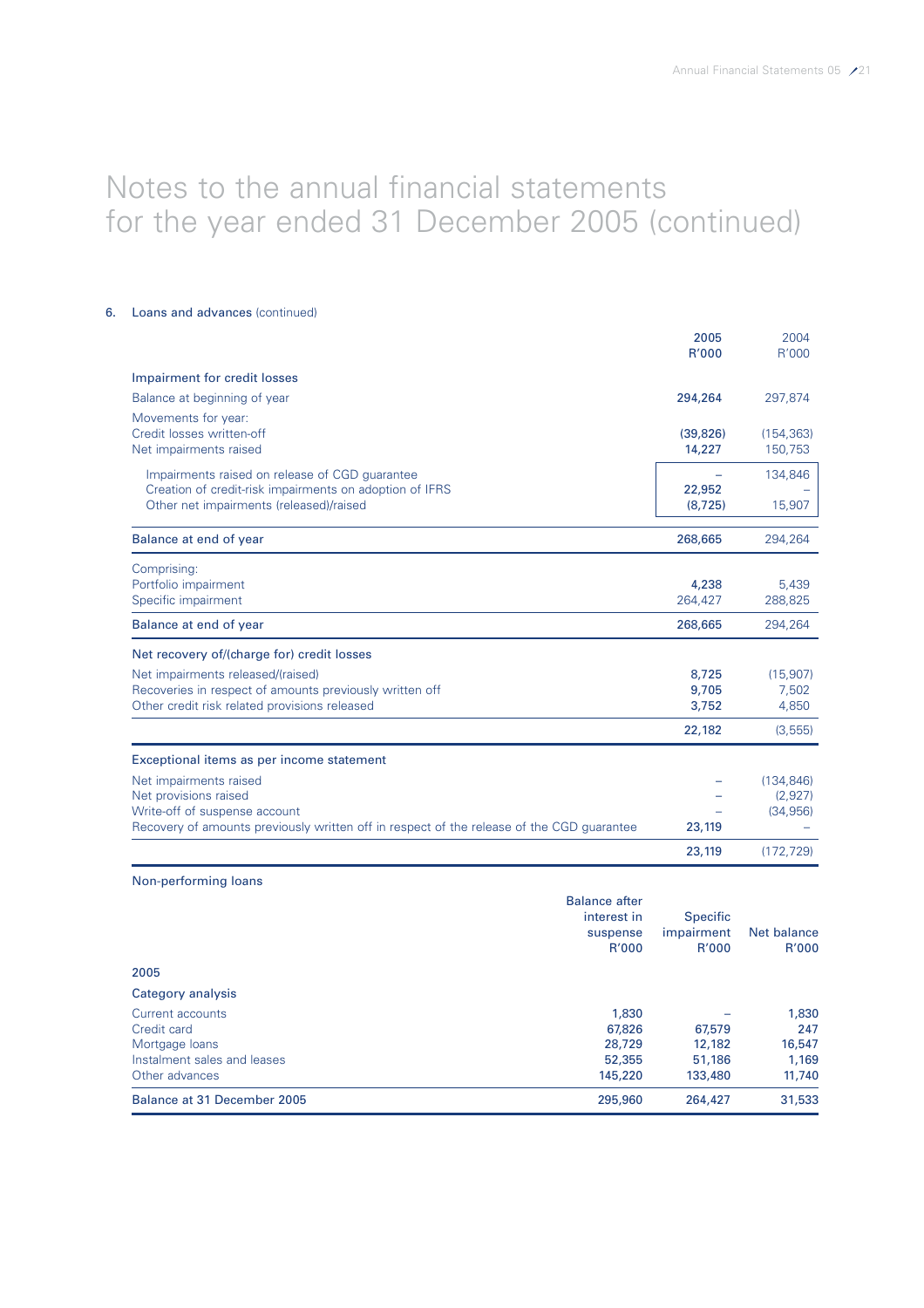### 6. Loans and advances (continued)

# Non-performing loans (continued)

| Balance at 31 December 2004 | 357.391              | 288.825    | 68,566      |
|-----------------------------|----------------------|------------|-------------|
| Other advances              | 181.258              | 150.626    | 30,632      |
| Instalment sales and leases | 62.611               | 53.774     | 8,837       |
| Mortgage loans              | 35.175               | 12.750     | 22,425      |
| Credit cards                | 76.514               | 70.138     | 6.376       |
| Current accounts            | 1.833                | 1.537      | 296         |
| Category analysis           |                      |            |             |
| 2004                        |                      |            |             |
|                             | R'000                | R'000      | R'000       |
|                             | suspense             | impairment | Net balance |
|                             | interest in          | Specific   |             |
|                             | <b>Balance after</b> |            |             |

# 7. Derivative financial instruments

|                            | <b>Notional</b><br>principal<br>R'000 | <b>Fair value</b><br>of assets<br>R'000 | <b>Notional</b><br>principal<br>R'000 | <b>Fair value</b><br>of liabilities<br>R'000 |
|----------------------------|---------------------------------------|-----------------------------------------|---------------------------------------|----------------------------------------------|
| 2005                       |                                       |                                         |                                       |                                              |
| Held-for-trading           |                                       |                                         |                                       |                                              |
| Foreign exchange contracts | 1,118,646                             | 36,757                                  | 401,219                               | 8,937                                        |
| Interest rate swaps        | 100,000                               |                                         | 315,832                               | 29,594                                       |
|                            | 1,218,646                             | 36,757                                  | 717,051                               | 38,531                                       |
| 2004                       |                                       |                                         |                                       |                                              |
| Held-for-trading           |                                       |                                         |                                       |                                              |
| Foreign exchange contracts | 1,018,421                             | 89,970                                  | 214.869                               | 3,183                                        |
| Interest rate swaps        | 150,000                               | 192                                     | 256,864                               | 32,027                                       |
|                            | 1,168,421                             | 90.162                                  | 471,733                               | 35,210                                       |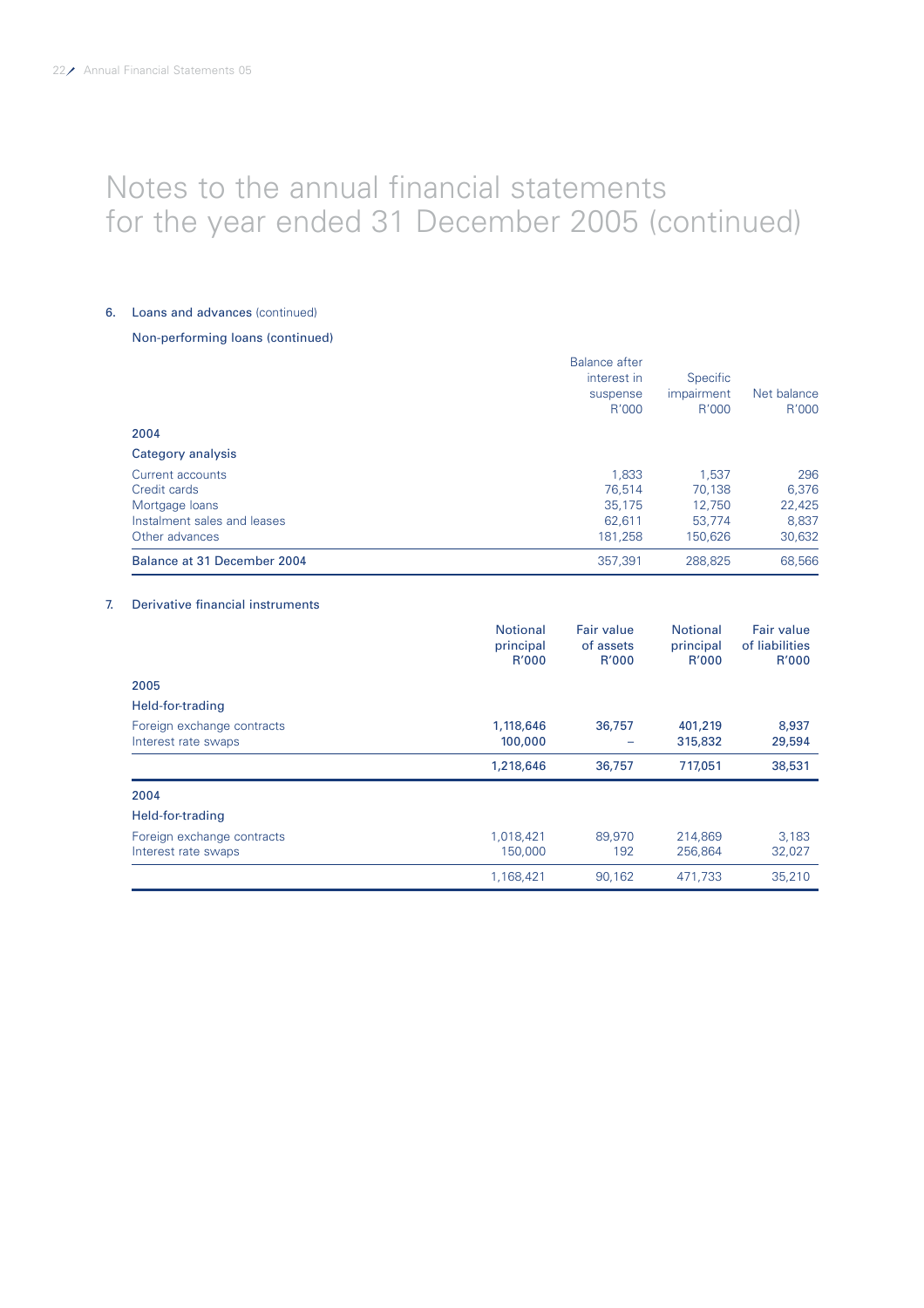### 8. Negotiable securities

|                                                | 2005    | 2004    |
|------------------------------------------------|---------|---------|
|                                                | R'000   | R'000   |
| Loans and receivables                          |         |         |
| <b>Treasury bills</b>                          | 129,509 | 178,660 |
| <b>Debentures</b>                              | 58,226  | 30,104  |
| Non-liquid bills and acceptances               | 56      | 83      |
| Held for trading                               |         |         |
| Corporate bonds                                | 191,237 | 161,432 |
|                                                | 379,028 | 370,279 |
| <b>Maturity analysis</b>                       |         |         |
| Repayable on demand                            | 153,175 |         |
| Maturing within six months                     | 34,616  | 208,847 |
| Maturing after 12 months but within five years | 191,237 | 161,432 |
|                                                | 379,028 | 370,279 |

The maturity analysis is based on the remaining period to contractual maturity at year-end.

# 9. Cash and cash equivalents

| Cash and bank notes          | 19,946    | 18.792    |
|------------------------------|-----------|-----------|
| <b>Central Bank balances</b> | 35,719    | 33,336    |
| Domestic bank balances       | 151,785   | 88,206    |
| Foreign bank balances        | 1.201.522 | 1.008.527 |
|                              | 1,408,972 | 1.148.861 |

# 10. Share capital and share premium

|                                          | Number of  |              |              |           |
|------------------------------------------|------------|--------------|--------------|-----------|
|                                          | issued     |              |              |           |
|                                          | ordinary   | <b>Share</b> | <b>Share</b> |           |
|                                          | shares     | capital      | premium      | Total     |
|                                          |            | R'000        | R'000        | R'000     |
| At 1 January 2004                        | 62.484.352 | 124.969      | 804.718      | 929.687   |
| Issue of 1 ordinary share of R2          |            |              | 555,000      | 555,000   |
| Stamp duty on issue of share             |            |              | (1,387)      | (1, 387)  |
| At 31 December 2004 and 31 December 2005 | 62,484,353 | 124.969      | 1.358.331    | 1.483.300 |

Notes:

- 1. The total authorised number of ordinary shares is 62,630,000 shares (December 2004: 62,630,000 shares) with a par value of R2.00 per share.
- 2. No shares were issued during the financial year ended 31 December 2005.
- 3. The unissued shares are under the control of the directors until the next annual general meeting.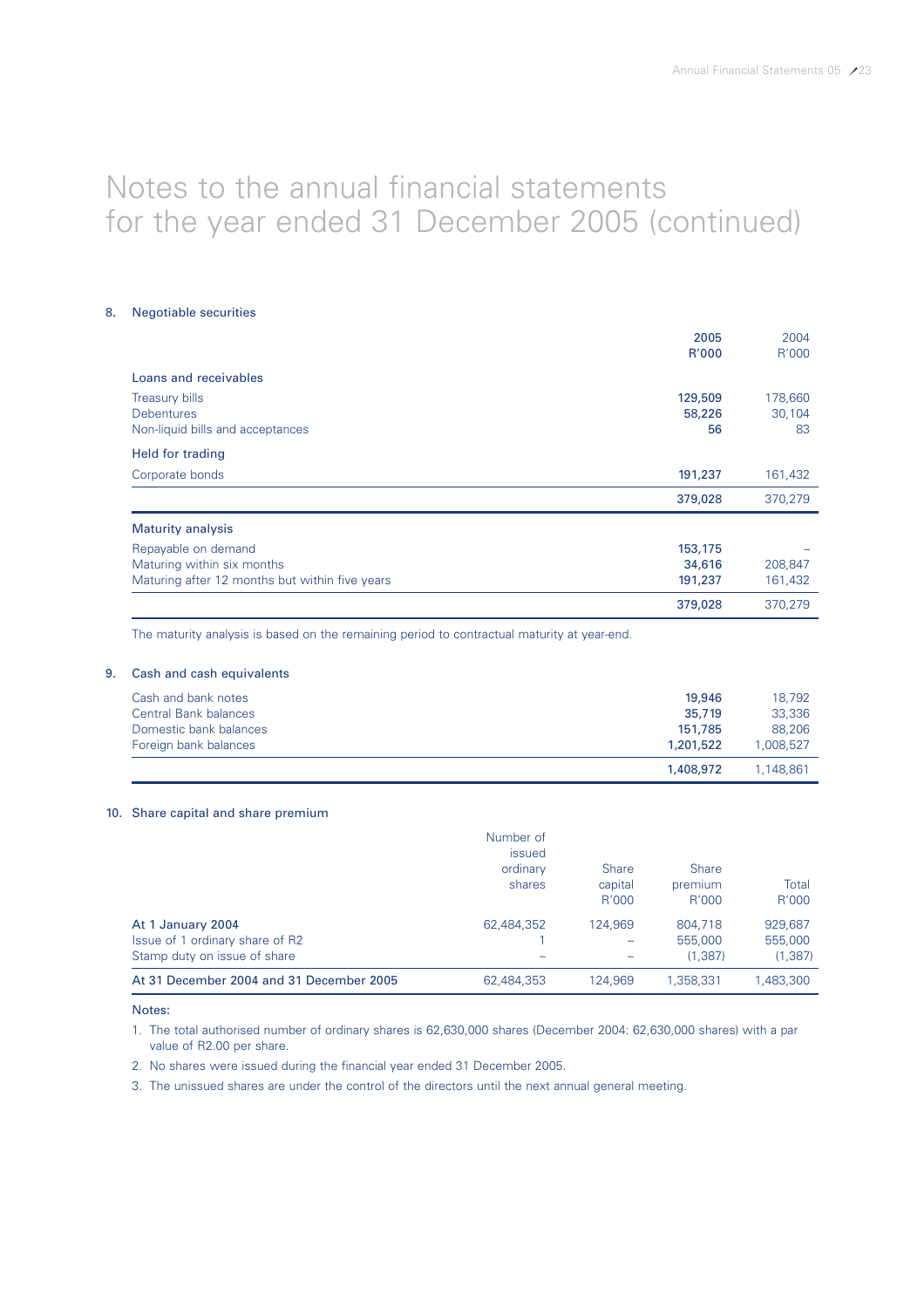### 11. Deposits

|                                                | 2005      | 2004      |
|------------------------------------------------|-----------|-----------|
|                                                | R'000     | R'000     |
| Call deposits and current accounts             | 946,684   | 755.897   |
| Savings accounts                               | 155,853   | 140,949   |
| Term and notice deposits                       | 1,411,088 | 1,133,009 |
| Negotiable certificates of deposit             | 35,472    | 35,708    |
| Foreign bank deposits and loans                | 90,280    | 49,955    |
|                                                | 2,639,377 | 2,115,518 |
| <b>Maturity analysis</b>                       |           |           |
| Repayable on demand and within one month       | 1,516,731 | 1,165,980 |
| Maturing after one month but within six months | 966,723   | 822,164   |
| Maturing after six months but within 12 months | 155,623   | 127,374   |
| Maturing after 12 months                       | 300       |           |
|                                                | 2,639,377 | 2.115.518 |

The maturity analysis is based on the remaining period to contractual maturity at year-end.

# 12. Provisions

| At 31 December 2005            | 9,000        | 3,244   | 10,414     | 7,911    | 428                      | 621     | 31,618    |
|--------------------------------|--------------|---------|------------|----------|--------------------------|---------|-----------|
| Unutilised provision reversed  |              |         |            |          | -                        | (6,975) | (6, 975)  |
| Charged to provision           | (4.000)      | (2.400) | (7,769)    | (2.949)  | -                        | (577)   | (17, 695) |
| Additional provision raised    | 9,000        | 3.244   | 2.234      | 2,818    | 428                      | 3.295   | 21.019    |
| At 31 December 2004 (restated) | 4,000        | 2,400   | 15,949     | 8,042    |                          | 4,878   | 35,269    |
| Unutilised provision reversed  |              |         |            |          | -                        | (2,600) | (2,600)   |
| Charged to provision           |              | (1,500) |            | (5, 206) | -                        | (410)   | (7, 116)  |
| Additional provision raised    | 4.000        | 2,400   | 1,582      | 4,812    | $\overline{\phantom{0}}$ | 291     | 13,085    |
| At 31 December 2003 (restated) |              | 1,500   | 14,367     | 8,436    |                          | 7.597   | 31,900    |
|                                | R'000        | R'000   | R'000      | R'000    | R'000                    | R'000   | R'000     |
|                                | incentives   | fees    | benefits   | pay      | contracts                | risks   | Total     |
|                                | <b>Staff</b> | Audit   | medical    | Leave    | lease                    | Other   |           |
|                                |              |         | retirement |          | Onerous                  |         |           |
|                                |              |         | Post-      |          |                          |         |           |

# Post-retirement medical benefits

Refer to Note 13 for detailed disclosure of this provision.

#### Leave pay

In terms of Company policy, employees are entitled to accumulate leave not taken during the year, within certain limits.

# Other risks

Consists of provisions that arose from the sale of the asset finance book, legal claims and other risks. At any time there are legal or potential claims made against the Company, the outcome of which cannot at present be forseen. These claims are not regarded as material either on an individual basis or in aggregate. Provisions are raised for all liabilities that are expected to materialise.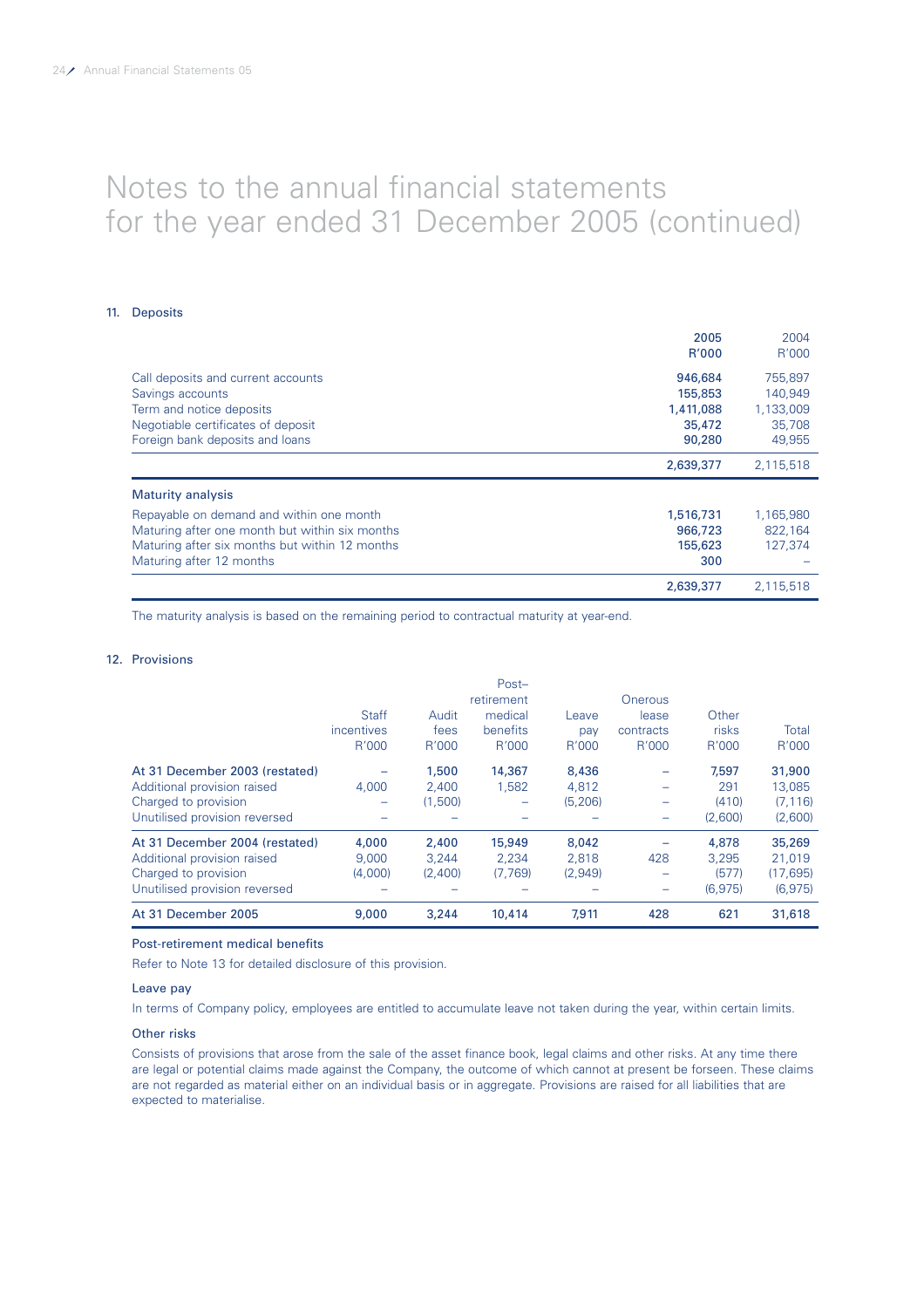145,139 30,240

# Notes to the annual financial statements for the year ended 31 December 2005 (continued)

### 13. Post-retirement medical benefits

The Company operates a partly funded post-retirement medical scheme. The assets of the funded plans are held independently of the Company's assets in a separate trustee-administered fund. Independent actuaries value this scheme at least every three years. The latest actuarial valuations were carried out at 31 December 2005.

A buy-out of member's post-retirement medical liability took place in 2005, during which some eligible members accepted the offer. Members that did not accept the offer remain eligible for post-retirement medical benefits.

|                                                                             |                                       | 2005<br>R'000      | 2004<br>R'000       |
|-----------------------------------------------------------------------------|---------------------------------------|--------------------|---------------------|
| The amounts recognised in the balance sheet are as follows (refer Note 12): |                                       |                    |                     |
| Present value of total service liabilities<br>Fair value of plan assets     |                                       | 16,651<br>(6, 237) | 26,257<br>(10, 308) |
| Liability in the balance sheet                                              |                                       | 10,414             | 15,949              |
| The amounts recognised in the income statement are as follows:              |                                       |                    |                     |
| Current service cost                                                        |                                       | 414                | 1,020               |
| Interest costs                                                              |                                       | 1,659              | 2,240               |
| Expected return on Plan Assets                                              |                                       | (575)              | (986)               |
| Actuarial loss/(gain)                                                       |                                       | 1,736              | (144)               |
| Employer benefit payments                                                   |                                       | (1,085)            | (1,088)             |
| Payments from plan assets                                                   | 540                                   | 540                |                     |
| Effect on curtailment                                                       |                                       | (455)              |                     |
| Total included in staff costs                                               | 2,234                                 | 1,582              |                     |
| Reconciliation of the movement in the net liability:                        |                                       |                    |                     |
| At the beginning of year                                                    |                                       | 15,949             | 14,367              |
| Current service cost                                                        |                                       | 414                | 1,020               |
| Interest costs                                                              |                                       | 1,659              | 2,240               |
| Expected return on Plan Assets                                              |                                       | (575)              | (986)               |
| Actuarial loss/(gain)                                                       |                                       | 1,736              | (144)               |
| Employer benefit payments                                                   |                                       | (1,085)            | (1,088)             |
| Payments from plan assets                                                   |                                       | 540                | 540                 |
| Net effect of settlements                                                   |                                       | (7.769)            |                     |
| Payments from plan assets                                                   |                                       | (455)              |                     |
| At the end of year                                                          |                                       | 10,414             | 15,949              |
| The principle actuarial assumptions used were as follows:                   |                                       |                    |                     |
| Discount rate                                                               | 8.5% (2004: 9.5%) compounded annually |                    |                     |
| Investment return                                                           | 6.5% (2004: 9.5%) compounded annually |                    |                     |
| Rate of medical inflation                                                   | 7.0% (2004: 7.5%) compounded annually |                    |                     |
| Salary inflation                                                            | 6.5% (2004: 6.5%) compounded annually |                    |                     |
| 14. Accounts payable                                                        |                                       |                    | (restated)          |
| Accruals                                                                    |                                       | 5,380              | 4,925               |
| Loans from fellow subsidiaries (refer to note 24.2)                         |                                       | 121                | 196                 |
| Loans received under repurchase agreements                                  |                                       | 109,461            |                     |
| Product-related credits                                                     |                                       | 11,606             | 17,848              |

Sundry creditors 18,571 7,271 7,271 7,271 7,271 7,271 7,271 7,271 7,271 7,271 7,271 7,271 7,271 7,271 7,271 7,271 7,271 7,271 7,271 7,271 7,271 7,271 7,271 7,271 7,271 7,271 7,271 7,271 7,271 7,271 7,271 7,271 7,271 7,271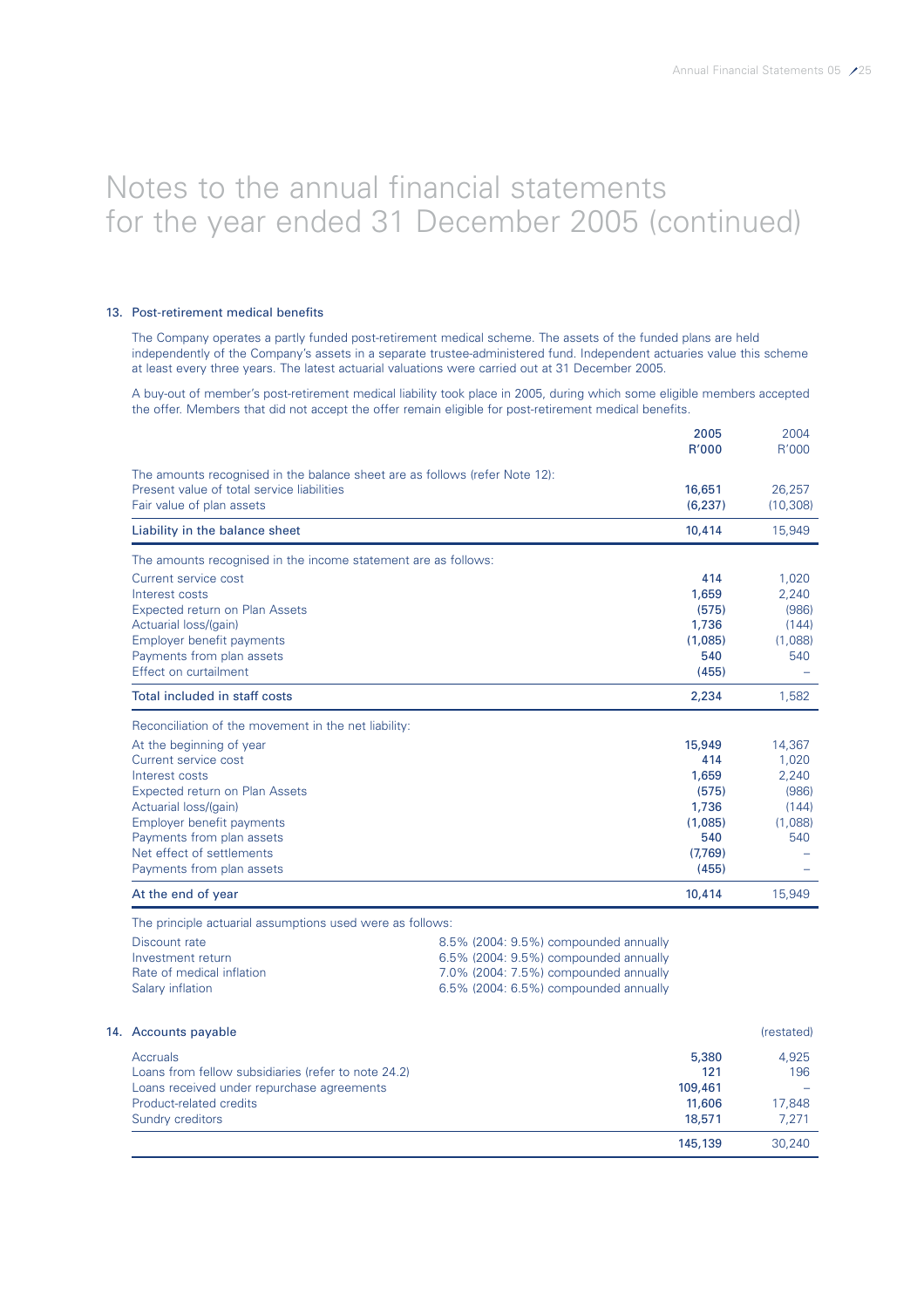### 15. Contingent liabilities and commitments

|      |                                                                                                                                                                                                                                                                                                                                                                                                           | 2005<br>R'000               | 2004<br>R'000              |
|------|-----------------------------------------------------------------------------------------------------------------------------------------------------------------------------------------------------------------------------------------------------------------------------------------------------------------------------------------------------------------------------------------------------------|-----------------------------|----------------------------|
| 15.1 | Conditional buy-back obligation                                                                                                                                                                                                                                                                                                                                                                           |                             |                            |
|      | In terms of the sale agreement, wherein the Company disposed of its asset finance<br>book, the Company has an obligation to buy-back the credit agreement rights and<br>obligations of customers that fail to meet their repayments. An amount of R0,3 million,<br>included in provisions for other risks (refer to Note 12), has been provided against this<br>obligation (December 2004: R4,0 million). |                             |                            |
|      | Capital balance outstanding                                                                                                                                                                                                                                                                                                                                                                               | 7.707                       | 42.685                     |
| 15.2 | Guarantees and letters of credit                                                                                                                                                                                                                                                                                                                                                                          |                             |                            |
|      | Guarantees                                                                                                                                                                                                                                                                                                                                                                                                | 261,763                     | 135,102                    |
|      | Lending related<br>Mortgage<br>Performance                                                                                                                                                                                                                                                                                                                                                                | 34,860<br>70,173<br>156,730 | 37,805<br>27,705<br>69,592 |
|      | Letters of credit                                                                                                                                                                                                                                                                                                                                                                                         | 26,058                      | 3,368                      |
|      |                                                                                                                                                                                                                                                                                                                                                                                                           | 287,821                     | 138,470                    |
| 15.3 | Commitments under operating leases                                                                                                                                                                                                                                                                                                                                                                        |                             |                            |
|      | The total minimum future lease payments under operating leases are as follows:<br>Property rentals:                                                                                                                                                                                                                                                                                                       |                             |                            |
|      | Due within one year<br>Due between one and five years                                                                                                                                                                                                                                                                                                                                                     | 3.852<br>9,721              | 4.946<br>5,305             |
|      |                                                                                                                                                                                                                                                                                                                                                                                                           | 13,573                      | 10,251                     |
|      | Motor vehicle rentals:                                                                                                                                                                                                                                                                                                                                                                                    |                             |                            |
|      | Due within one year<br>Due between one and five years                                                                                                                                                                                                                                                                                                                                                     | 103<br>66                   | 245<br>123                 |
|      |                                                                                                                                                                                                                                                                                                                                                                                                           | 169                         | 368                        |

A register containing details of the existence and terms of renewal and escalation clauses is available for inspection at the registered office of the Company.

# 16. Deferred taxation

A deferred tax asset has not been recognised for the deductible temporary differences and unutilised calculated tax losses of R0,980 million (December 2004: R1,045 million) due to the uncertainty regarding the timing of the reversal of these losses and availability of future taxable income.

### 17. Interest income

|                           | 254,204 | 197.907 |
|---------------------------|---------|---------|
| Amortised cost            | 134,230 | 108,234 |
| Fair value                | 9,692   | 10,730  |
| Cash and cash equivalents | 82,325  | 57.196  |
| Negotiable securities     | 27,957  | 21.747  |
| Loans and advances        | 143,922 | 118,964 |
| Interest on:              |         |         |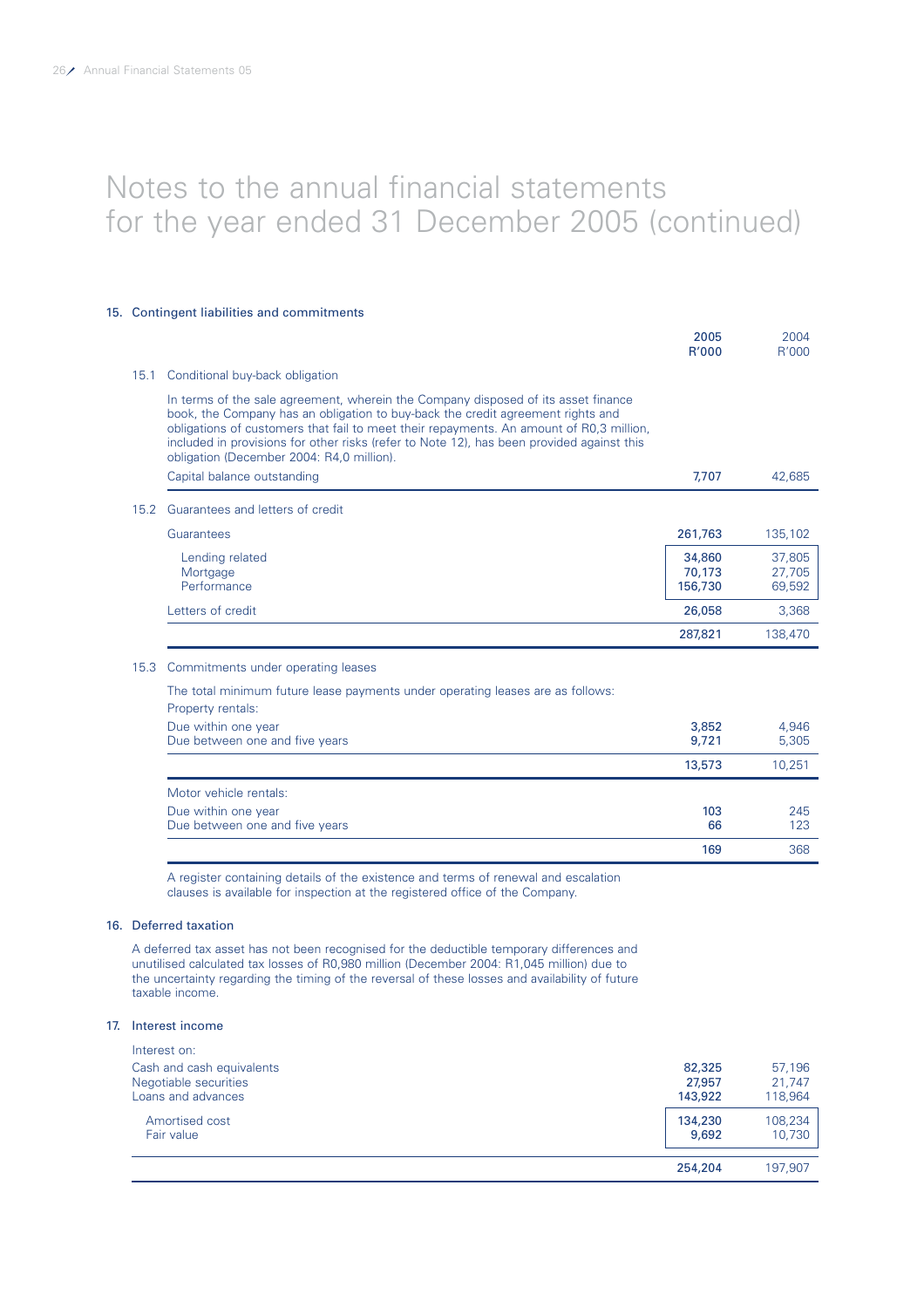### 18. Interest expenditure

|                                                         | 2005<br>R'000 | 2004<br>R'000 |
|---------------------------------------------------------|---------------|---------------|
| Interest on:                                            |               |               |
| Long-term liabilities                                   |               | 456           |
| Deposits                                                | 113,238       | 104,711       |
| Subordinated Ioan from Mercantile Bank Holdings Limited |               | 1,945         |
|                                                         | 113,238       | 107,112       |
| 19. Non-interest income                                 |               |               |
|                                                         |               | (restated)    |
| <b>Transactional income</b>                             | 86,809        | 81,968        |
| Fees and commission                                     | 85,087        | 79,605        |
| Knowledge-based fees                                    | 1,722         | 2,363         |
| <b>Trading income</b>                                   | 29,186        | 16,354        |
| Foreign currency                                        | 30,456        | 18,706        |
| Treasury operational loss                               | (1,270)       | (2, 352)      |
| Investment income - dividends                           | 509           | 762           |
| Associated company                                      | 429           | 273           |
| Other                                                   | 80            | 489           |
| Other income                                            |               | 128           |
|                                                         | 116,504       | 99,212        |
| 20. Operating expenditure                               |               |               |
| Auditors' remuneration                                  |               |               |
| Audit fees - current                                    | 5,163         | 4,000         |
| $-$ prior                                               | 200           | 1,200         |
| Fees for other services                                 | 1,458         | 3,202         |
|                                                         | 6,821         | 8,402         |
| <b>Professional fees</b>                                |               | (restated)    |
| Consulting                                              | 10,276        | 10,572        |
| Collection                                              | 3,329         | 6,701         |
| Legal                                                   | 1,588         | 2,183         |
| Technical and other                                     | 19,184        | 16,335        |
|                                                         | 34,377        | 35,791        |
| Depreciation and amortisation (refer to Notes 1 and 2)  | 15,667        | 17,325        |
| Lease charges                                           |               |               |
| Motor vehicles                                          | 37            | 624           |
| Equipment                                               | 78            | 200           |
|                                                         | 115           | 824           |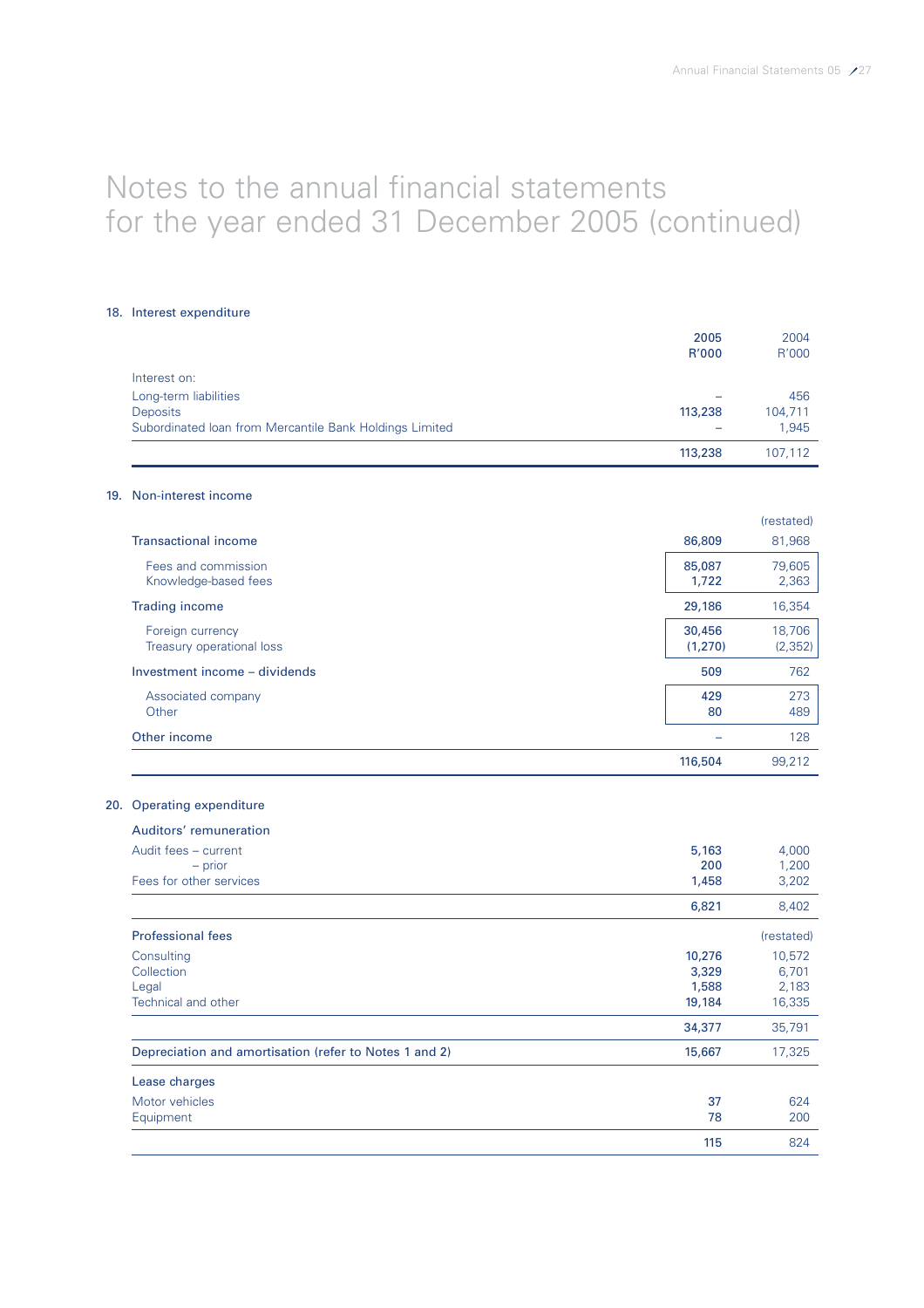### 20. Operating expenditure (continued)

|                                                                | 2005    | 2004       |
|----------------------------------------------------------------|---------|------------|
|                                                                | R'000   | R'000      |
| <b>Staff costs</b>                                             |         | (restated) |
| Salaries, wages and allowances                                 | 89,874  | 87,973     |
| Post-retirement medical benefits                               | 2,234   | 1,582      |
| Contributions to retirement funds                              | 5,746   | 5,295      |
| Share-based payments excluding directors                       | 413     | 45         |
| Other                                                          | 4,190   | 3,501      |
|                                                                | 102,457 | 98,396     |
| Number of staff (including temporary) at year end              | 413     | 434        |
| Impairment and loss/(profit) on sale of equipment and property |         |            |
| Improvements to leased premises                                | 66      | 15         |
| Computer equipment                                             | 80      | (174)      |
| Furniture and fittings                                         |         | (262)      |
| Office equipment                                               |         | (229)      |
| Motor vehicles                                                 | (2)     | (30)       |
|                                                                | 144     | (680)      |
| Operating leases expenses - premises                           | 15,972  | 12,018     |
| Marketing and communication                                    | 7,212   | 6,984      |
| Directors' emoluments (refer to Note 24.3)                     |         | (restated) |
| <b>Executive directors</b>                                     | 5,899   | 4,461      |
| Non-executive directors fees                                   | 2,520   | 1,294      |
| Share-based payments                                           | 311     | 78         |
|                                                                | 8,730   | 5,833      |
| Indirect taxation                                              |         |            |
| Non-claimable Value-Added Tax                                  | 7,942   | 8,156      |
| Skills development levy                                        | 486     | 171        |
| <b>Regional Services Council levies</b>                        | 959     | 799        |
| <b>Total indirect taxation</b>                                 | 9,387   | 9,126      |
| Other operating costs                                          | 33,759  | 29,363     |
| Total operating expenditure                                    | 234,641 | 223,382    |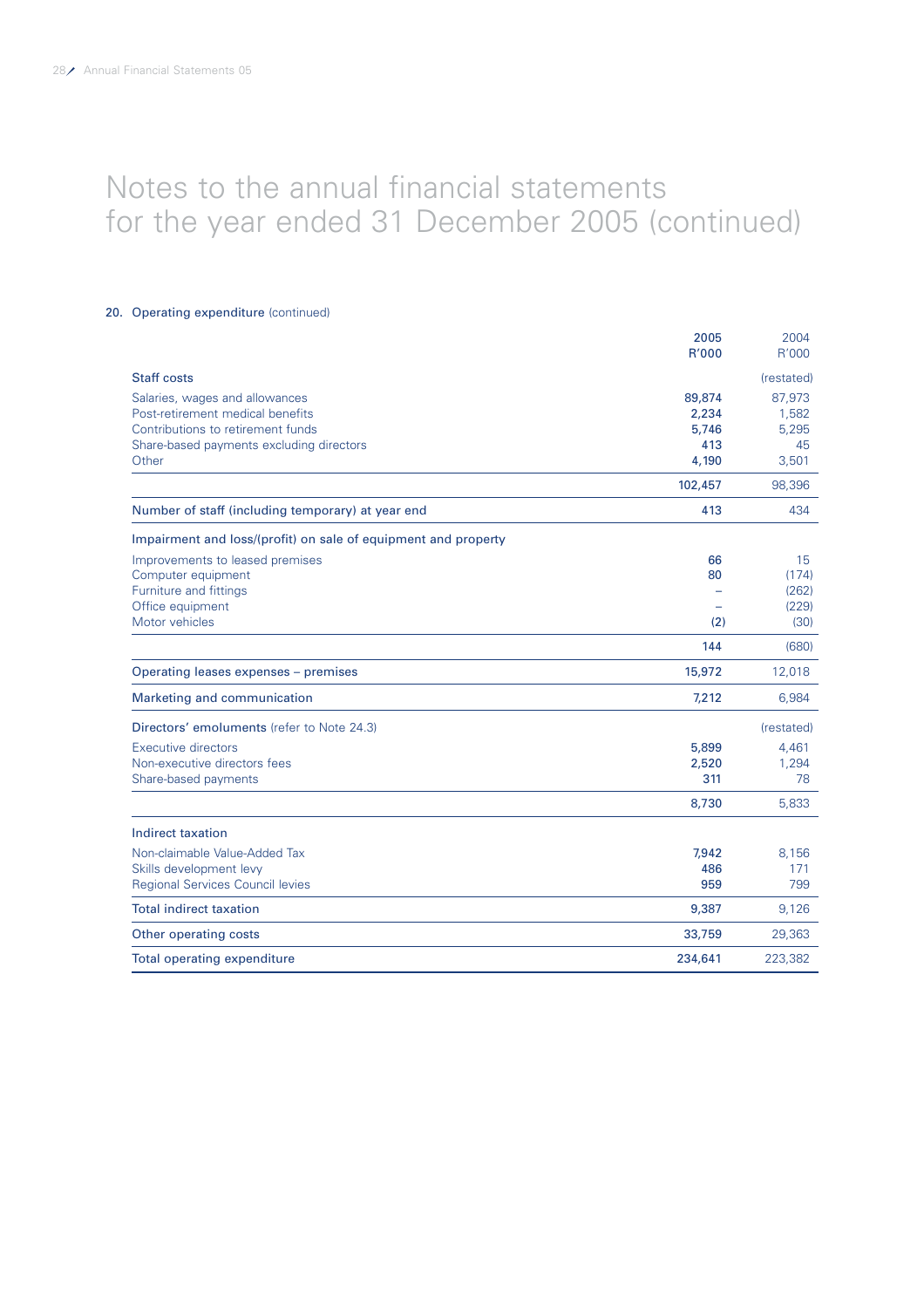# 21. Taxation

|      |                                                                                                           | 2005<br>R'000      | 2004<br>R'000     |
|------|-----------------------------------------------------------------------------------------------------------|--------------------|-------------------|
|      | <b>Direct taxation</b>                                                                                    |                    |                   |
|      | South African normal taxation                                                                             |                    |                   |
|      | South African tax rate reconciliation                                                                     |                    |                   |
|      | South African standard tax rate                                                                           | 29.0%              | 30.0%             |
|      | Exempt income                                                                                             | $(0.8\%)$          | $(0.4\%)$         |
|      | Non-deductible expenses                                                                                   |                    | 1.0%              |
|      | Deferred tax not raised                                                                                   | (227.2%)           | $(31.8\%)$        |
|      | <b>Tax losses</b>                                                                                         | 199.0%             | 1.2%              |
|      | <b>Effective tax rate</b>                                                                                 | 0.0%               | $0.0\%$           |
|      | As the Company had no taxable income at the year-end, no provision for taxation has<br>been made.         |                    |                   |
|      | Estimated tax losses available for set-off against future taxable income                                  | 980,313            | 1,044,955         |
|      | 22. Cash flow details                                                                                     |                    |                   |
|      | 22.1 Cash receipts from customers                                                                         |                    |                   |
|      |                                                                                                           |                    | (restated)        |
|      |                                                                                                           |                    |                   |
|      | Interest income                                                                                           | 254,204<br>114,976 | 197,907<br>99,212 |
|      | Non-interest income and profit on sale and revaluation of investments<br>Adjusted for: Dividends received | (509)              | (762)             |
|      | Net loss on sale and revaluation of investments                                                           | 1,528              |                   |
|      | Revaluation of held-for-trading financial instruments                                                     | 953                | 7,964             |
|      | Recoveries of credit losses                                                                               | 32,824             | 7,454             |
|      | Total cash receipts from customers                                                                        | 403,976            | 311,775           |
| 22.2 | Cash paid to suppliers and employees                                                                      |                    |                   |
|      | Interest expenditure                                                                                      | (113, 238)         | (106, 656)        |
|      | Operating expenditure                                                                                     | (234, 641)         | (223, 382)        |
|      | Adjusted for: Depreciation and amortisation                                                               | 15,667             | 17,325            |
|      | Loss/(Profit) on sale of property and equipment                                                           | 144                | (680)             |
|      | Share-based payments                                                                                      | 724                | 123               |
|      | Decrease in provisions                                                                                    | (3,651)            | (1,531)           |
|      | Total cash paid to suppliers and employees                                                                | (334, 995)         | (314, 801)        |
| 22.3 | <b>Taxation paid</b>                                                                                      |                    |                   |
|      | Amounts unpaid at beginning of year                                                                       | (44)               | (44)              |
|      | Income statement charge<br>Less: Amounts unpaid at end of year                                            |                    | 44                |
|      | <b>Total taxation paid</b>                                                                                | (44)               |                   |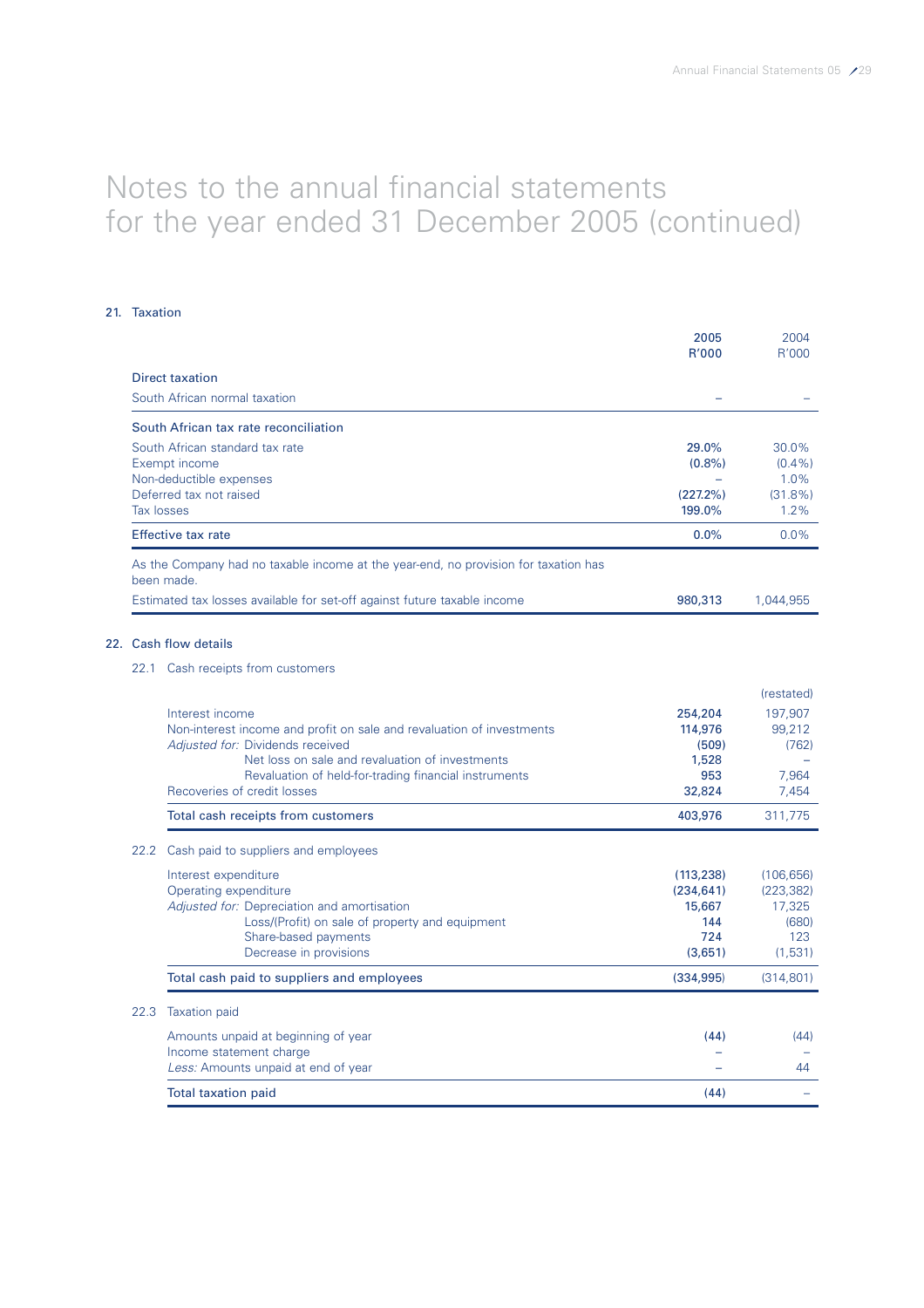### 22. Cash flow details (continued)

# 22.4 Changes in income earning assets

|                                             | 2005         | 2004       |
|---------------------------------------------|--------------|------------|
|                                             | <b>R'000</b> | R'000      |
|                                             |              | (restated) |
| Increase in negotiable securities           | (8.749)      | (97, 189)  |
| (Increase)/Decrease in loans and advances   | (497.240)    | 58,490     |
| Net increase in income earning assets       | (505, 989)   | (38,699)   |
| 22.5 Changes in deposits and other accounts |              |            |
| Increase in deposits                        | 523,859      | 166.901    |
| Increase/(Decrease) in other accounts       | 191,568      | (87, 173)  |
| Net increase in deposits and other accounts | 715,427      | 79.728     |

### 23. Financial risk management

### 23.1 Foreign currency risk management

The Bank, in terms of approved policy limits, manages short-term foreign currency exposures relating to trade imports, exports and interest flows on foreign liabilities. The transaction exposures and material forward exchange contracts at year-end are summarised as follows:

|                                      |                  |           | Pound           |           |              |
|--------------------------------------|------------------|-----------|-----------------|-----------|--------------|
|                                      | <b>US Dollar</b> | Euro      | <b>Sterling</b> | Other     | <b>Total</b> |
|                                      | R'000            | R'000     | R'000           | R'000     | R'000        |
| 2005                                 |                  |           |                 |           |              |
| Total foreign exchange assets        | 1,133,799        | 61,959    | 26,848          | 2,708     | 1,225,314    |
| Total foreign exchange liabilities   | (17,685)         | (49,082)  | (22, 324)       | (1,057)   | (90, 148)    |
| Commitments to purchase foreign      |                  |           |                 |           |              |
| currency                             | 83,036           | 52,113    |                 | 40,072    | 175,221      |
| Commitments to sell foreign currency | (1, 199, 681)    | (65, 521) | (5, 435)        | (41, 635) | (1,312,272)  |
| Year-end effective net open foreign  |                  |           |                 |           |              |
| currency positions                   | (531)            | (531)     | (911)           | 88        | (1,885)      |
| 2004                                 |                  |           |                 |           |              |
| Total foreign exchange assets        | 958,519          | 14,001    | 34,889          | 1,118     | 1,008,527    |
| Total foreign exchange liabilities   | (12, 439)        | (5,853)   | (30, 832)       | (831)     | (49, 955)    |
| Commitments to purchase foreign      |                  |           |                 |           |              |
| currency                             | 60,986           | 26,103    |                 | 1,350     | 88,439       |
| Commitments to sell foreign currency | (1,010,388)      | (34,002)  | (4, 577)        | (2, 140)  | (1,051,107)  |
| Year-end effective net open foreign  |                  |           |                 |           |              |
|                                      |                  |           |                 |           |              |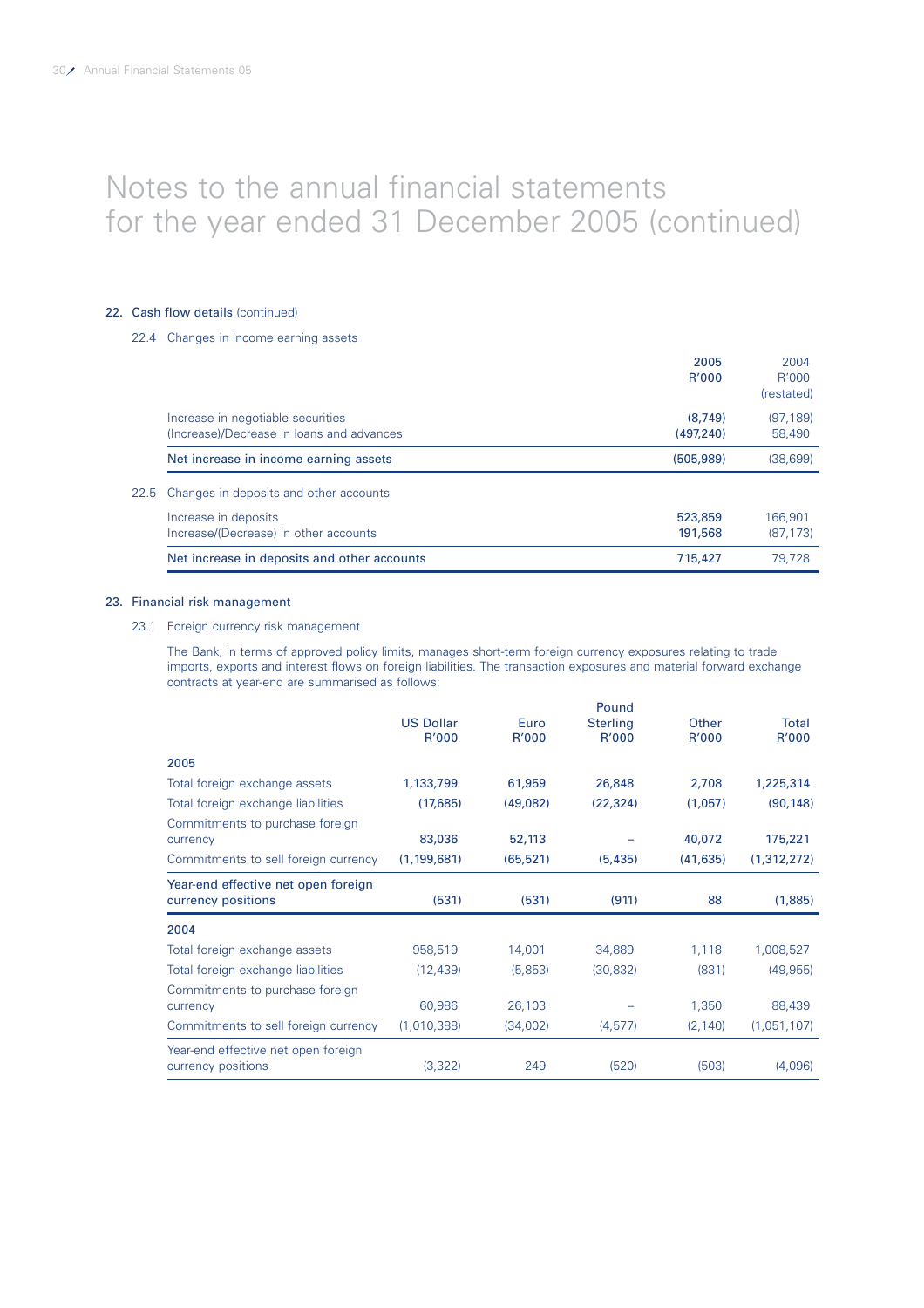### 23. Financial risk management (continued)

### 23.1 Foreign currency risk management (continued)

The forward exchange contracts above have maturity dates within 12 months of the year-end. The highest and lowest rates inherent in the above contracts have been set out per foreign currency below:

|                          | Highest rate |       |       | Lowest rate |  |
|--------------------------|--------------|-------|-------|-------------|--|
| Foreign currency         | 2005         | 2004  | 2005  | 2004        |  |
| <b>US Dollar</b>         | 7.00         | 6.94  | 6.25  | 5.58        |  |
| Euro                     | 8.60         | 8.40  | 7.49  | 7.71        |  |
| <b>Pound Sterling</b>    | 11.70        | 12.20 | 11.12 | 10.88       |  |
| <b>Swiss Franc</b>       | 5.26         | 5.39  | 5.00  | 5.01        |  |
| Japanese Yen             | 0.06         | 0.06  | 0.05  | 0.06        |  |
| <b>Australian Dollar</b> | 0.22         |       | 0.22  |             |  |
| Denmark Kronen           |              | 0.97  |       | 0.96        |  |
| Hong Kong Dollar         |              | 1.33  |       | 1.27        |  |

#### 23.2 Credit risk management

Potential concentrations of credit risk consist mainly of short-term cash, cash equivalent investments, advances and other receivables.

The Company limits its counterparty exposures to its money market investment operations by only dealing with wellestablished financial institutions of high credit standing. The credit exposure to any one counterparty is managed by setting transaction/exposure limits, which are reviewed by the Risk Management Committee.

Advances and other receivables comprise a large number of customers, dispersed across different industries and geographical areas. Ongoing credit evaluations are performed on the financial condition of these customers. Advances and other receivables are presented net of impairment for credit losses.

Counterparties to derivatives expose the Company to credit-related losses in the event of non-performance. The counterparties to these contracts are financial institutions. The Company continually monitors its positions and the credit ratings of its counterparties and limits the amount of contracts it enters into with any one party.

At year-end, the Company did not consider there to be any significant concentration of risk, which had not been insured or adequately provided for. There were no material credit exposures in advances made to foreign entities at year-end, except for the deposits with CGD as disclosed in Note 24.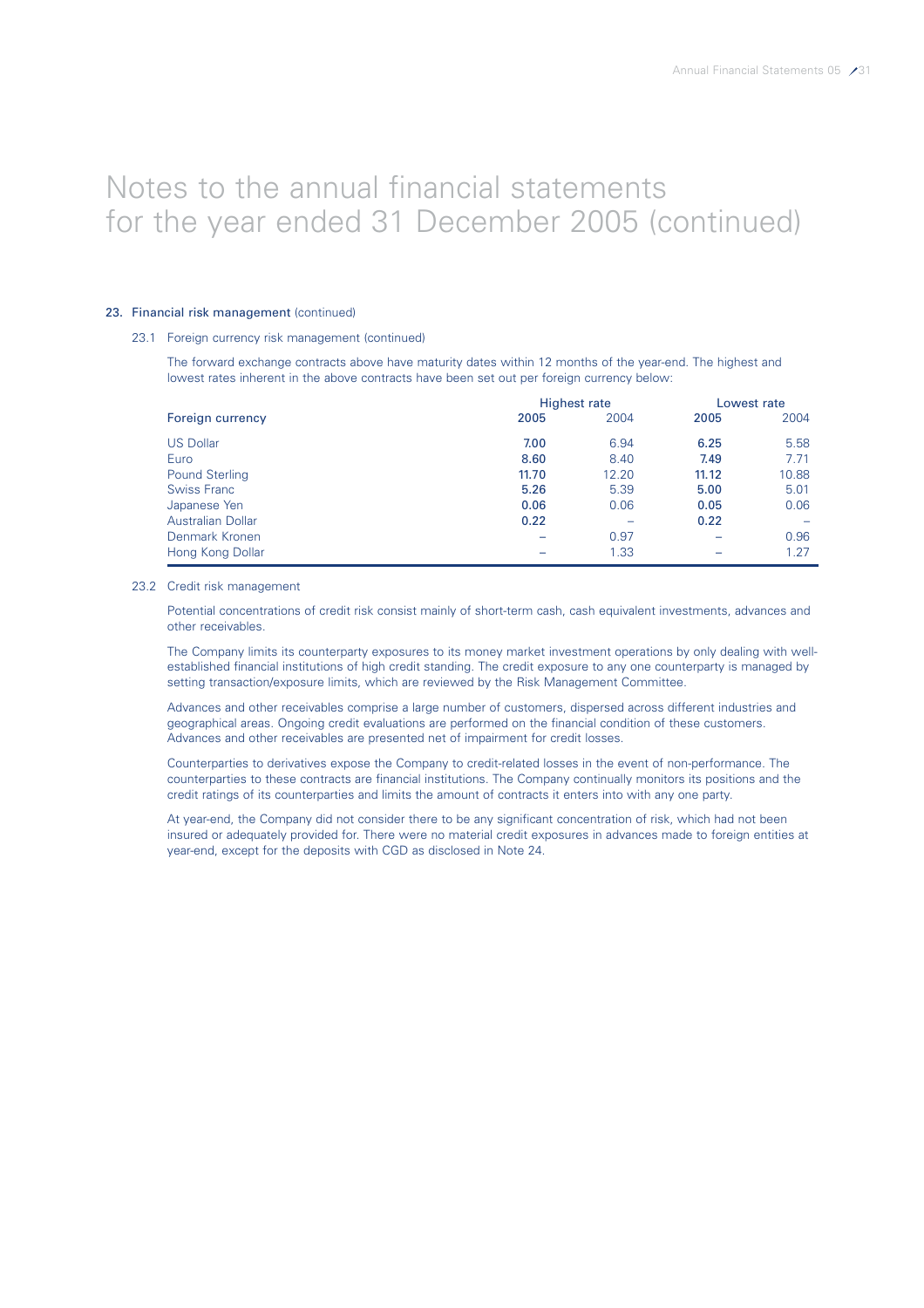### 23. Financial risk management (continued)

#### 23.3 Liquidity risk management

The Company is exposed to daily calls on its available cash resources from overnight deposits, current accounts, maturing deposits, loan draw downs and guarantees. The Company maintains cash resources to cover these exposures. The table below summarises assets and liabilities at balance sheet date of the Company into relevant maturity groupings, based on the remaining period to the contractual maturity date:

|                                          | <b>Assets</b><br>R'000 | Liabilities<br>R'000 | <b>Total</b><br>mismatch<br>R'000 |
|------------------------------------------|------------------------|----------------------|-----------------------------------|
| 2005                                     |                        |                      |                                   |
| Maturing up to one month                 | 1,472,282              | 1,711,069            | (238, 787)                        |
| Maturing between one and three months    | 500,391                | 688,265              | (187, 874)                        |
| Maturing between three and six months    | 310,798                | 280,868              | 29,930                            |
| Maturing between six months and one year | 130,699                | 158,515              | (27, 816)                         |
| Maturing after one year                  | 1,007,083              | 15,948               | 991,135                           |
|                                          | 3,421,253              | 2,854,665            | 566,588                           |
| 2004                                     |                        |                      |                                   |
| Maturing up to one month                 | 1,327,820              | 1,232,284            | 95,536                            |
| Maturing between one and three months    | 541,329                | 575,901              | (34, 572)                         |
| Maturing between three and six months    | 192,691                | 249,092              | (56, 401)                         |
| Maturing between six months and one year | 103,583                | 130,005              | (26, 422)                         |
|                                          |                        |                      |                                   |
| Maturing after one year                  | 566,314                | 28,999               | 537,315                           |

#### 23.4 Fair value of financial instruments

All financial instruments have been recognised in the balance sheet at fair value, other than assets classified as originated loans and receivables as well as liabilities that are not derivatives. Such assets and liabilities are carried at amortised cost.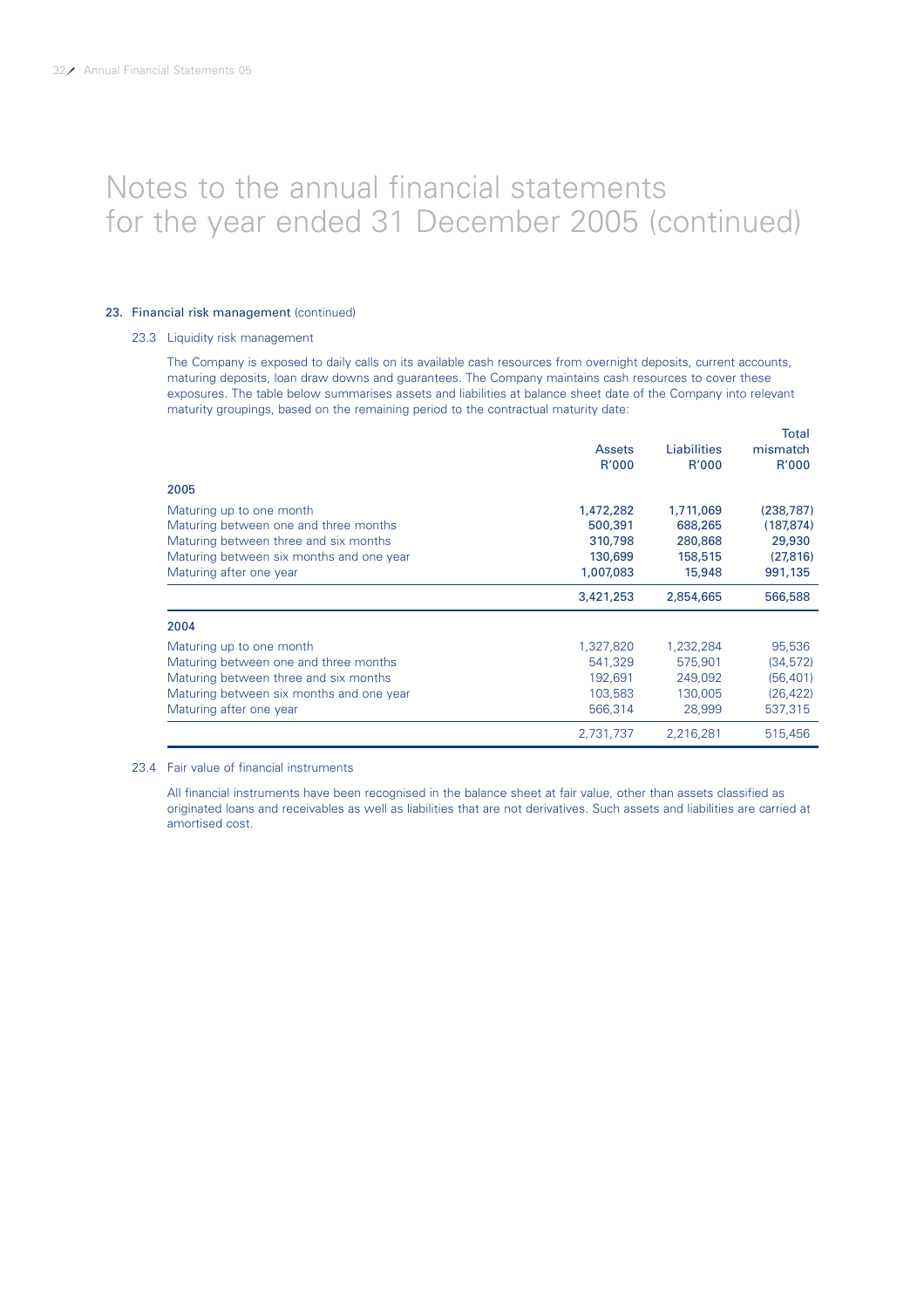### 23. Financial risk management (continued)

### 23.5 Interest rate risk management

The Company takes on exposures that are subject to the effects of fluctuations in the prevailing levels of market interest rates on its financial position and cash flows. Interest margins may increase as a result of such changes but may reduce or create losses in the event that unexpected movements arise. Mismatches of interest rate re-pricing are monitored regularly by ALCO. The table below summarises the Company's exposure to interest rate risks. Assets and liabilities are included at carrying amounts, categorised by the earlier of contractual re-pricing or maturity dates and also indicate their weighted effective interest rates at year-end:

|                                          | Up To<br>1 month<br>R'000 | $1 - 3$<br>months<br>R'000 | $3 - 12$<br>months<br>R'000 | $1 - 5$<br>years<br>R'000 | Over <sub>5</sub><br>years<br><b>R'000</b> | Non-<br>interest<br>bearing<br>R'000 | <b>Total</b><br>R'000 | Weighted<br>effective<br>interest<br>rate<br>$\%$ |
|------------------------------------------|---------------------------|----------------------------|-----------------------------|---------------------------|--------------------------------------------|--------------------------------------|-----------------------|---------------------------------------------------|
| 2005                                     |                           |                            |                             |                           |                                            |                                      |                       |                                                   |
| <b>Assets</b>                            |                           |                            |                             |                           |                                            |                                      |                       |                                                   |
| Intangible assets                        |                           |                            |                             |                           |                                            | 7,018                                | 7,018                 |                                                   |
| Property and<br>equipment                |                           |                            |                             |                           |                                            | 25,764                               | 25,764                |                                                   |
| Other accounts<br>receivable             | 18,878                    |                            |                             |                           |                                            | 14,887                               | 33,765                |                                                   |
| Interest in subsidiaries                 |                           |                            |                             | $\overline{\phantom{0}}$  | 53,102                                     | 12,509                               | 65,611                |                                                   |
| Other investments                        |                           |                            |                             | -                         |                                            | 5,661                                | 5,661                 |                                                   |
| Loans and advances                       | 1,331,406                 | 2,783                      | 12,805                      |                           | 111,683                                    | ÷                                    | 1,458,677             | 9.75                                              |
| Derivative financial<br>instruments      |                           |                            |                             |                           |                                            | 36,757                               | 36,757                |                                                   |
| Negotiable securities                    | 153,175                   | 34,560                     | 56                          |                           | 191,237                                    |                                      | 379,028               | 6.96                                              |
| Cash and cash<br>equivalents             | 580,163                   | 440,032                    | 335,293                     | $\overline{\phantom{0}}$  | ÷                                          | 53,484                               | 1,408,972             | 6.51                                              |
| <b>Total assets</b>                      | 2,083,622                 | 477,375                    | 348,154                     | $\qquad \qquad -$         | 356,022                                    | 156,080                              | 3,421,253             |                                                   |
| <b>Equity and liabilities</b>            |                           |                            |                             |                           |                                            |                                      |                       |                                                   |
| Shareholders' equity                     |                           |                            |                             |                           |                                            | 566,588                              | 566,588               |                                                   |
| <b>Deposits</b>                          | 1,696,340                 | 507,693                    | 435,044                     | 300                       |                                            |                                      | 2,639,377             | 4.58                                              |
| Derivative financial<br>instruments      |                           |                            |                             |                           |                                            | 38,531                               | 38,531                |                                                   |
| Provisions                               |                           |                            |                             |                           |                                            | 31,618                               | 31,618                |                                                   |
| Other accounts<br>payable                |                           |                            |                             |                           | -                                          | 145,139                              | 145,139               |                                                   |
| Total equity and<br>liabilities          | 1,696,340                 | 507,693                    | 435,044                     | 300                       |                                            |                                      | 781,876 3,421,253     |                                                   |
| On balance sheet<br>interest sensitivity |                           |                            |                             | (300)                     |                                            |                                      |                       |                                                   |
| gap                                      | 387,282                   | (30, 318)                  | (86, 890)                   |                           | 356,022                                    |                                      |                       |                                                   |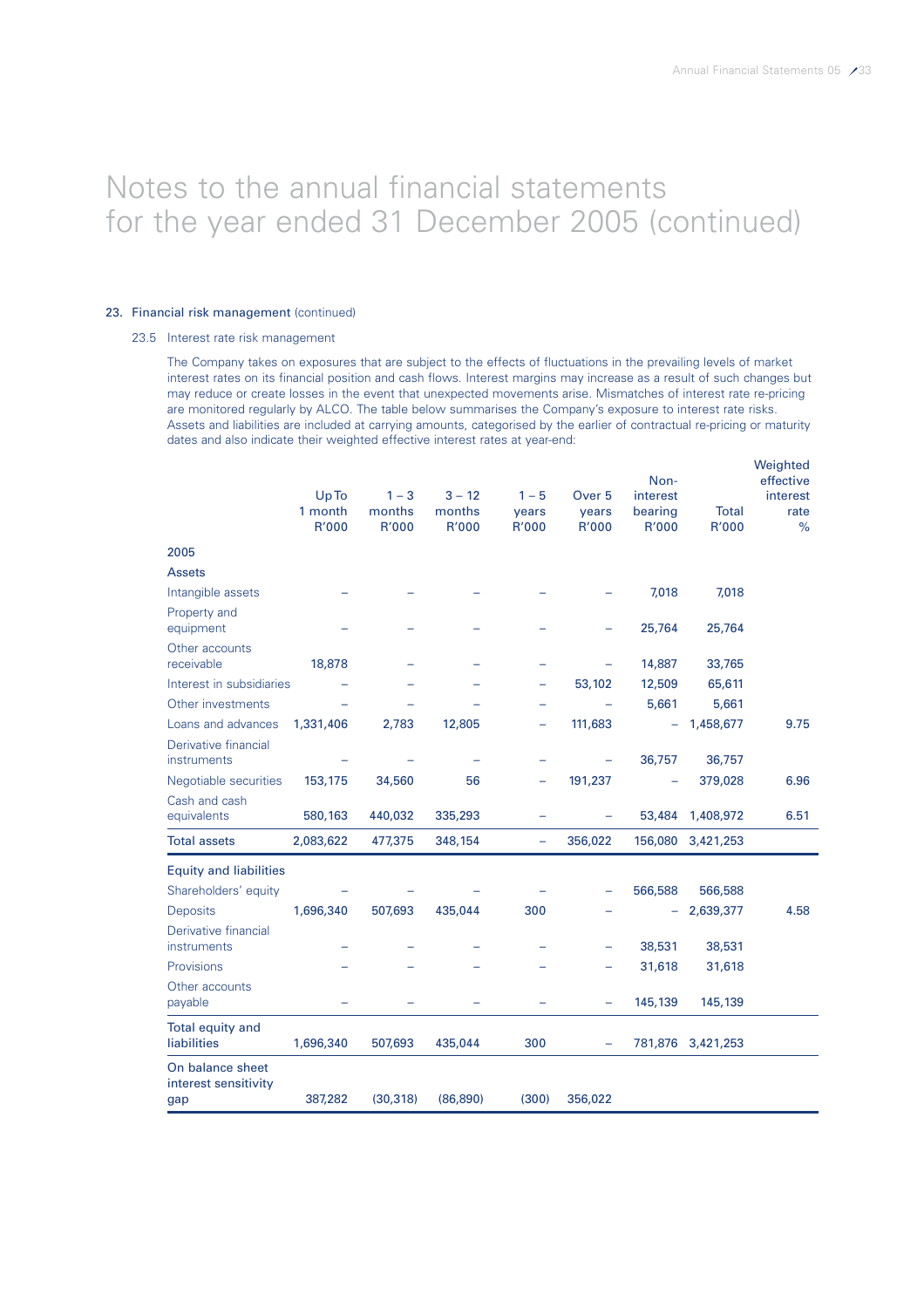### 23. Financial risk management (continued)

23.5 Interest rate risk management (continued)

|                                          | Up To<br>1 month<br>R'000 | $1 - 3$<br>months<br>R'000 | $3 - 12$<br>months<br>R'000 | $1 - 5$<br>years<br>R'000 | Over <sub>5</sub><br>years<br>R'000 | Non-<br>interest<br>bearing<br>R'000 | Total<br>R'000    | Weighted<br>effective<br>interest<br>rate<br>% |
|------------------------------------------|---------------------------|----------------------------|-----------------------------|---------------------------|-------------------------------------|--------------------------------------|-------------------|------------------------------------------------|
| 2004                                     |                           |                            |                             |                           |                                     |                                      |                   |                                                |
| <b>Assets</b>                            |                           |                            |                             |                           |                                     |                                      |                   |                                                |
| Intangible assets                        |                           |                            |                             |                           |                                     | 6,801                                | 6,801             |                                                |
| Property and<br>equipment                |                           |                            |                             |                           |                                     | 23,558                               | 23,558            |                                                |
| Other accounts                           |                           |                            |                             |                           |                                     |                                      |                   |                                                |
| receivable                               | 7,618                     |                            |                             |                           |                                     | 43,344                               | 50,962            | 1.07                                           |
| Interest in subsidiaries                 |                           |                            |                             |                           |                                     | 59,374                               | 59,374            |                                                |
| Other investments                        |                           |                            |                             |                           |                                     | 6,129                                | 6,129             |                                                |
| Loans and advances                       | 793,491                   | 1,991                      | 8,436                       | 67,074                    | 32,753                              | 71,866                               | 975,611           | 7.48                                           |
| Derivative financial<br>instruments      |                           |                            |                             |                           |                                     | 90,162                               | 90,162            |                                                |
| Negotiable securities                    | 143,329                   | 65,435                     |                             |                           | 161 432                             | 83                                   | 370,279           | 7.40                                           |
| Cash and cash<br>equivalents             | 96,505                    | 508,769                    | 494,024                     |                           |                                     | 49,563                               | 1,148,861         | 6.98                                           |
| <b>Total assets</b>                      | 1,040,943                 | 576,195                    | 502,460                     | 67,074                    | 194,185                             | 350,880                              | 2,731,737         |                                                |
| <b>Equity and liabilities</b>            |                           |                            |                             |                           |                                     |                                      |                   |                                                |
| Shareholders' equity                     |                           |                            |                             |                           |                                     | 515,456                              | 515,456           |                                                |
| Deposits                                 | 1,061,151                 | 410,716                    | 373,736                     |                           |                                     | 269,915                              | 2,115,518         | 4.90                                           |
| Derivative financial                     |                           |                            |                             |                           |                                     |                                      |                   |                                                |
| instruments                              |                           |                            |                             |                           |                                     | 35,210                               | 35,210            |                                                |
| Provisions                               |                           |                            |                             |                           |                                     | 35,269                               | 35,269            |                                                |
| Other accounts<br>payable                |                           |                            |                             |                           |                                     | 30,240                               | 30,240            |                                                |
| <b>Taxation</b>                          |                           |                            |                             |                           |                                     | 44                                   | 44                |                                                |
| Total equity and                         |                           |                            |                             |                           |                                     |                                      |                   |                                                |
| liabilities                              | 1,061,151                 | 410,716                    | 373,736                     |                           |                                     |                                      | 886,134 2,731,737 |                                                |
| On balance sheet<br>interest sensitivity |                           |                            |                             |                           |                                     |                                      |                   |                                                |
| gap                                      | (20, 208)                 | 165,479                    | 128,724                     | 67,074                    | 194,185                             |                                      |                   |                                                |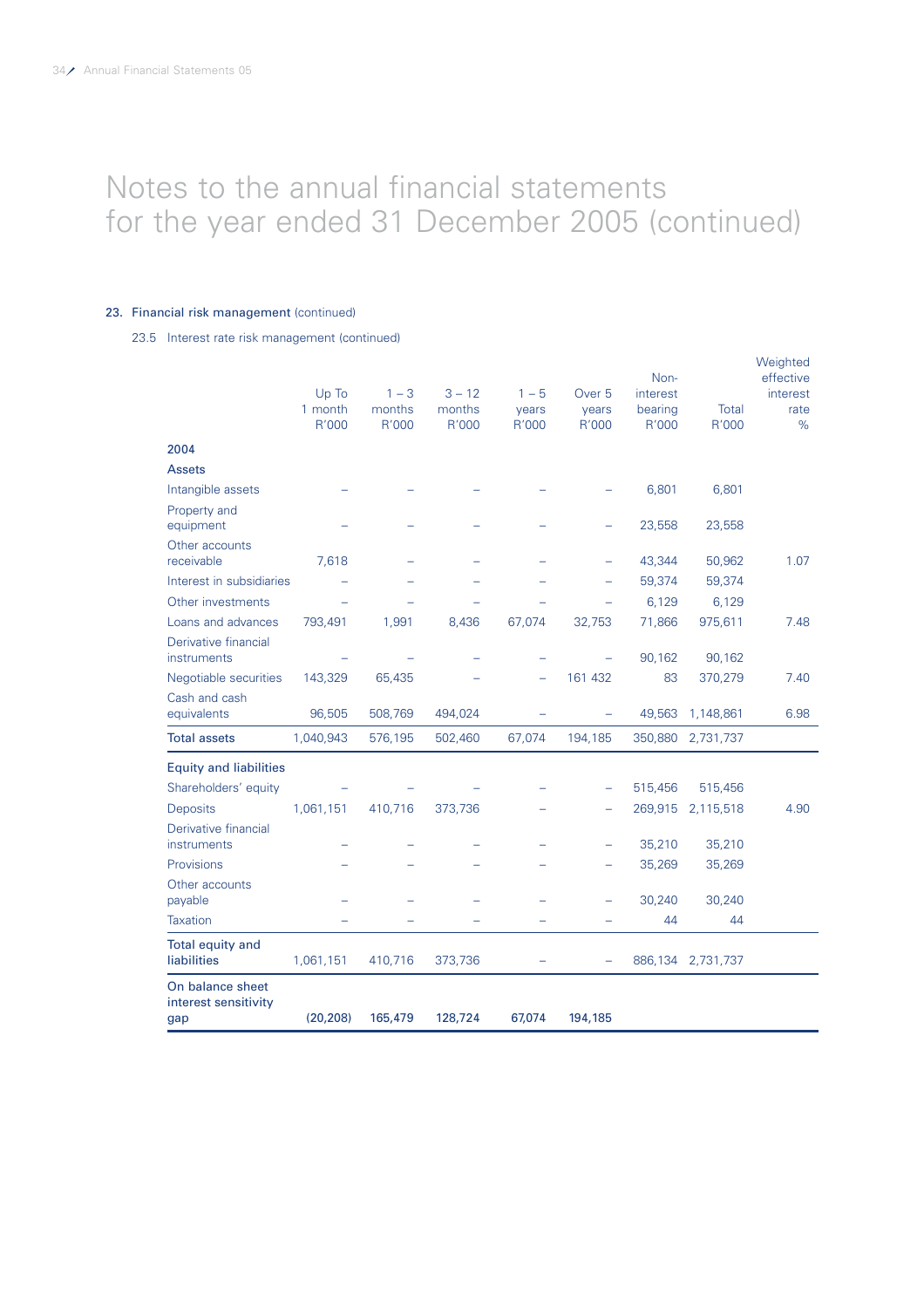### 24. Related-party information

#### 24.1 Identity of related parties with whom material transactions have occurred

The holding company and ultimate holding company is identified on page 4 in the Directors' report. Material subsidiaries of the Company are identified below. All of these entities and the directors are related parties. There are no other related parties with whom material transactions have taken place, other than as listed below.

#### 24.2 Material related-party balances and transactions

The Company, in the ordinary course of business, enters into various financial services transactions with the ultimate holding company and its subsidiaries, the holding company, fellow subsidiaries, the share incentive trust and the company's subsidiaries. These transactions are governed by terms no less favourable than those arranged with third parties. Loans to and from fellow subsidiaries and other transactions are detailed hereafter.

|                                                  |        | 2005    | 2004     |
|--------------------------------------------------|--------|---------|----------|
|                                                  | % Held | R'000   | R'000    |
| Loans to subsidiaries                            |        |         |          |
| Portion 2 of Lot 8 Sandown (Pty) Limited         | 100    | 47,600  | 47,369   |
| Lisabank Corporate Finance Limited*              | 100    | 3,360   | 3,219    |
| LSM Troyeville Properties (Pty) Limited          | 100    | 5,502   | 5,507    |
| Sertona (Pty) Limited*                           | 100    |         | 70       |
| Less: Provisions held against loan accounts      |        | (6,053) | (6,739)  |
|                                                  |        | 50,409  | 49,426   |
| Loans to fellow subsidiaries and holding company |        |         |          |
| Mercantile Equipment Trading (Pty) Limited*      |        |         | 467      |
| Mercantile Finance Limited*                      |        |         | 1,430    |
| Mercantile Insurance Brokers (Pty) Limited       |        | 596     | 23       |
| Mercantile Bank Holdings Limited                 |        | 13,754  | 14,401   |
| Mercantile Registrars Limited                    |        | 8,314   | 8.281    |
| Weskor Beleggings (Pty) Limited*                 |        | 784     | 859      |
| Less: Provisions held against loan accounts      |        | (4,906) | (6, 425) |
|                                                  |        | 18,542  | 19,036   |
| Loans from fellow subsidiaries                   |        |         |          |
| Mercantile Nominees (Pty) Limited                |        | 121     | 196      |
| <b>Loan to Share Incentive Trust</b>             |        | 3,111   | 1,501    |

\* The loans have been subordinated in favour of other creditors of these companies.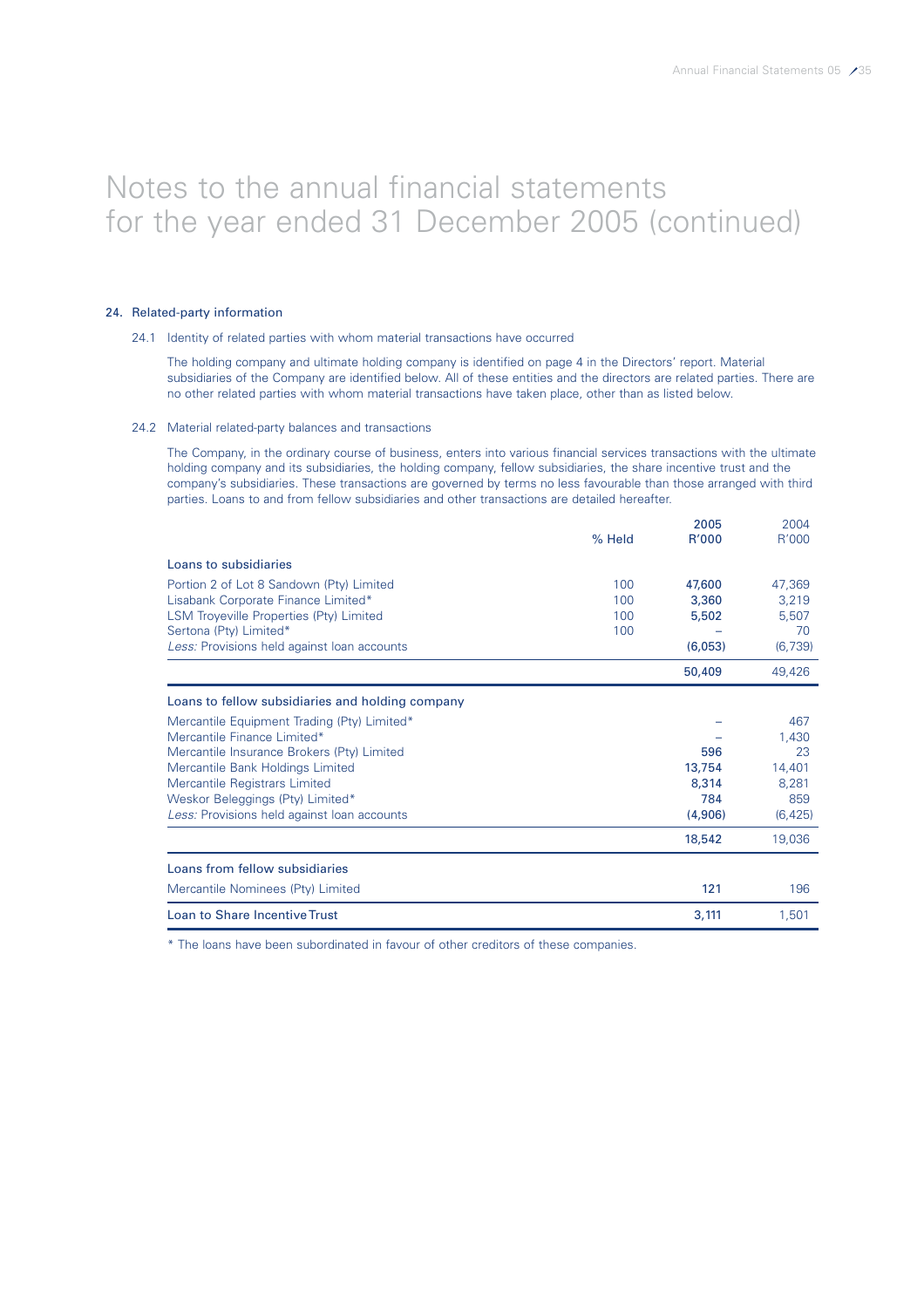# 24. Related-party information (continued)

Other balances and transactions

#### 24.2 Material related-party balances and transactions (continued)

| With the holding company (CGD):                                           | 2005<br>R'000                | 2004<br>R'000               |
|---------------------------------------------------------------------------|------------------------------|-----------------------------|
| Caixa Geral de Depósitos – Lisbon (Branch of CGD)                         | 1,144,962                    | 978,623                     |
| Nostro accounts<br>Vostro accounts<br>Deposit accounts                    | 917<br>(8, 722)<br>1,152,767 | 642<br>(2,996)<br>980,977   |
| Caixa Geral de Depósitos - Paris (Branch of CGD)                          | 525                          | 274                         |
| Nostro accounts<br>Vostro accounts                                        | 536<br>(11)                  | 280<br>(6)                  |
| Caixa Geral de Depósitos - London (Branch of CGD)                         |                              |                             |
| Vostro accounts                                                           | (19)                         | (184)                       |
| Caixa Geral de Depósitos (CGD)                                            | 1,145,468                    | 978,713                     |
| Banco Comercial e de Investimentos (BCI) – Mozambique (Subsidiary of CGD) | (62, 487)                    | (38,500)                    |
| Vostro accounts<br>Call and notice deposits<br>Deposits at BCI            | (23)<br>(62, 464)            | (78)<br>(53, 118)<br>14,696 |
|                                                                           | 1,082,981                    | 940,213                     |

Interest was paid to BCI – Mozambique amounting to R3,0 million (2004: R2,9 million) and CGD amounting to nil (2004: R2,3 million) in respect of the above balances during the year. Interest received from BCI – Mozambique and CGD in respect of above balances during the year amounted to R0,1 million (2004: R0,1 million) and R35,0 million, respectively.

#### **Guarantees**

Mercantile Bank has issued a guarantee in favour of BCI – Mozambique amounting to R14,9 million (2004: nil).

#### Post-retirement medical plan

Details of the post-retirement medical plan are disclosed in note 13.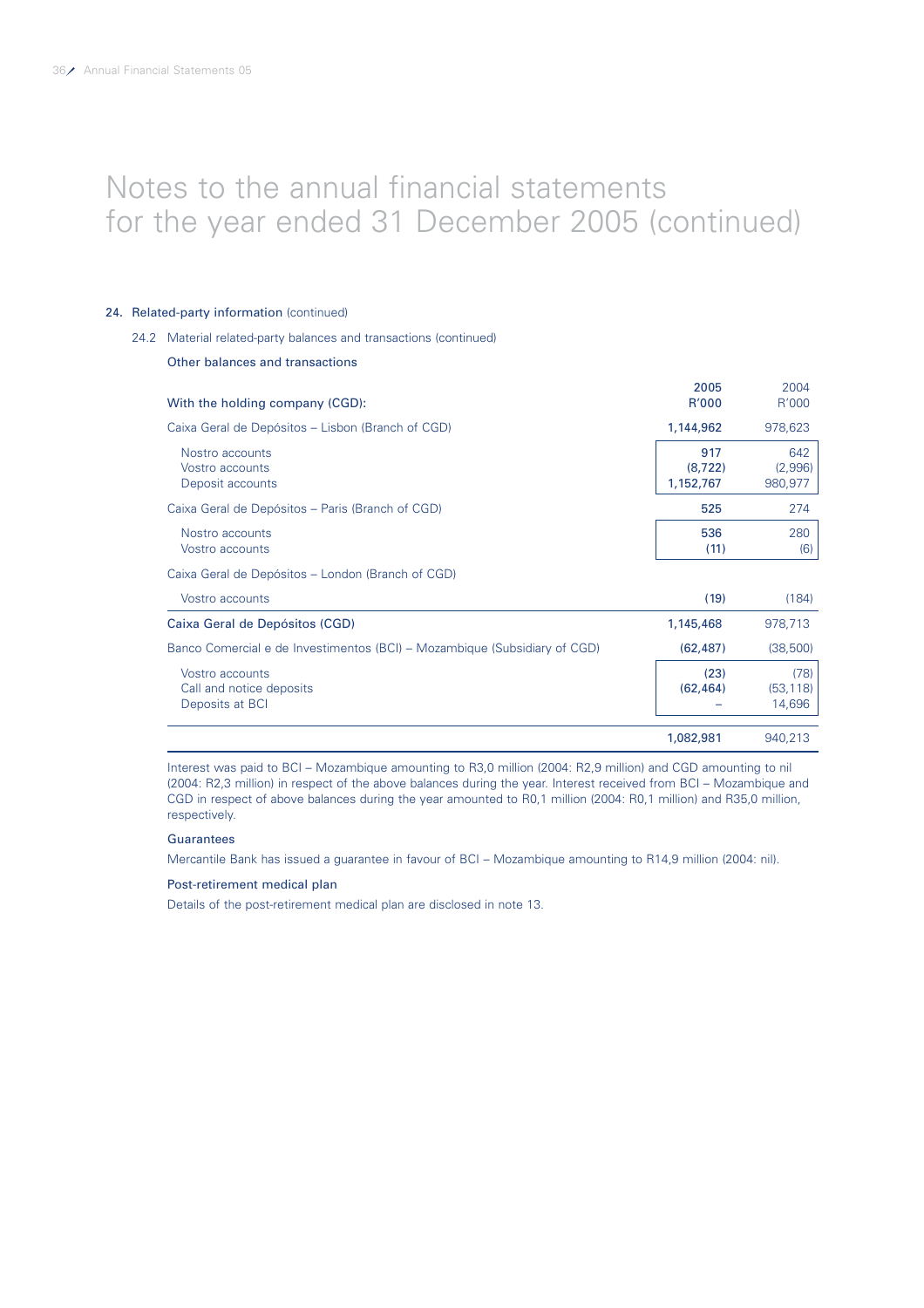# 24. Related-party information (continued)

# 24.3 Director and director-related activities

No loans were made to directors during the year under review. There were no material transactions with directors, other than the following:

| <b>Director</b>              | Directors'<br>fees       | <b>Salary</b>            | benefits                 | <b>Retirement</b><br>funds and<br>medical<br>Fringe aid contri-<br>butions |       | Share-<br>based<br>Bonus* payments | <b>Total</b> |
|------------------------------|--------------------------|--------------------------|--------------------------|----------------------------------------------------------------------------|-------|------------------------------------|--------------|
|                              | R'000                    | R'000                    | R'000                    | R'000                                                                      | R'000 | R'000                              | R'000        |
| 2005                         |                          |                          |                          |                                                                            |       |                                    |              |
| J A S de Andrade Campos      | 888                      |                          | -                        | $\overline{\phantom{m}}$                                                   |       |                                    | 888          |
| D J Brown                    | ۰                        | 1,891                    | -                        | 151                                                                        | 1,881 | 311                                | 4,234        |
| G P de Kock                  | 335                      |                          |                          |                                                                            |       |                                    | 335          |
| M J M Figueira               | $\overline{\phantom{a}}$ | 1,432                    | 41                       |                                                                            | 300   |                                    | 1,773        |
| L Hyne                       | 377                      |                          |                          |                                                                            |       |                                    | 377          |
| A T Ikalafeng                | 287                      | $\overline{\phantom{0}}$ | $\overline{\phantom{0}}$ |                                                                            |       | $\overline{\phantom{0}}$           | 287          |
| J P M Lopes                  |                          |                          |                          |                                                                            |       |                                    |              |
| (appointed 9 November 2005)  | $\overline{\phantom{0}}$ | 203                      | $\overline{\phantom{0}}$ |                                                                            |       | -                                  | 203          |
| K B Motshabi                 | 348                      |                          |                          |                                                                            |       |                                    | 348          |
| A M Osman                    | 213                      |                          |                          |                                                                            |       |                                    | 213          |
| S Rapeti                     |                          |                          |                          |                                                                            |       |                                    |              |
| (appointed 29 July 2005)     | 72                       |                          |                          |                                                                            |       |                                    | 72           |
|                              | 2,520                    | 3,526                    | 41                       | 151                                                                        | 2,181 | 311                                | 8,730        |
| 2004                         |                          |                          |                          |                                                                            |       |                                    |              |
|                              |                          |                          |                          |                                                                            |       |                                    | (restated)   |
| J A S de Andrade Campos      | 456                      |                          |                          |                                                                            |       |                                    | 456          |
| D J Brown                    |                          |                          |                          |                                                                            |       |                                    |              |
| (appointed 31 March 2004)    | ÷                        | 1,417                    | -                        | -                                                                          | 1,250 | 78                                 | 2,745        |
| G P de Kock                  | 236                      |                          |                          |                                                                            |       |                                    | 236          |
| M J M Figueira               |                          |                          |                          |                                                                            |       |                                    |              |
| (appointed 26 May 2004)      |                          | 872                      | 27                       |                                                                            | 200   |                                    | 1,099        |
| L Hyne                       | 282                      |                          |                          |                                                                            |       |                                    | 282          |
| A T Ikalafeng                |                          |                          |                          |                                                                            |       |                                    |              |
| (appointed 16 November 2004) | 30                       |                          |                          |                                                                            |       |                                    | 30           |
| J H Real Pereira             |                          |                          |                          |                                                                            |       |                                    |              |
| (resigned 29 March 2004)     | 44                       |                          |                          |                                                                            |       |                                    | 44           |
| K B Motshabi                 |                          |                          |                          |                                                                            |       |                                    |              |
| (appointed 16 November 2004) | 35                       |                          |                          |                                                                            |       |                                    | 35           |
| A M Osman                    | 159                      |                          |                          |                                                                            |       | $\overline{\phantom{0}}$           | 159          |
| R M L de F N Ribas           |                          |                          |                          |                                                                            |       |                                    |              |
| (resigned 7 September 2004)  | 52                       | 661                      | 19                       | 15                                                                         |       | $\equiv$                           | 747          |
|                              | 1,294                    | 2,950                    | 46                       | 15                                                                         | 1,450 | 78                                 | 5,833        |

\* The bonus relates to the current financial year but is only paid in the following financial year.

| Amounts paid by CGD to:                                                           | 2005<br><b>R'000</b> | 2004<br>R'000 |
|-----------------------------------------------------------------------------------|----------------------|---------------|
| M J M Figueira (appointed 26 May 2004)<br>J P M Lopes (appointed 9 November 2005) | 851<br>58            | 505<br>-      |
|                                                                                   | 909                  | 505           |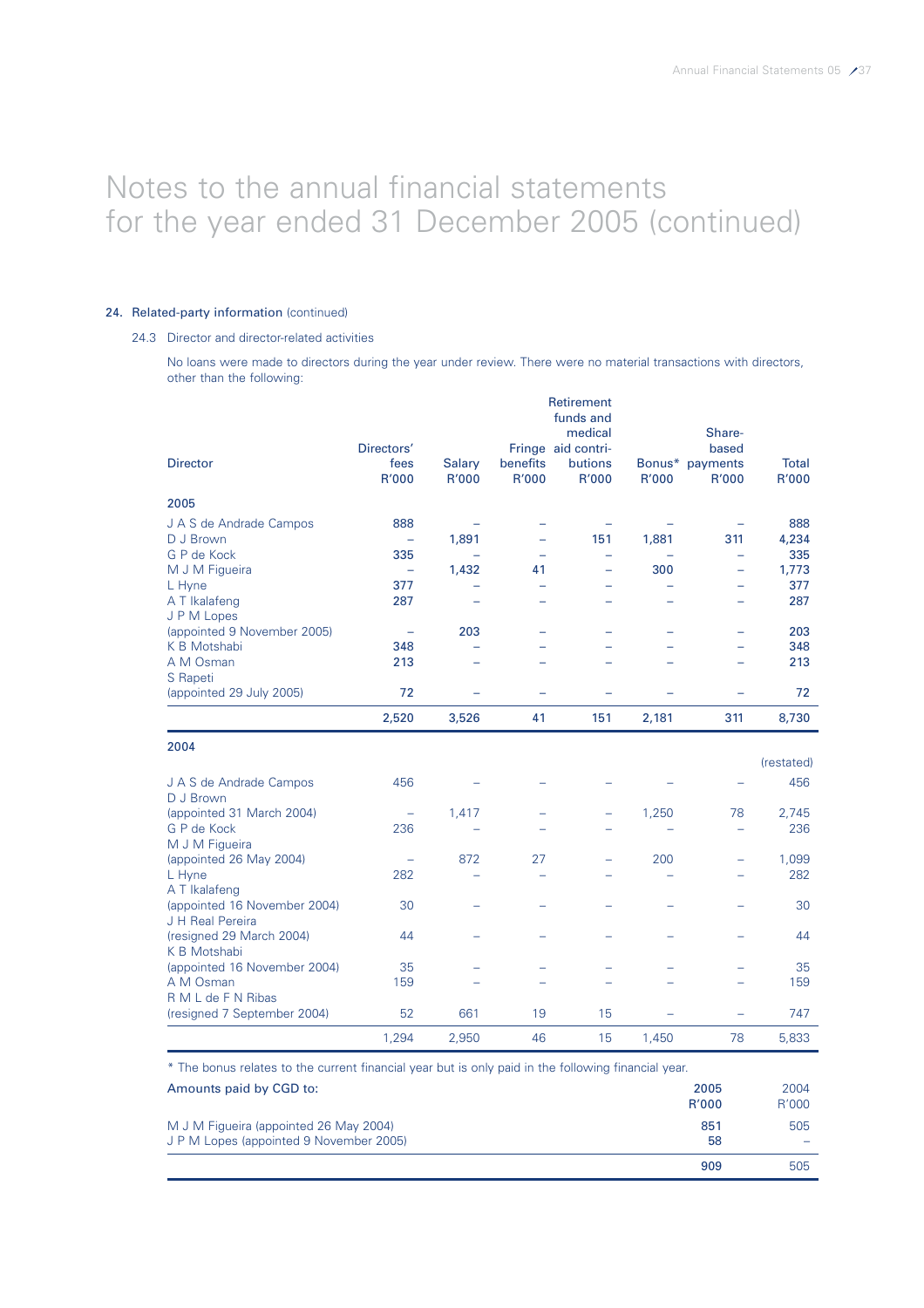#### Service agreements

#### D J Brown, Chief Executive Officer

Mr Brown's employment as Chief Executive Officer commenced on 31 March 2004 and is for a maximum period of five years. Mercantile may re-appoint Mr Brown at the expiry of the five-year period provided that agreement is reached on the terms and conditions for his re-appointment.

In consideration for the rendering of his services under the Service Agreement, Mr Brown is also entitled to payment of an annual incentive bonus calculated in accordance with a performance plan as agreed with the Board of Directors of Mercantile from time to time.

#### M J M Figueira, Executive Director

Mr Figueira has been seconded to Mercantile by CGD.

Mr Figueira's employment in Mercantile commenced on 26 May 2004 and it will last for a period of three years. In terms of the service agreement Mr Figueira agreed to perform such duties, functions and services as are assigned to him from time to time by the Board of Directors and which are consistent and commensurate with his position as Executive Director.

#### J P M Lopes, Executive Director

Mr Lopes has been seconded to Mercantile by CGD.

Mr Lopes's employment in Mercantile commenced on 9 November 2005 and it will last for a period of three years. In terms of the service agreement Mr Lopes agreed to perform such duties, functions and services as are assigned to him from time to time by the Board of Directors and which are consistent and commensurate with his position as Executive Director.

#### Share options

No options were granted to directors to purchase ordinary shares in Mercantile Bank Holdings Limited during the past financial year. On 5 October 2004, 5,000,000 share options were granted to D J Brown at an exercise price of 18 cents each.

#### Directors' interests

No directors held beneficial and/or non-beneficial interests, directly or indirectly, in shares issued by Mercantile Bank Holdings Limited.

#### 25. Share incentive scheme

The options granted are in respect of the holding company, Mercantile Bank Holdings Limited, to the employees of the Bank.

Options in issue at the beginning of the year amounted to 14,743,000 (2004: 6,643,000). During the year, a total of 1,600,000 options (2004: 11,625,000) were cancelled and a further 2,950,000 options (2004: 8,100,000) were granted to senior management as detailed below. No options were exercised during the year. The number of shares, which could be utilised for the purposes of the scheme as at 31 December 2005, amounted to 787,783,705, which is 20% of the issued share capital of the Company as at that date.

Options may be exercised in respect of 33% of the option shares after the expiration of two years from the offer date, in respect of a further 33% after the expiration of three years from the offer date and the remaining option shares after the expiration of four years from the offer date. Such percentages are to be carried forward on a cumulative basis. Should the options not be exercised by the fifth anniversary date of the offer, the option holder is obliged to exercise the option in respect of at least 20% per annum of the shares in respect of which the options are exercisable, or the options in respect of that 20% will lapse.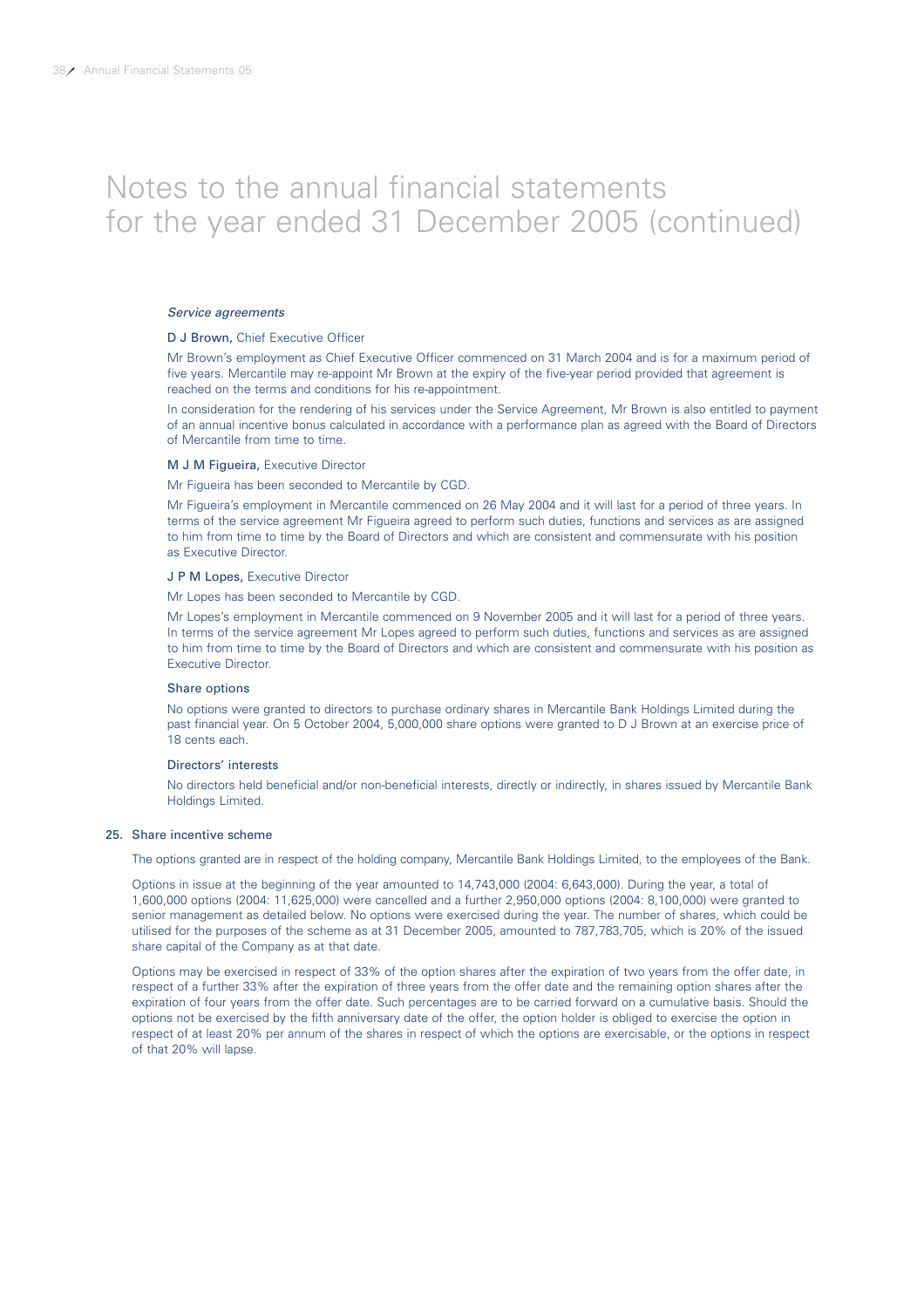### 25. Share incentive scheme (continued)

| <b>Grant date</b>                                                                                                                              | Exercise<br>price<br>cents                   | Options at<br>beginning<br>of year                                                        | Granted<br>during<br>year                  | Forfeited<br>during<br>year                   | <b>Options</b><br>at end<br>of year                                                          | Exercisable<br>options<br>at end<br>of year | <b>Relating to</b><br>directors <sup>(1)</sup> |
|------------------------------------------------------------------------------------------------------------------------------------------------|----------------------------------------------|-------------------------------------------------------------------------------------------|--------------------------------------------|-----------------------------------------------|----------------------------------------------------------------------------------------------|---------------------------------------------|------------------------------------------------|
| 2005                                                                                                                                           |                                              |                                                                                           |                                            |                                               |                                                                                              |                                             |                                                |
| 20 November 2001<br>11 February 2002<br>5 October 2004<br>7 October 2004<br>3 January 2005<br>11 February 2005<br>1 April 2005<br>27 July 2005 | 32<br>32<br>18<br>17<br>15<br>20<br>39<br>32 | 6,293,000<br>350,000<br>5,000,000<br>3,100,000<br>-<br>-<br>$\overline{\phantom{0}}$<br>- | 700,000<br>500,000<br>1,000,000<br>750,000 | (950,000)<br>(150,000)<br>(500,000)<br>÷<br>- | 5,343,000<br>200,000<br>5,000,000<br>2,600,000<br>700,000<br>500,000<br>1,000,000<br>750,000 | 5,343,000<br>133,333<br>-                   | 5,000,000                                      |
|                                                                                                                                                |                                              | 14,743,000                                                                                | 2,950,000                                  | (1,600,000)                                   | 16,093,000                                                                                   | 5,476,333                                   | 5,000,000                                      |
| 2004                                                                                                                                           |                                              |                                                                                           |                                            |                                               |                                                                                              |                                             |                                                |
| 20 November 2001<br>11 February 2002<br>5 October 2004<br>7 October 2004                                                                       | 32<br>32<br>18<br>17                         | 17,918,000<br>350,000<br>-<br>$\overline{\phantom{0}}$                                    | 5,000,000<br>3,100,000                     | (11, 625, 000)<br>-                           | 6,293,000<br>350,000<br>5,000,000<br>3,100,000                                               | 4,195,333<br>116,667<br>-                   | 5,000,000                                      |
|                                                                                                                                                |                                              | 18,268,000                                                                                | 8,100,000                                  | (11,625,000)                                  | 14,743,000                                                                                   | 4,312,000                                   | 5,000,000                                      |

(1) Refer to Note 24.3.

### Inputs into the Black Scholes model in determining the charge for share-based payments are as follows:

|                                 | 2005               | 2004                |
|---------------------------------|--------------------|---------------------|
| Weighted average share price    | 31 cents           | 18 cents            |
| Weighted average exercise price | 28 cents           | 18 cents            |
| Expected volatility             | $103,0\% -127,2\%$ | $117.1\% - 119.0\%$ |
| Option life                     | 4 years            | 4 years             |
| Risk free rate                  | $6.7\% - 7.3\%$    | $7.2\%$             |
| Expected dividends              | Nil                | Nil                 |

Expected volatility was determined by calculating the historical volatility of the Mercantile Bank Holdings Limited share price over one year. The expected life used in the model has been adjusted, based on management's best estimate, for the effects of non-transferability, exercise restrictions, and behavioural considerations.

The Company recognised total expenses of R0,724 million (2004: R0,123 million) related to equity-settled share-based payment transactions.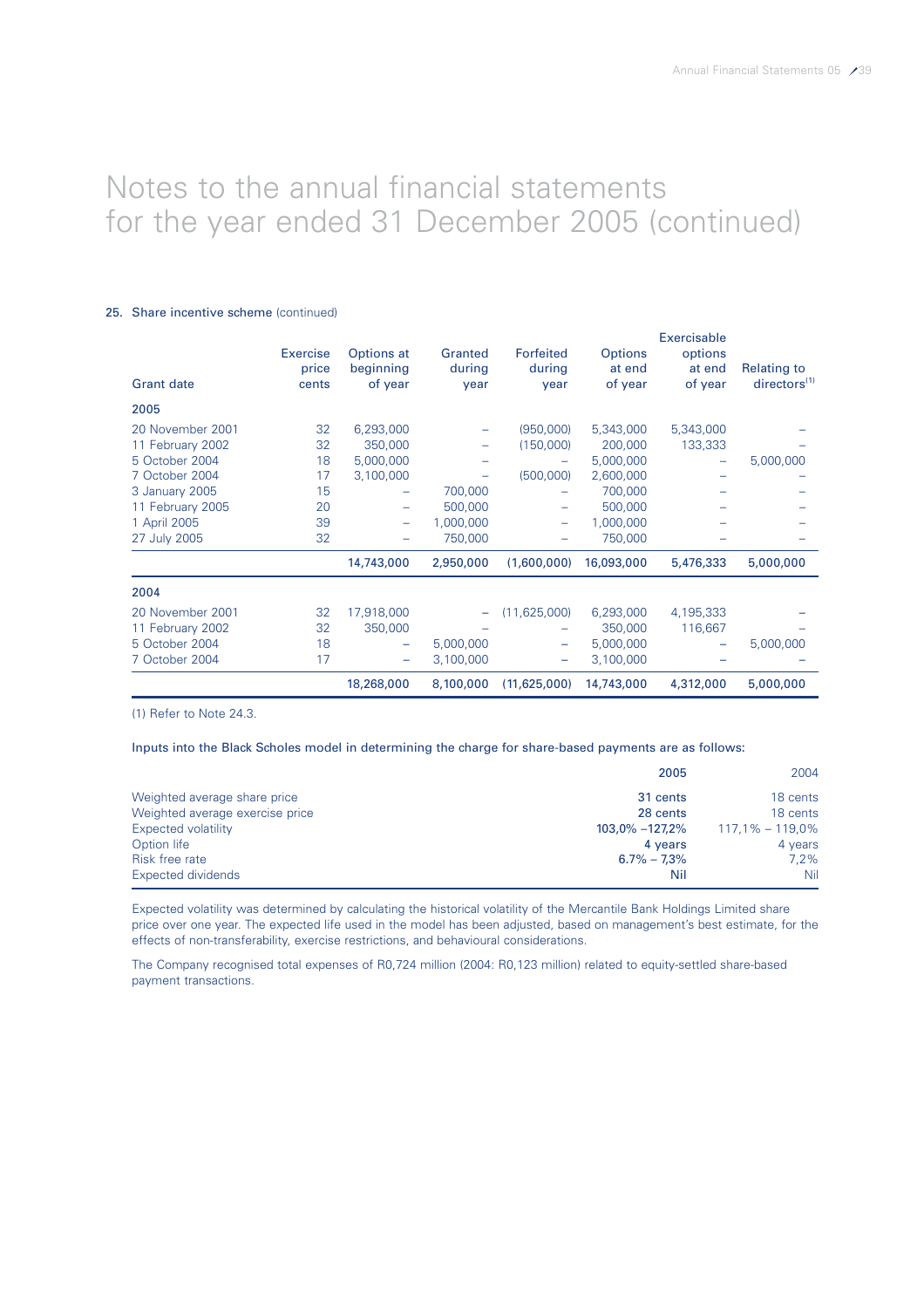# 26. IFRS Reconciliation and prior year restatement

#### • IFRS reconciliation

This is the first year that the Company has presented its annual financial statements under IFRS. The following disclosures are required in the year of transition. The last annual financial statements under South African Generally Accepted Accounting Practice were for the year ended 31 December 2004 and the date of transition to IFRS was 1 January 2004 except for IAS 32 and IAS 39. Date of transition for IAS 32 and IAS 39 was 1 January 2005 in accordance with IFRS 1 transition provisions.

#### • Prior year restatement

Non-interest income and operating expenditure in the income statement has been restated for 2004 in order to be consistent with the disclosure in the current year. See note (1) for details.

|                                                                  | <b>Opening balance</b><br>1 January 2005<br>R'000 | Closing balance<br>31 December 2004<br>R'000 |
|------------------------------------------------------------------|---------------------------------------------------|----------------------------------------------|
| <b>Balance sheet</b>                                             |                                                   |                                              |
| Changes in shareholders' equity                                  |                                                   |                                              |
| Balance as previously reported<br>Share-based payments           | 515,579<br>(123)                                  | 515,579                                      |
| Restated shareholders' equity                                    | 515,456                                           | 515,579                                      |
| Loans to fellow subsidiaries and holding company                 |                                                   |                                              |
| Balance as previously reported<br><b>Transitional adjustment</b> | 19,159                                            | 19,159                                       |
| - share-based payments                                           | (123)                                             |                                              |
| Restated interest in subsidiaries                                | 19,036                                            | 19,159                                       |
|                                                                  |                                                   | 2004<br>R'000                                |
| <b>Provisions</b>                                                |                                                   |                                              |
| Balance as previously reported<br>Non-IFRS restatement           |                                                   | 28,869                                       |
| - reclassification from other accounts payable                   |                                                   | 6,400                                        |
| <b>Restated provisions</b>                                       |                                                   | 35,269                                       |
| Other accounts payable                                           |                                                   |                                              |
| Balance as previously reported<br>Non-IFRS restatement           |                                                   | 36,640                                       |
| - reclassification to provisions                                 |                                                   | (6,400)                                      |
| Restated other accounts payable                                  |                                                   | 30,240                                       |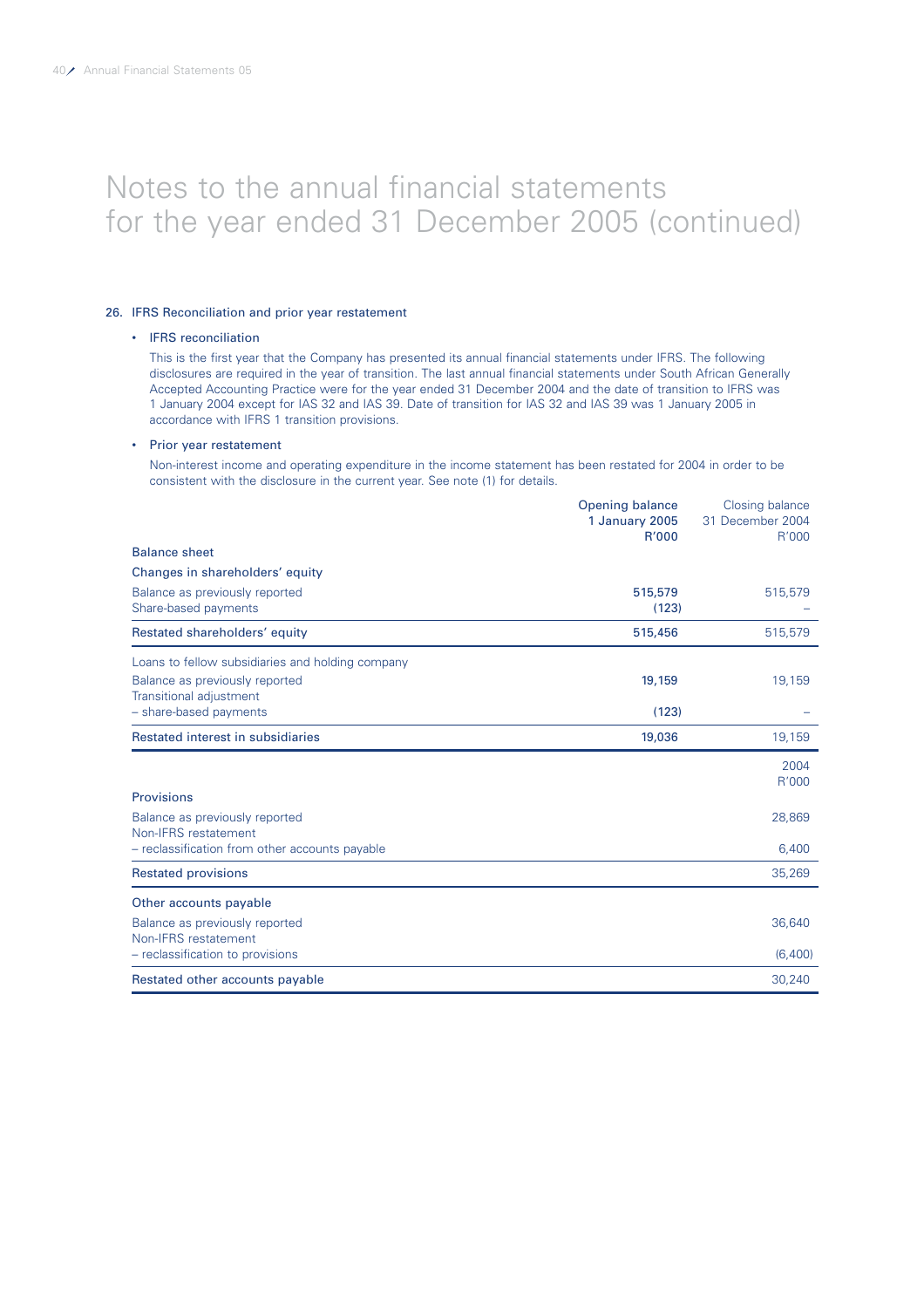### 26. IFRS Reconciliation and prior year restatement (continued)

|  | Income statement |
|--|------------------|
|  |                  |

|                                                                        | 2004<br>R'000    |
|------------------------------------------------------------------------|------------------|
| Operating expenditure                                                  |                  |
| Amount previously reported<br><b>IFRS</b> adjustments                  | 218,505          |
| - share-based payments                                                 | 123              |
| <b>Restated amount for IFRS</b><br>Non IFRS restatement <sup>(1)</sup> | 218,628<br>4,754 |
| Restated operating expenditure                                         | 223,382          |
| Non-interest income                                                    |                  |
| Amount previously reported                                             | 94,458           |
| Non IFRS restatement <sup>(1)</sup>                                    | 4,754            |
| Restated non-interest income                                           | 99.212           |

(1) The foreign exchange commissions earned were previously disclosed net of commissions paid. The commissions paid are now disclosed separately as part of operating expenditure.